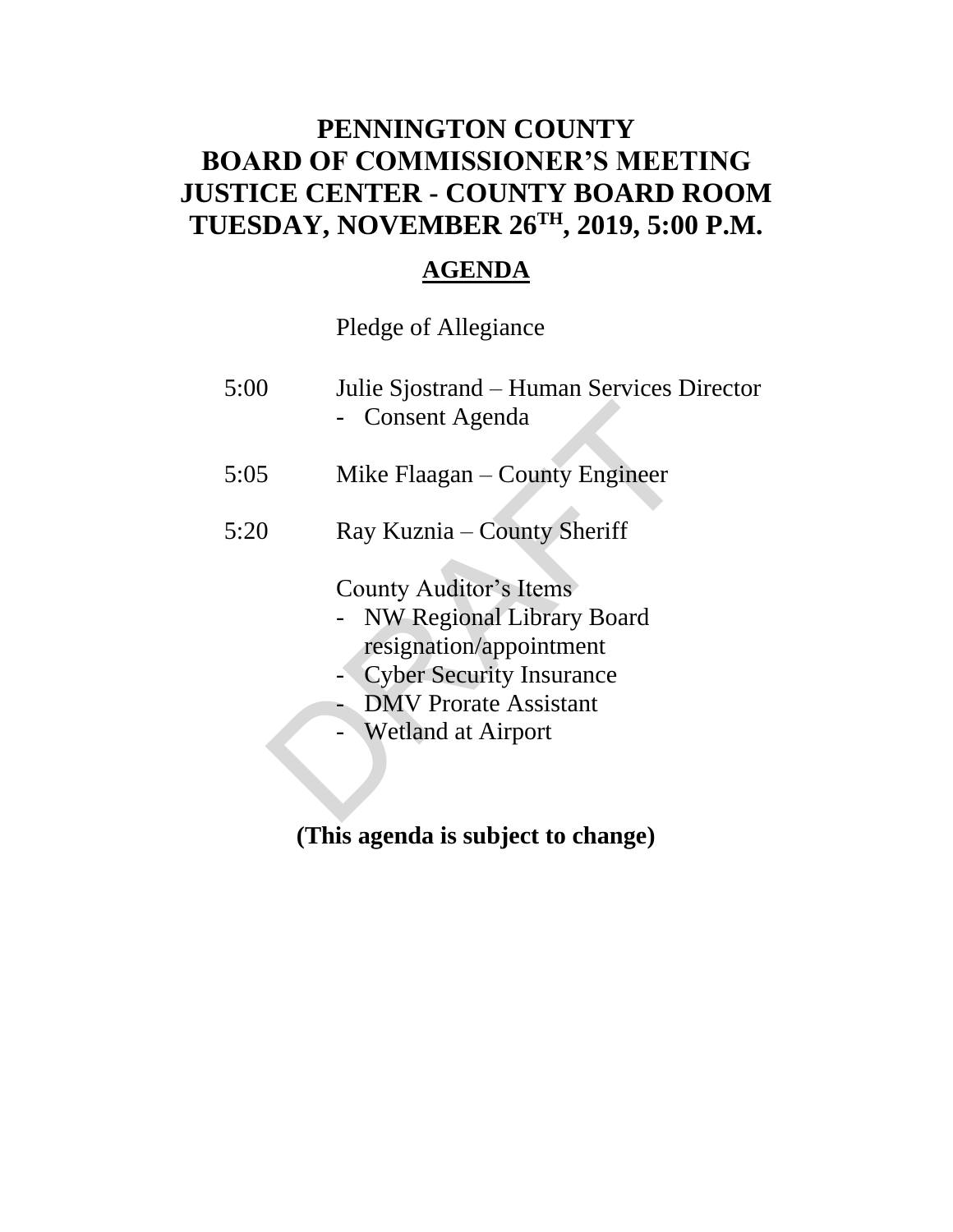#### PENNINGTON COUNTY HUMAN SERVICES

#### HUMAN SERVICE COMMITTEE

#### CONSENT AGENDA

| On a motion by Commissioner | and seconded by                                                                      |
|-----------------------------|--------------------------------------------------------------------------------------|
| Commissioner                | , the following recommendations of the                                               |
|                             | Pennington County Human Service Committee for November 19, 2019 (detailed minutes on |
| record) are hereby adopted: |                                                                                      |

#### **SECTION A**

- I. To approve the October 15, 2019 Human Service Committee Meeting minutes.
- II. To approve the agency's personnel action as presented.
- III. A. To Approve the CY 2020 Rural Transportation Collaborative access transportation service contract with Tri-Valley Opportunity Council, Inc. as presented.

B. To approve the CY 2020 Purchase of Service Agreement with the Occupational Development Center as presented.

C. To approve the CY 2020 Supervised Visitation and Visitation Exchange Purchase of Service Agreement between the Violence Intervention Project and Pennington County Human Services, as presented.

D. To approve the CY 2020 Children's Mental Health Screening State of Minnesota Department of Human Services County Grant Contract.

#### SECTION B

\_\_\_\_\_\_\_\_\_\_\_\_ \_\_\_\_\_\_\_\_\_\_\_ \_\_\_\_\_\_\_\_\_\_\_\_\_\_\_\_\_\_\_\_\_\_\_\_\_\_\_\_\_\_\_\_\_\_\_\_ \_\_\_\_\_\_\_\_\_\_\_\_

I. To approve payment of the Agency's bills.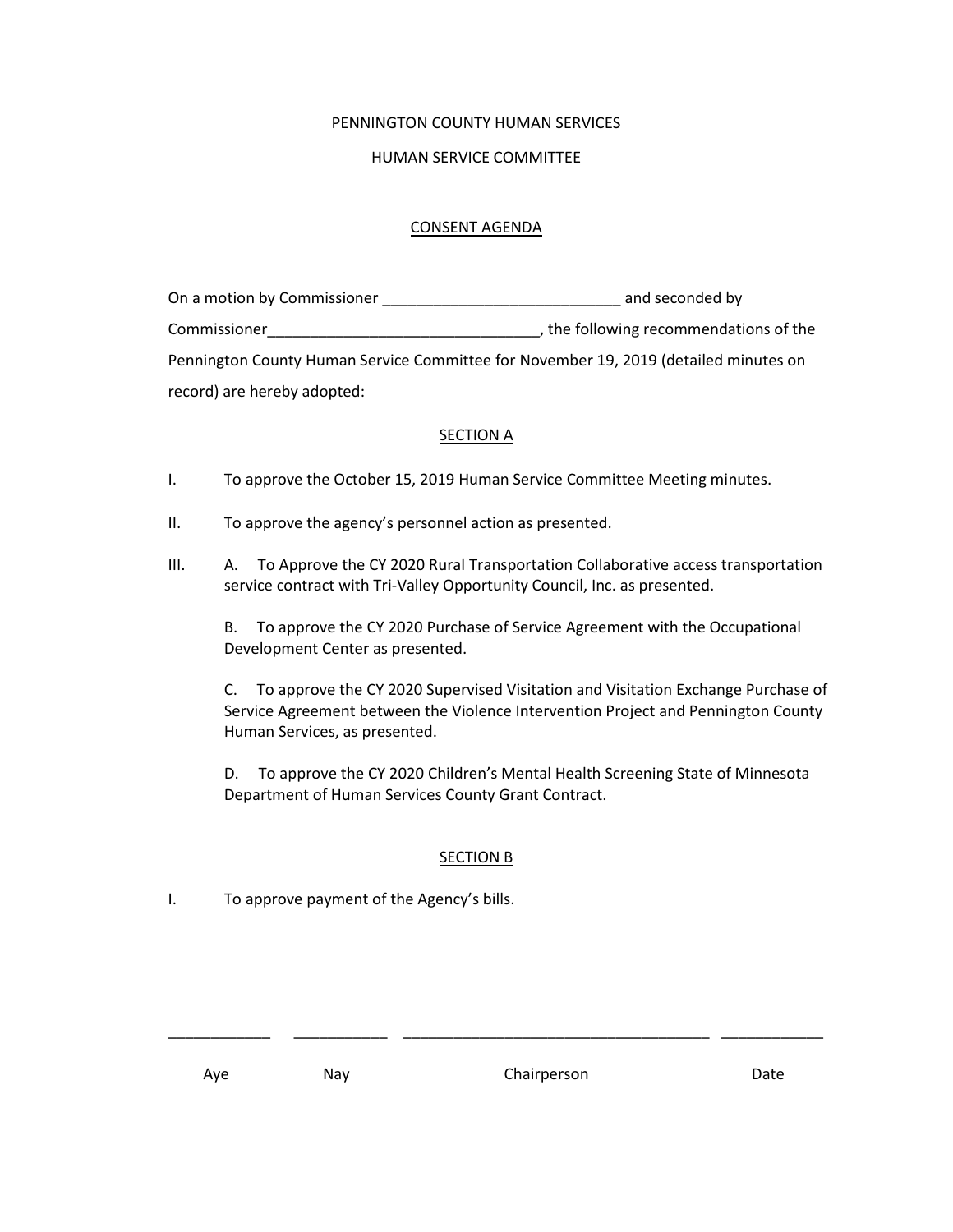## OPERATING PROCEDURES MANUAL

Pennington County Transfer Station Permit #SW-285 Thief River Falls, Minnesota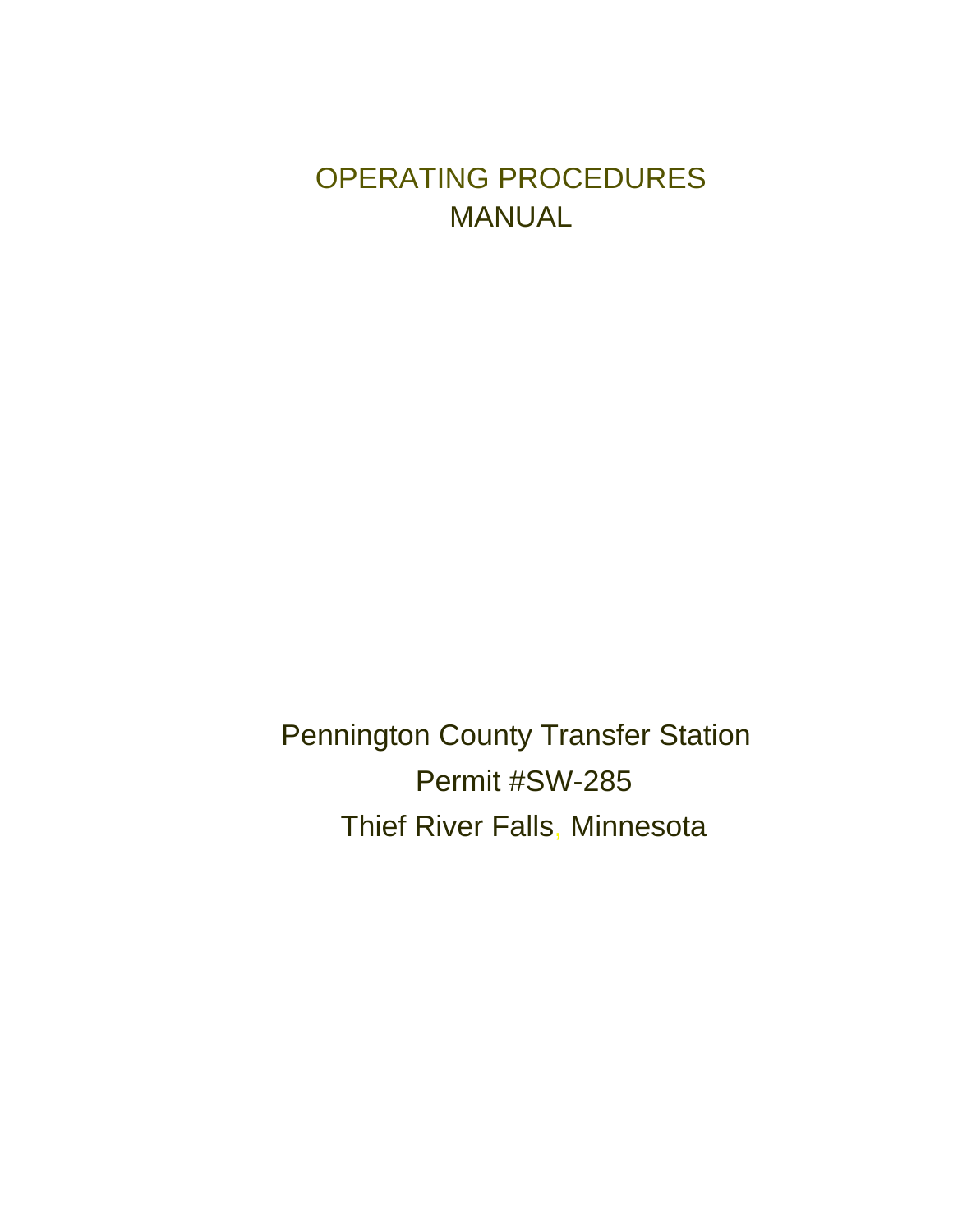## OPERATING PROCEDURES MANUAL TABLE OF CONTENTS

#### 1.0 BACKGROUND INFORMATION

- 1.1 General Site Location
- 1.2 Site History
- 1.3 Land Use Information
- 2.0 FACILITY INFORMATION
- 2.1 Access, Traffic and Site Security
- 2.2 Personnel
- 2.3 Acceptable Wastes and Expected Quantities
- 2.4 Unacceptable Wastes
- 2.5 Facility Equipment
- 2.6 Frequency and Method of Waste Removal
- 3.0 OPERATIONS AND MAINTENANCE PLAN
- 3.1 Purpose and Scope
- 3.2 Facility Safety
- 3.3 Vector Control 3.4 Record Keeping
- 3.5 Reporting
- 3.6 Personnel Training
- 3.7 Litter Control
- 3.8 Emergency Procedures
- 3.9 Contingency Plan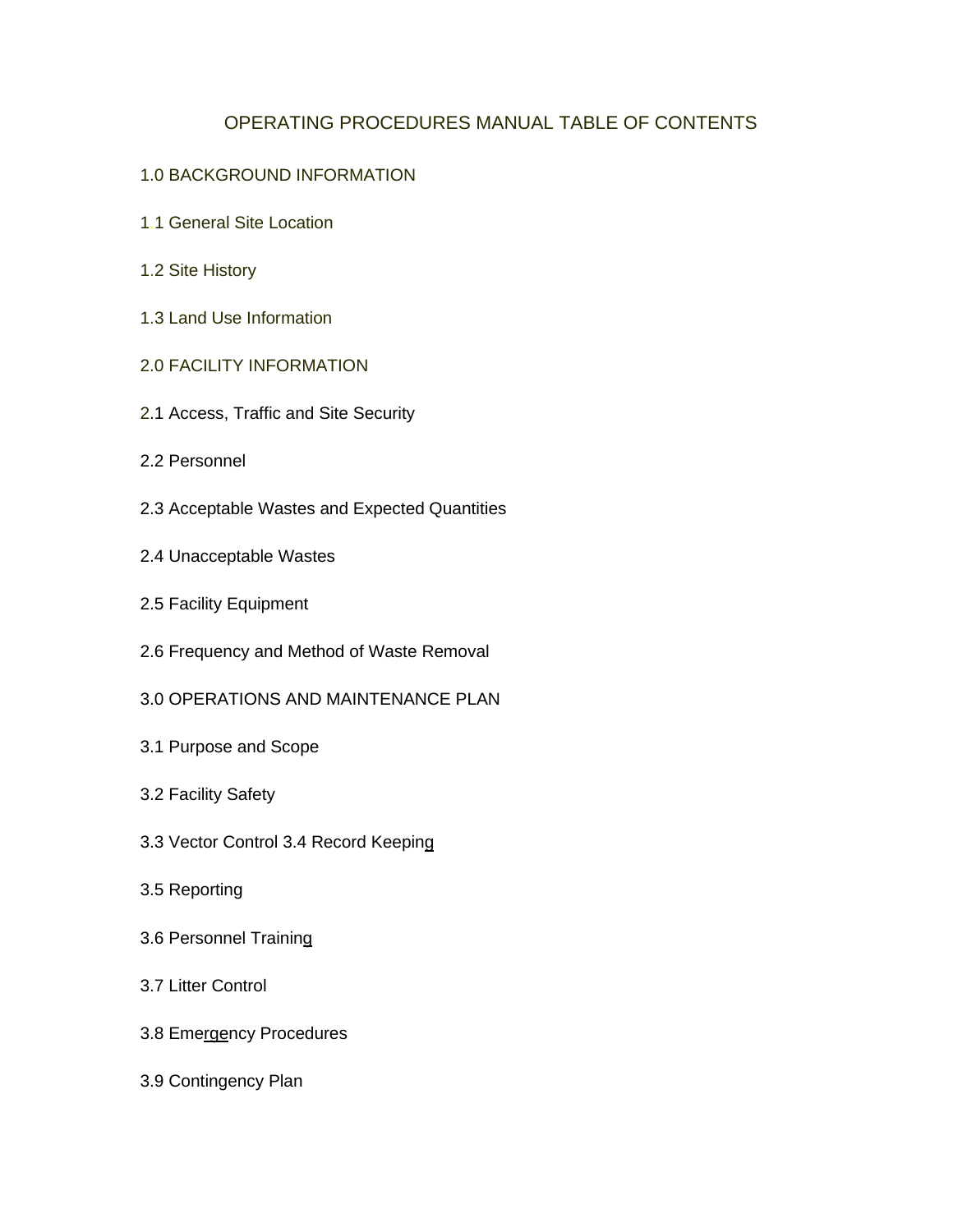## 1.0 BACKGROUND INFORMATION

## 1.1 General Site Location

 The Pennington County Transfer Station is located on a 13 acre site owned by Pennington County. The site is on the south side of the city limits in Section 5 of Rocksbury Township, Township 153N, Range 43W, at 1345 Barzan Avenue, Thief River Falls, Minnesota

### 1.2 Site History

In 1985, the facility was permitted as a refuse derived fuel (RTDF) processing facility with the capability of processing 10,000 tons of MSW per year. The facility, consisting of the RDF processing building and an RDF pellet storage building, was constructed and owned by Pennington County, but was operated by Future Fuels, a privately owned company. A composting hangar was added to the facility in 1991, and the permit was modified to include this new waste activity.

In 1994, after several years of financial difficulties, Pennington County entered into a new waste management contract with Solid Waste Integrated Systems Corporation, forming a joint private/public solid waste management venture. The new company, Swispennco, constructed a new RDF processing building across Barzan Avenue from the old facility, and began operations in 1995. The operations included separating out recyclable materials, processing burnable MSW into RDF fuel pellets, composting the compostable fraction of the waste, and utilizing the facility as a transfer station for the remaining portion of the waste stream.

On July 3, 2003, Pennington County acquired ownership of the RDF processing part of the facility through tax forfeiture proceedings. The county will discontinue the composting operation at the facility on July 1, 2004, and will re-permit the processing building at 1345 Barzan Avenue as a transfer station and recycling center. The buildings on the east side of Barzan Avenue will either be utilized for county purposes, or sold to the private industry. Composting and RDF processing will no longer occur at this facility.

Currently MSW is brought to the Transfer Station from Pennington County where it is consolidated and hauled to a lined, permitted landfill. The Transfer Station also has designated areas where residents may deposit white goods, tires, demolition debris, scrap metal, waste oil and filters, household hazardous materials, batteries, fluorescent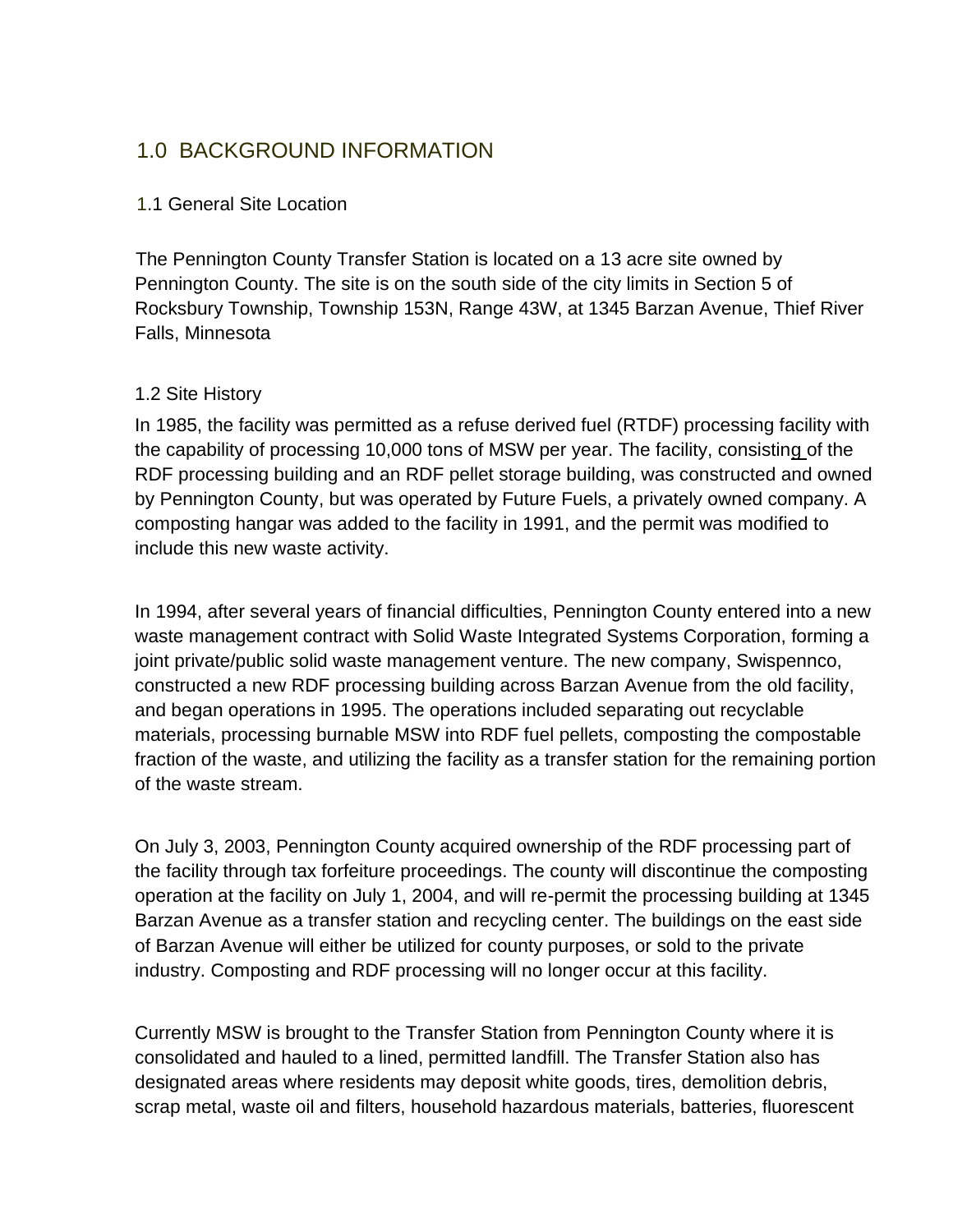tubes and recyclables.

## 1.3 Land Use Information

The Transfer Station property and surrounding land is zoned agricultural, industrial with a few residential parcels. The city is expanding its industrial use of this area.

## 2.0 FACILITY INFORMATION

## 2.1 Access, Traffic and Site Security

The Pennington County Transfer Station is easily accessible from State Highway 32 and Barzan Avenue. All roads are in good condition and maintained on a regular basis.

Vehicles utilizing the site include packer trucks, roll-off trucks, tandem axle trucks, pick up trucks and automobiles. There is often more than one vehicle at the Transfer Station at any given time. However, there is usually only one packer truck at the site at a time, the other vehicles being private citizens in cars or pick-ups or the county contracted semi-truck which hauls MSW to the landfill.

The facility has both concrete, asphalt and gravel road surfaces. The entire ten acres is enclosed by a security fence. The majority of the space enclosed by the security fence is gravel with the remaining area within the fence being grass which is routinely mowed.

Access to the Transfer Station is controlled by the Transfer Station Operator or staff during business hours. The Operator either inspects or acknowledges all loads which enter the facility.

Security control to the Transfer Station is provided by the earlier referenced fencing and locked overhead doors. The overhead doors and gate will be locked when an attendant is not on duty. Furthermore, signage directs customers to check with staff before unloading.

At this time, the Transfer Station is open to the public for disposal: Monday 8:00 a.m. - 4:00 p.m. Monday through Friday. A permanent sign indicated disposal hours and permit number of the site are posted. The hours may be extended for special circumstances if necessary, such as the City of Thief River Falls clean-up week when the Transfer Station is open on Saturday.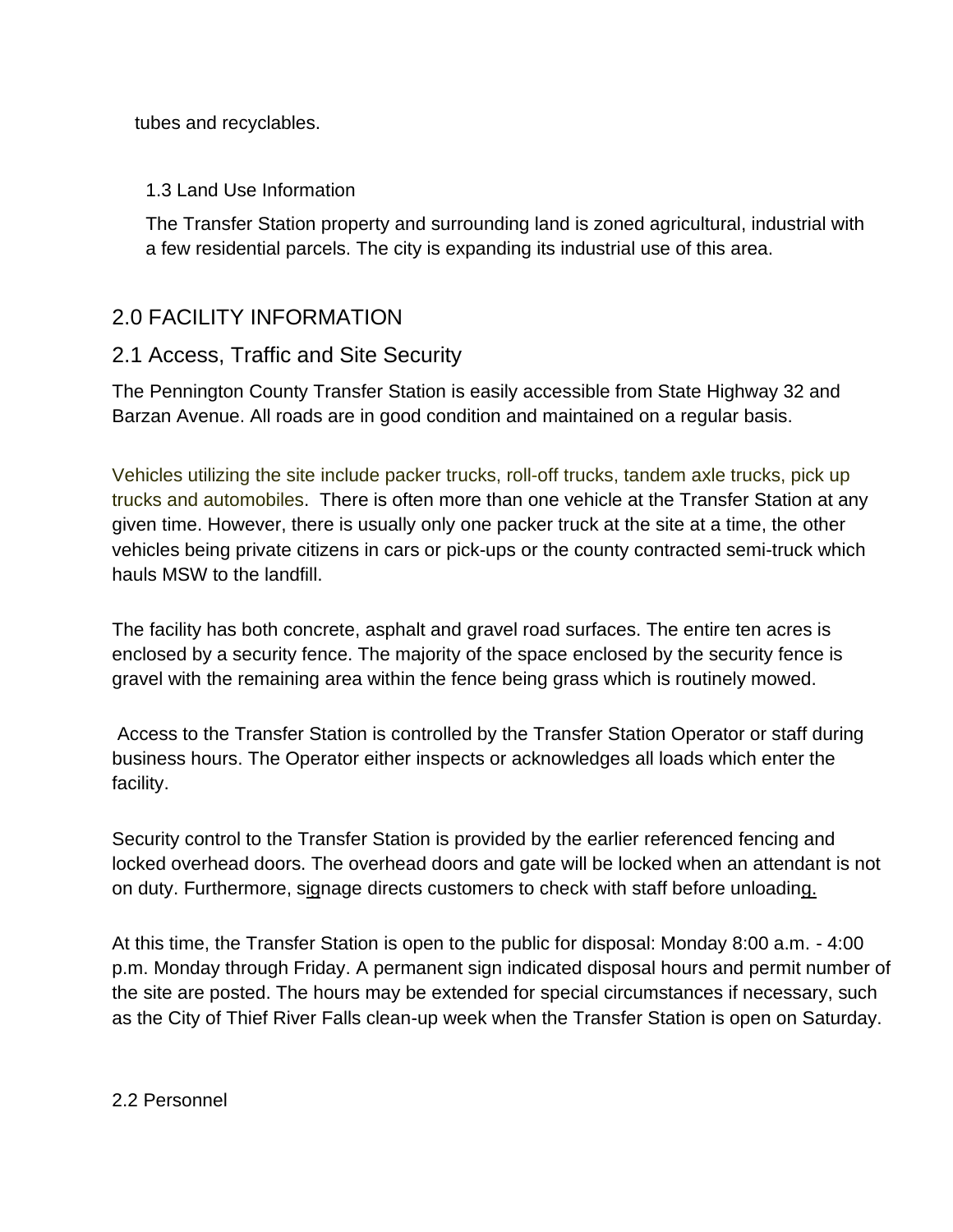On site personnel are employees of a private firm that has been contracted to manage the facility (Contract is Appendix A). These employees include the Transfer Station Operator and several facility operator. Facility staff operates the scale, inspect loads, sort recyclable materials and consolidate and load semi-trailers for shipment to the landfill.

The Transfer Station Operator is responsible to visually inspect waste being brought to the Transfer Station and to insure waste types and quantities are recorded. The Operator and*/*or office staff will insure the appropriate fees are collected. The Operator will direct vehicles to the disposal area and instruct users where to dump.

Scavenging of waste will not be permitted at the Transfer Station by the general public. Access to and movement while using the Transfer Station facilities will be restricted to prevent injury and to avoid interferences with handling and disposal operations.

## 2.3 Acceptable Wastes and Expected Quantities

The Transfer Station is currently permitted to accept 50 tons of MSW per day. All MSW is then transferred to either the Mar-Kit Sanitary Landfill, or to another lined, permitted landfill. Other wastes such as tires, white goods, batteries, waste oil and oil filters, household hazardous waste, agricultural pesticide wastes, fluorescent tubes, scrap iron, yard wastes and any other special waste brought to the site will be stored for recycling or transported to a permitted disposal site. Any incoming loads containing special wastes are directed to the appropriate disposal area at the Transfer Station or another appropriate disposal facility.

Construction waste delivered to the facility is handled as by-pass waste and taken to the Omega Demolition Landfill.

#### 2.4 Unacceptable Wastes

The following is a listing of wastes that are not accepted at the facility. These include:

- Hazardous wastes or wastes that have not been evaluated to determine if they are hazardous;
- Sewage sludge or septic tank pumpings;
- Infectious wastes;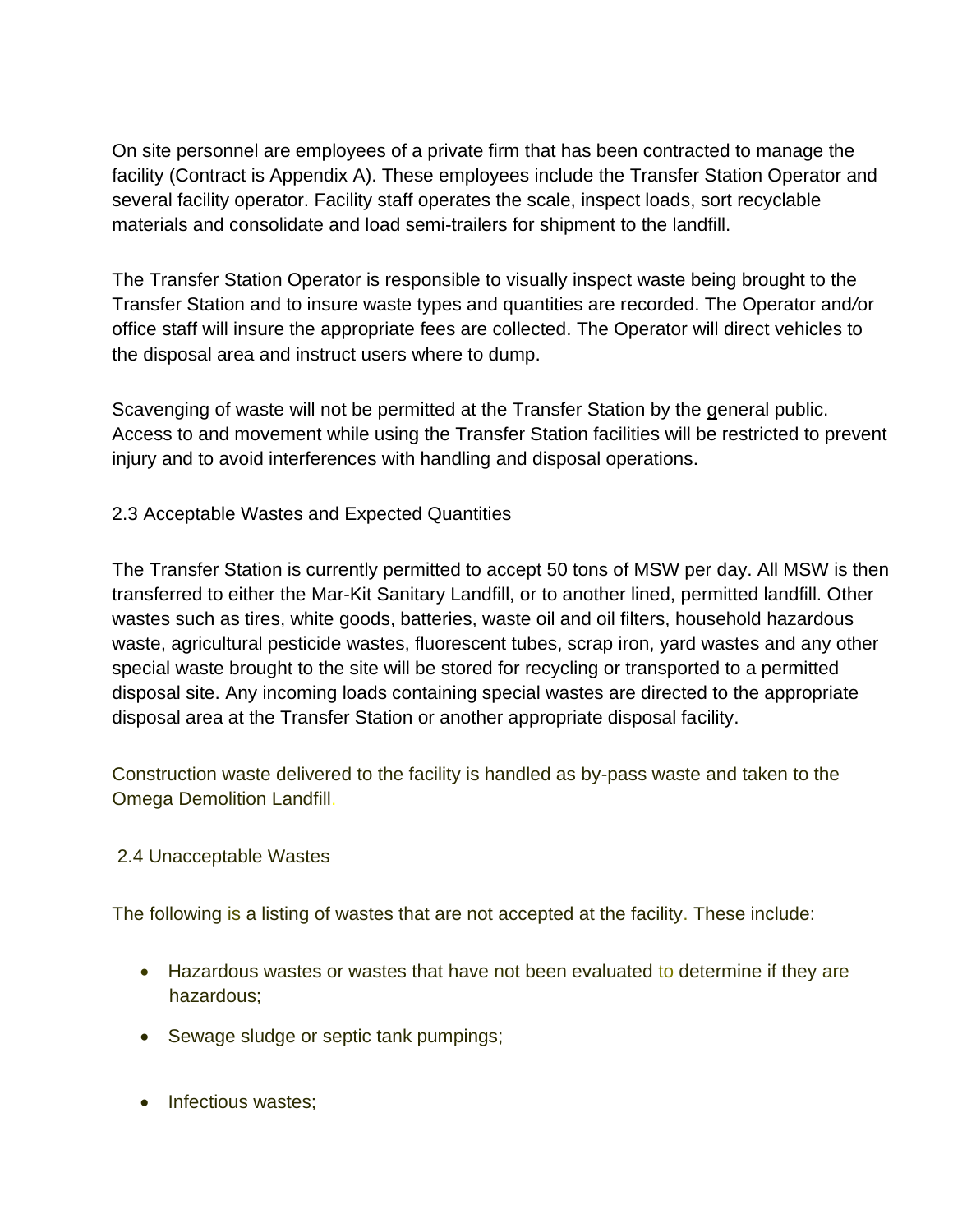- Waste oil;
- Radioactive wastes;
- Wastes containing free liquids or free liquids (unless they are treated)
- Asbestos;
- Wastes containing PCBs at concentrations greater than 50 mg/kg;
- Rendering and slaughter house wastes unless special arrangements are made;
- Wastes that could spontaneously combust or that could ignite other wastes because of high temperature;
- Foundry sand;
- Ash from incinerators, resource recovery facilities, and power plants;
- Paint residues, paint filters, and paint dust from industrial sources;
- Sludges;,
- Fiberglass, urethane, polyurethane, and epoxy resin waste from industrial sources unless special arrangements are made;
- Spent activated carbon filters;
- Wastes from spills of nonhazardous waste, i.e., absorbent pads or soil, will not be accepted at the facility.

If an attempt is made to dispose of an acutely hazardous waste at the facility, facility management will notify County personnel. County personnel will, in turn, notify MPCA to assure proper disposal.

If management practices are changed such that any of the above materials are accepted at the facility (other than those identified and described in this plan), the Industrial Solid Waste Management Plan for the Pennington County Facility will be amended accordingly. An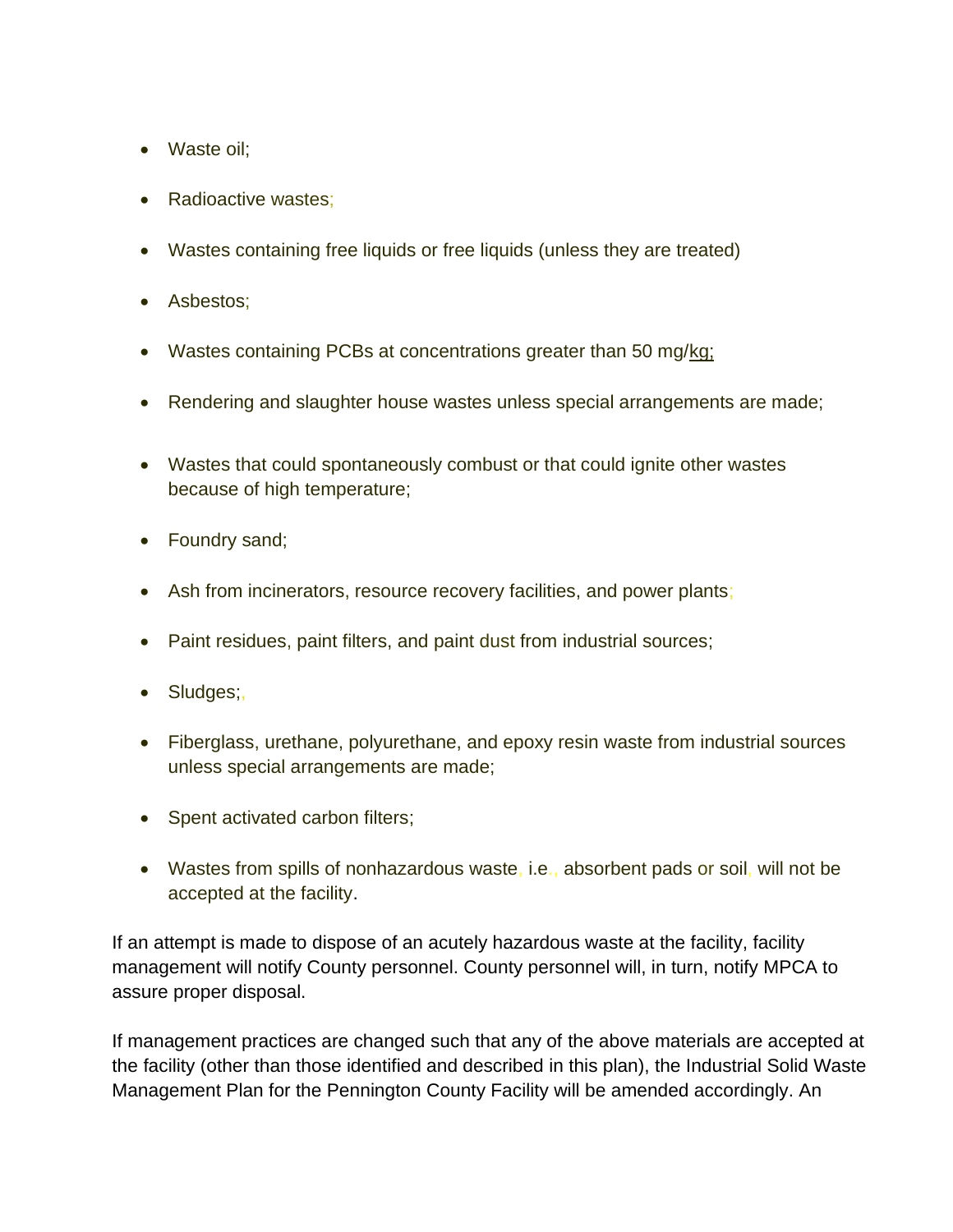amendment to the plan will be submitted to the MPCA for review and approval.

## 2.5 Facility Equipment

The Pennington County Transfer Station has a commercial drive-on subgrade scale on the south side of the building. The scale is maintained and certified in accordance with standards set by the Minnesota Department of Weights and measures.

The Transfer Station owns a 2001 Volvo L90D front end loader which is used to load the semi-trailer with wastes, move roll-off containers in and out of the building, plow snow and move white goods to the storage site. In the event the Transfer Station loader is unavailable, the Facility has access to County Highway Department equipment or leased equipment from a local dealer.

## 2.6 Frequency and Method of Waste Removal

Pennington County has a contract with the Facility Operator to remove MSW and demolition materials from the Transfer Station for transport to the appropriate disposal facility. The current contract also covers the occasional hauling of special waste and recyclable materials, such appliances during the annual appliance clean-up week.

The frequency of waste removal is dependant upon the quantities entering the facility. The Transfer Station Operator is in constant communication with the contract haulers to discuss quantities for removal. As many as three loads a day and as few as one are hauled from the Transfer Station daily during business hours.

The waste material is deposited on the tipping floor either by packer truck, by individual residents tossing or pushing the material in with the loader. The loader is used in all instances to compact the waste material. When the trailer is full, it is tarped and either pulled out of the building into the fenced-in area for short-term storage or hauled directly to the landfill. Rarely is a full trailer at the facility for more than four hours.

## 3.0 OPERATIONS AND MAINTENANCE PLAN

## 3.1 Purpose and Scope

This section describes the operational procedures and administrative controls for continued use of the facility in an efficient, safe and environmentally acceptable manner.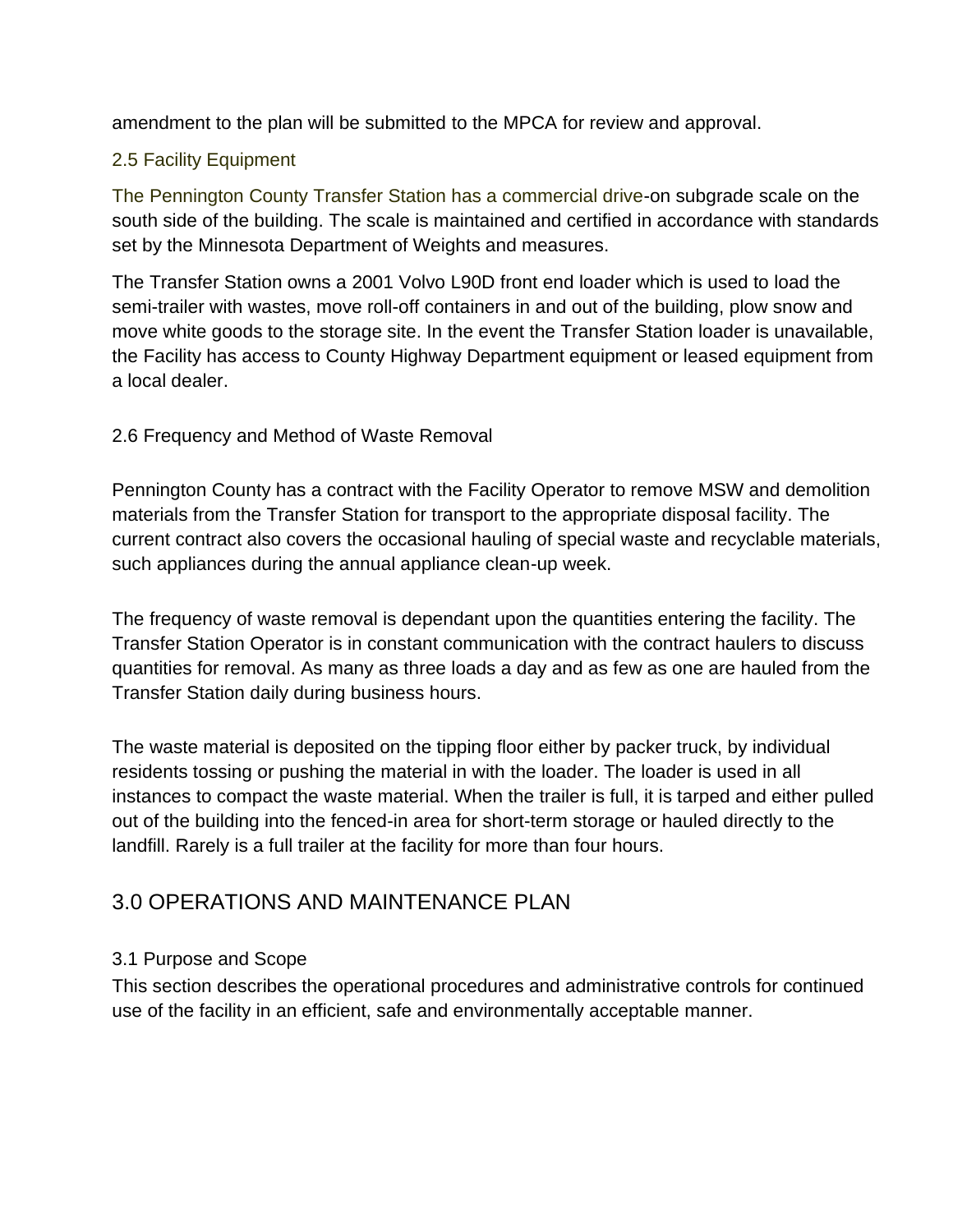### 3.2 Facility Safety

The facility strives to maintain a safe work environment for customers and employees. Any emergency is communicated to the Environmental Services Department office which then summons the appropriate authorities. Emergency procedures at the site are described in the attached emergency procedures manual.

## 3.3 Vector Control

Flies, other insects, rodents and other vermin are not a problem at the Transfer Station, The County has a contract with a pest control firm that regularly visits the facility to spray for flies or set traps for rodents. These preventative measures have proven successful.

### 3.4 Record Keeping

The Transfer Station Operator will keep records of the waste amounts received at the Transfer Station. Records will include the weight and type of waste received for each day and any special management techniques used. The Pennington County Environmental Services Department office will serve as the official repository for all updated plans and reports which have been prepared for the facility in response to regulatory requirements. Records will be maintained for a minimum of 5 to 7 years or whatever state record keeping requirements dictate.

#### 3.5 Reporting

An annual report of the Pennington County Transfer Station will be submitted to the MPCA Commissioner for the preceding calendar year. The annual report will detail the activities of the previous year.

#### 3.6 Personnel Training

The Transfer Station Operator is and will be a certified Landfill Operator *(*or Certified Transfer Station Operator when state requirements are finalized). The Facility Operator will see that the Facility maintains the appropriate licensure through update training as necessary.

All employee training records will be maintained at the Transfer Station office.

#### 3.7 Litter Control

Fences have been built to control litter leaving the site and a work crew regularly picks the site for wind blown debris. The idea of a site user surcharge for improperly tarped or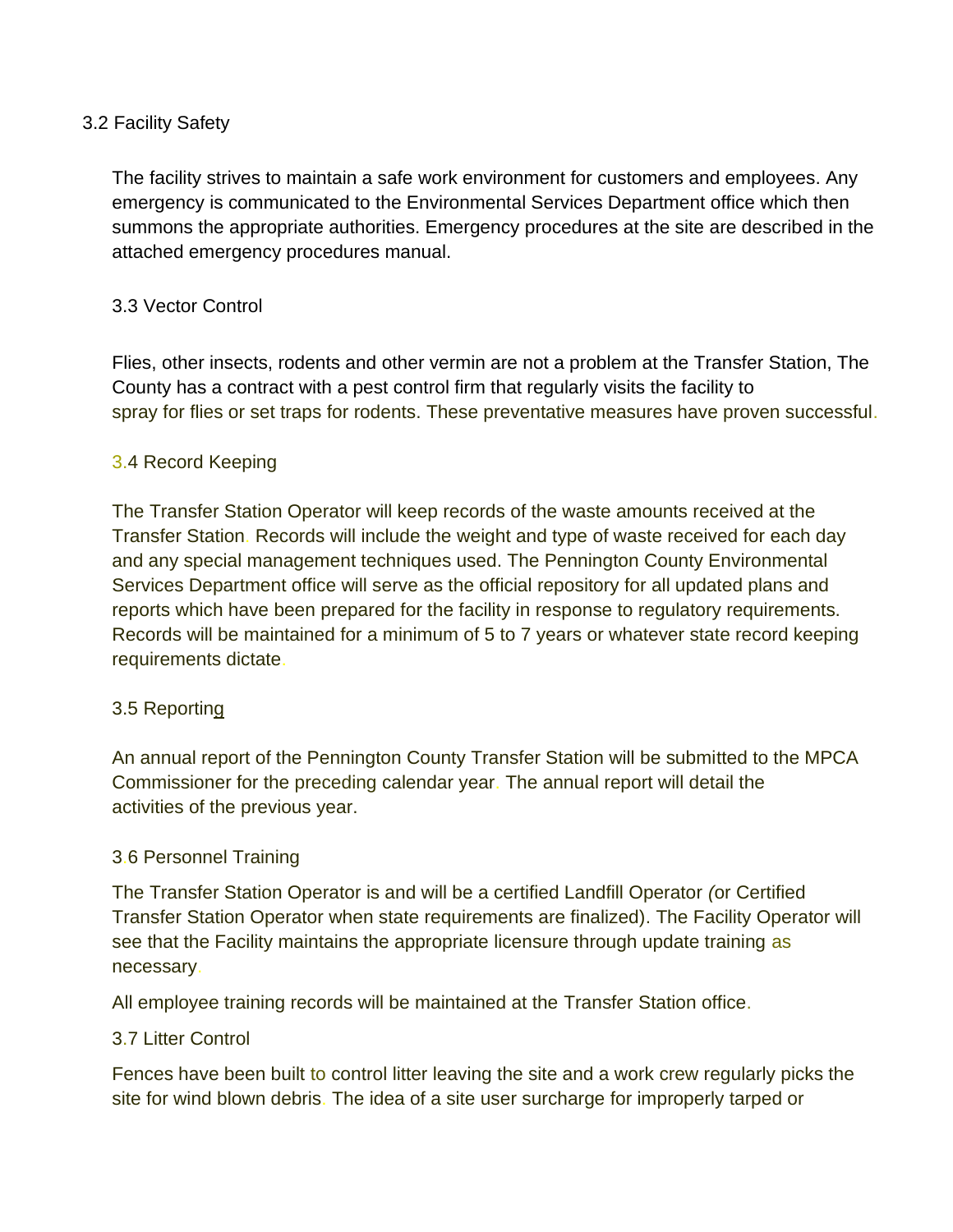protected waste loads may be implemented with County Board approval in an effort to reduce or minimize the occurrence of litter on haul roads to the site.

## 3.8 Emergency Procedures

The Emergency Procedures Manual is intended to serve as a guide for facility personnel in the event of an emergency. (see Emergency Procedures Manual) The objective of formalized emergency response procedures is to limit the effect on human health and the environment in the event of a storm, fire, explosion, accident or personal injury to Transfer Station employees or members of the public using the facility.

The Transfer Station is equipped with telephones and two-way radios. The building is equipped with fire control equipment at multiple locations, all tested on a regular basis to ensure proper functioning.

The Pennington County Sheriff Department or Thief River Falls Police will respond to police calls. In the event of a medical emergency, the nearest hospital is the Sandford Medical Center in Thief River Falls, approximately three-quarters of a mile from the Transfer Station. The Transfer Station office is equipped with a first aid kit for minor medical treatment.

The basic emergencies that might occur would be: 1.) physical injury, 2.) fire*/*explosion relating to waste materials.

The recommend sequences of events in dealing with a medical emergency are as follows:

- 1.) Discovery of injury
- 2.) Emergency first aid at site
- 3.) Notification of authorities (911)
- 4.) Notification of Pennington County Solid Waste Administrator
- 5.) Notify MPC*A* Regional office
- 6.) Written report of accident and circumstances

The recommended sequences of events dealing with a fire are as follows:

1.) Discovery of event

2.) Account of all site personnel, and have them move to safety, if a medical emergency is associated with the event, see items 2 and 3 above.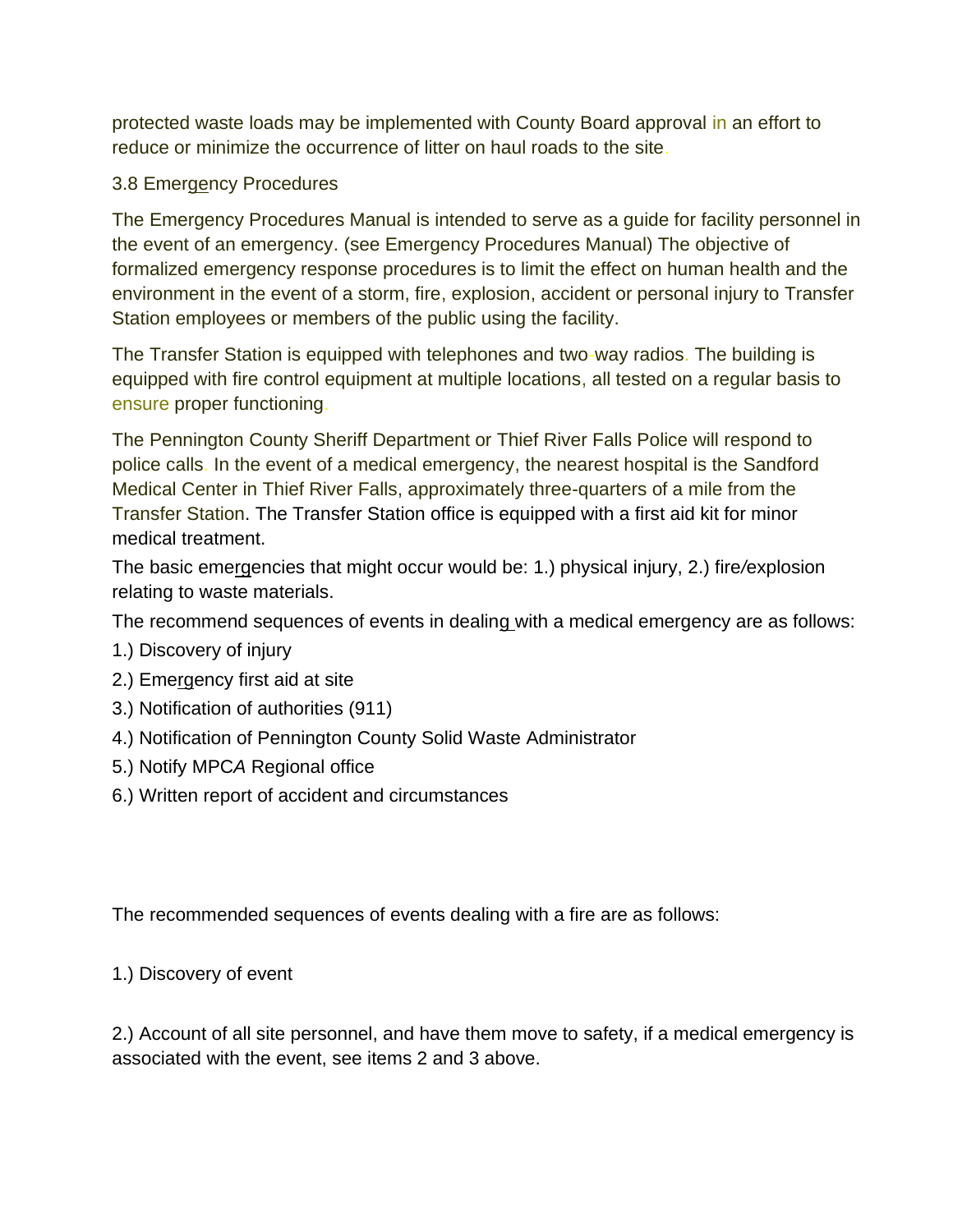- 3.) Extinguish fire or mitigate hazard
- 4.) Notification of Thief River Falls Fire Department
- 5.) Notification of Pennington County Solid Waste Administrator.
- 6.) Notify MPCA Regional office.
- *7.)* Written report of event and corrective efforts.

After completion of the emergency actions, this emergency procedures plan will be evaluated to access the adequacy. Changes to the plan will be made as appropriate.

## 3.9 Contingency Plan

If the Transfer Station were to be destroyed by any number of disasters (fire, flood, tornado, terrorist attack, etc.) the waste could be hauled directly to the landfill by the hauler. If necessary, a temporary transfer station would located and operated with the oversight and cooperation of the MPCA.

If hazardous material was discovered in a load, the load would by segregated and removed from the building if necessary. If possible the waste would be identified and the appropriate hazardous chemical professionals would be called to the facility to suggest a safe handling and disposal method.

If the front-end loader breaks down, suitable equipment can be rented from either the County Highway Department or the local heavy equipment dealer. These alternatives are used regularly during routine maintenance of the loader.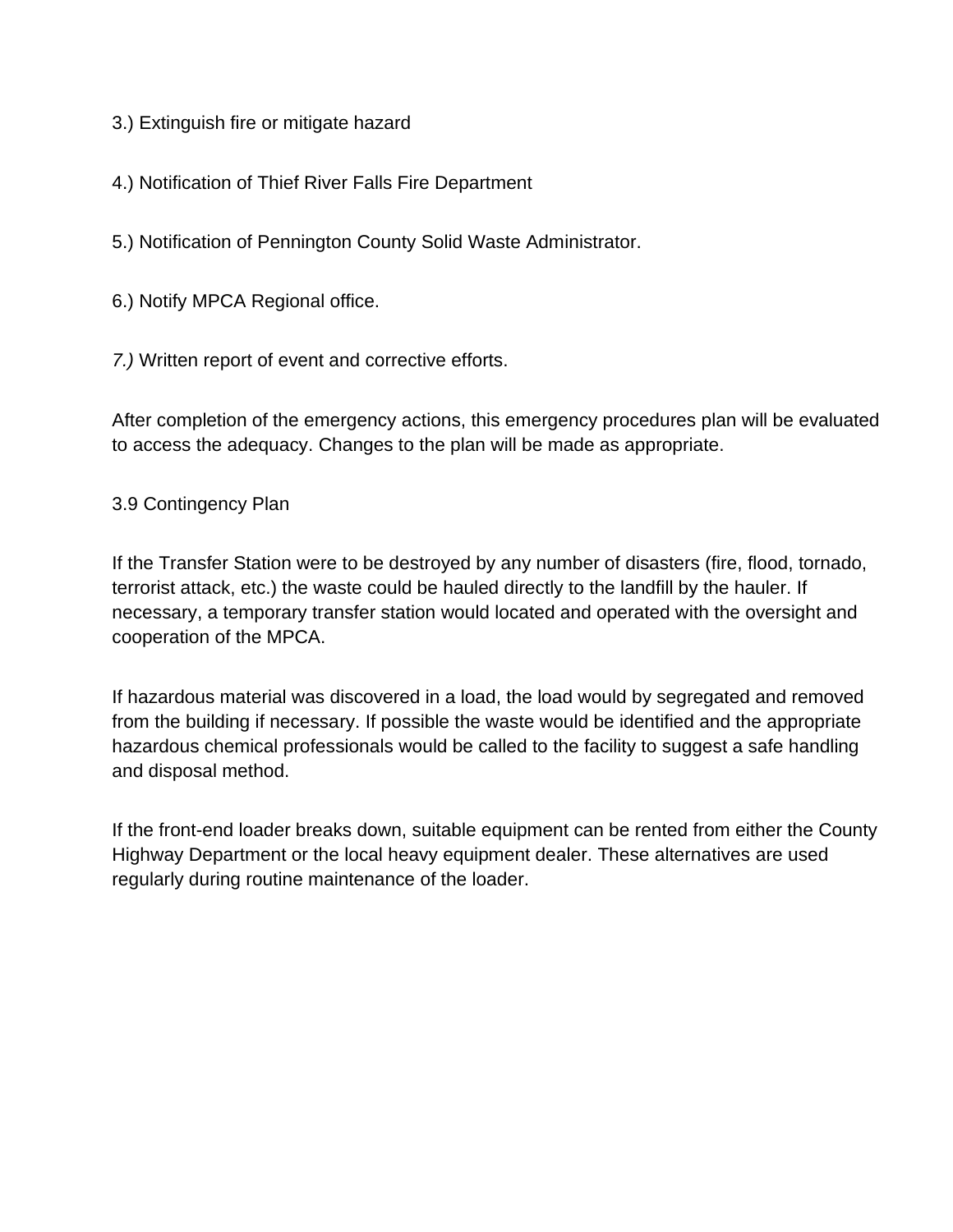## EMERGENCY PROCEDURES MANUAL

Pennington County Transfer Station Thief River Falls, Minnesota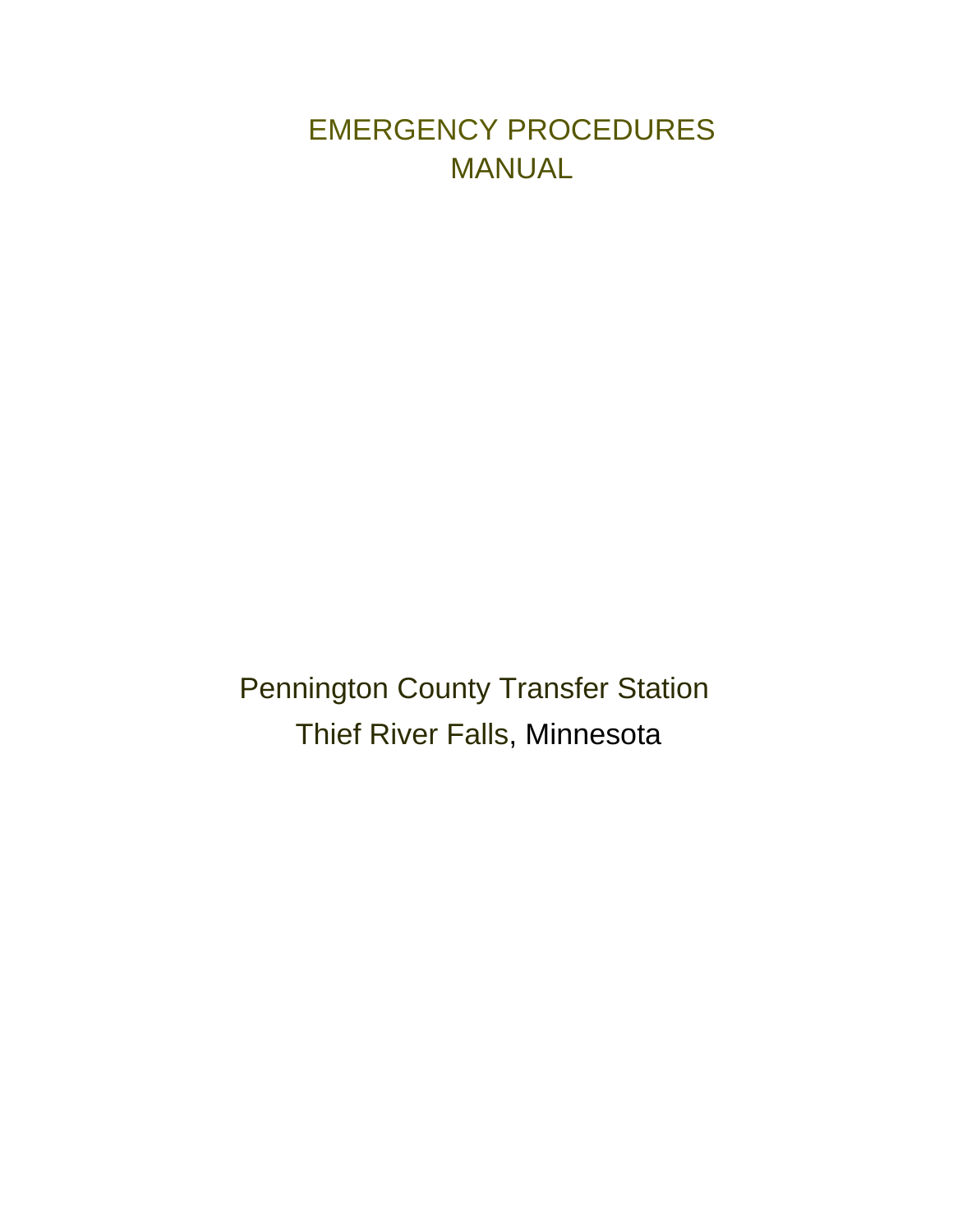## EMERGENCY PROCEDURES MANUAL TABLE OF CONTENTS

- 1.0 INTRODUCTION
- 1.2 Purpose, Scope and Regulatory Requirements
- 1.3 Relationship to Contingency Action Plans
- 2.0 EMERGENCY TELEPHONE NUMBERS
- 2.1 Site Information
- 2.2 General Emergencies (Personal Injury, Fire. Explosion)
- 2.3 Accidental Pollutant Release
- 2.4 Utilities
- 2.5 Site Facility Owners and Consultants
- 2.6 Miscellaneous County, State. and Federal Agencies
- 3.0 ON-SITE EMERGENCY EQUIPMENT
- 3.1 First Aid Kits
- 3.2 Fire Extinguisher
- 3.3 Communication Devices
- 3.4 Misc. Emergency Equipment and Phone Numbers
- 3.5 Emergency Power
- 3.6 Transportation

## 4.0 PRIOR PLANNING AND ARRANGEMENTS

4.1 Facility Coordinators

4.2 Prior Arrangements with Local Law Enforcement and Fire Authorities/Fire Control **Contracts**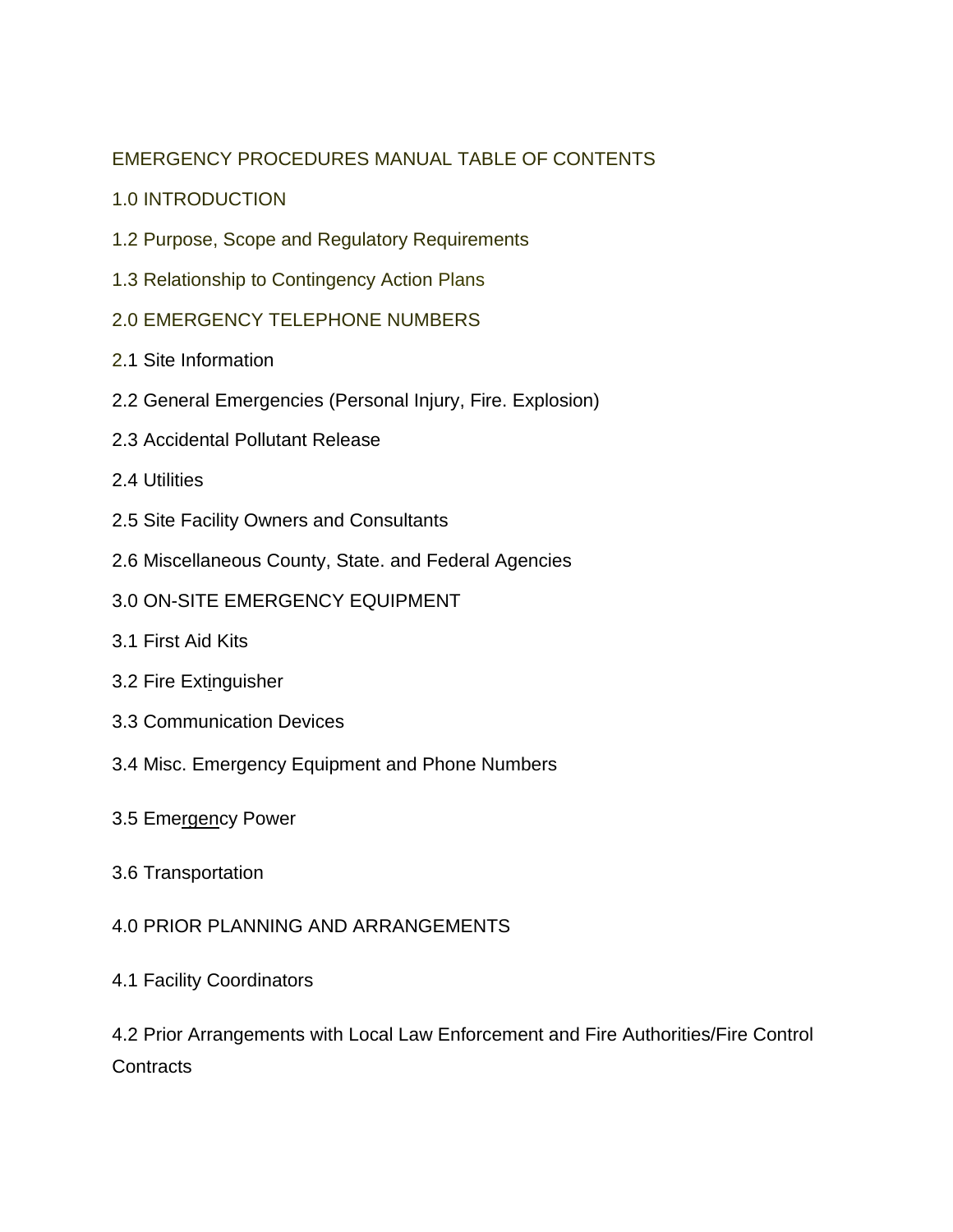## 5.0 EMERGENCY PROCEDURES AND RESPONSE

- 5.1 Response Framework
- 5.2 Fire
- 5.3 Explosion

5.4 Accidental Release of Liquids, such as Leachate. Wastewater, Petroleum Products Solvents. etc.

5.5 Traffic Accident

- 5.6 Medical Emergency
- 5.7 Unlawful Behavior, Robbery, and Vandalism
- 5.8 Tornado
- 5.9 Power Failure
- 5.10 Close Facility if Conditions are Unsafe
- 6.0 NOTIFICATION AND FOLLOW-UP ACTIONS
- 6.1 Notification Following Pollutant Release
- 6.2 Reporting Follow-up Actions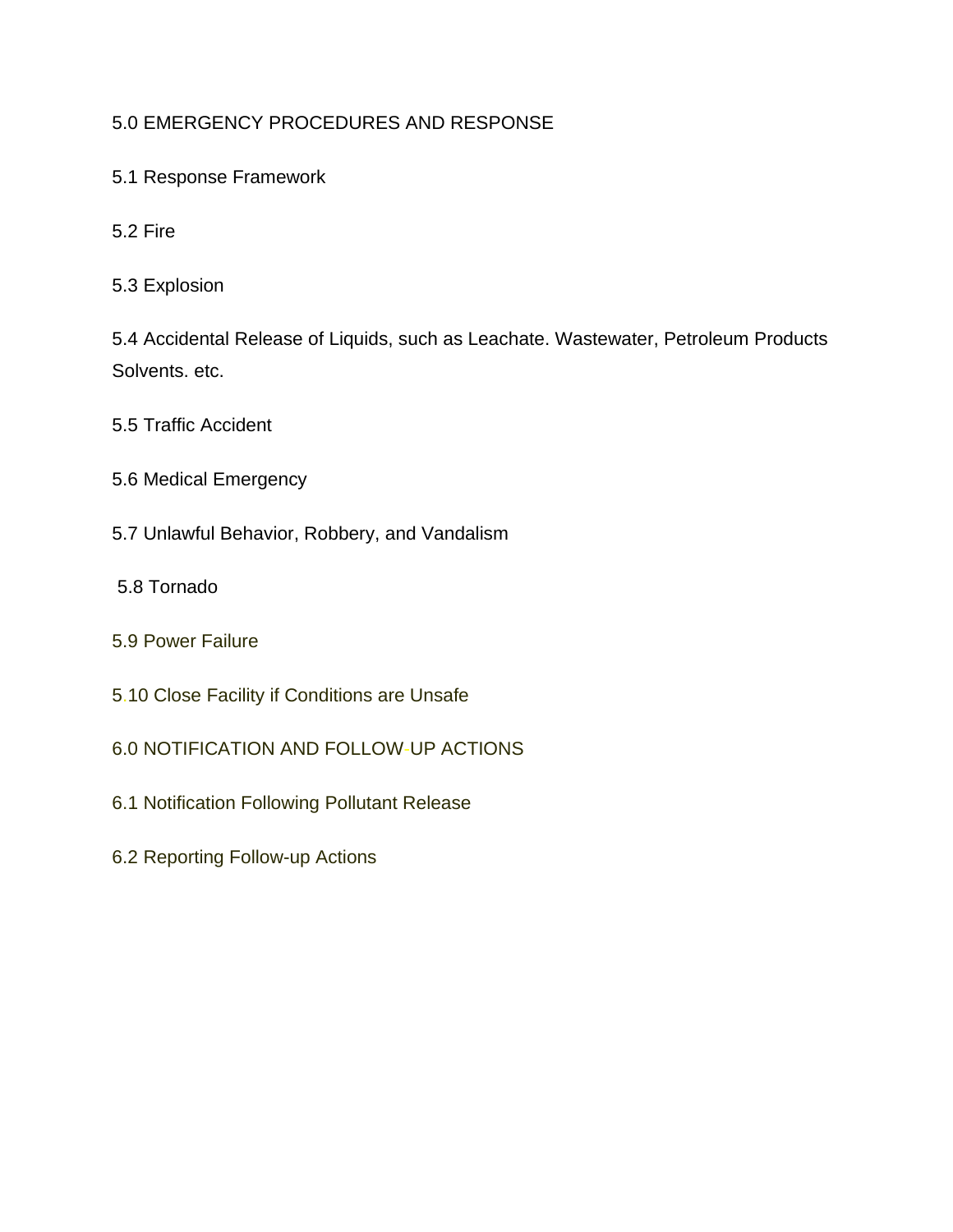## TRANSFER STATION PENNINGTON COUNTY, MINNESOTA

## 1.0 INTRODUCTION

## 1.1 Purpose. Scope and Regulatory Requirements

This Emergency Procedures Manual (Manual) provides emergency response guidance to site personnel at the Pennington County Transfer Station in accordance with the Minnesota State Pollution Control Agency Solid Waste Management Rules (7*0*35.2595).

This manual includes:

- A list of emergency telephone numbers;
- A list of on-site equipment; and
- Facility specific emergency procedures.

This manual must be kept at the Transfer Station office for use by facility personnel in times of an emergency.

Arrangements have been made with local authorities for emergencies. Prior agreements have been made with local police and fire departments for services that may be needed in an emergency.

1.2 Relationship to Contingency Action Plan

The Emergency Procedures Manual provides initial response guidance to site operators following an emergency. The Manual provides systematic procedures for providing extended care to remedial action following emergencies. For example. if a fire occurs, the Manual provides guidance in summoning help, containing the fire, and providing for the safety of others.

#### 2.0 EMERGENCY TELEPHONE NUMBERS

2.1 The following information should be provided, as appropriate, when calling for emergency assistance:

| Site Information | Telephone Numbers |
|------------------|-------------------|
|                  |                   |

Name: Pennington County Transfer Station Location: 1345 Barzan Ave. Thief River Falls Pennington Co. Solid Waste Administrator:

Bill Craig (218) 201-1686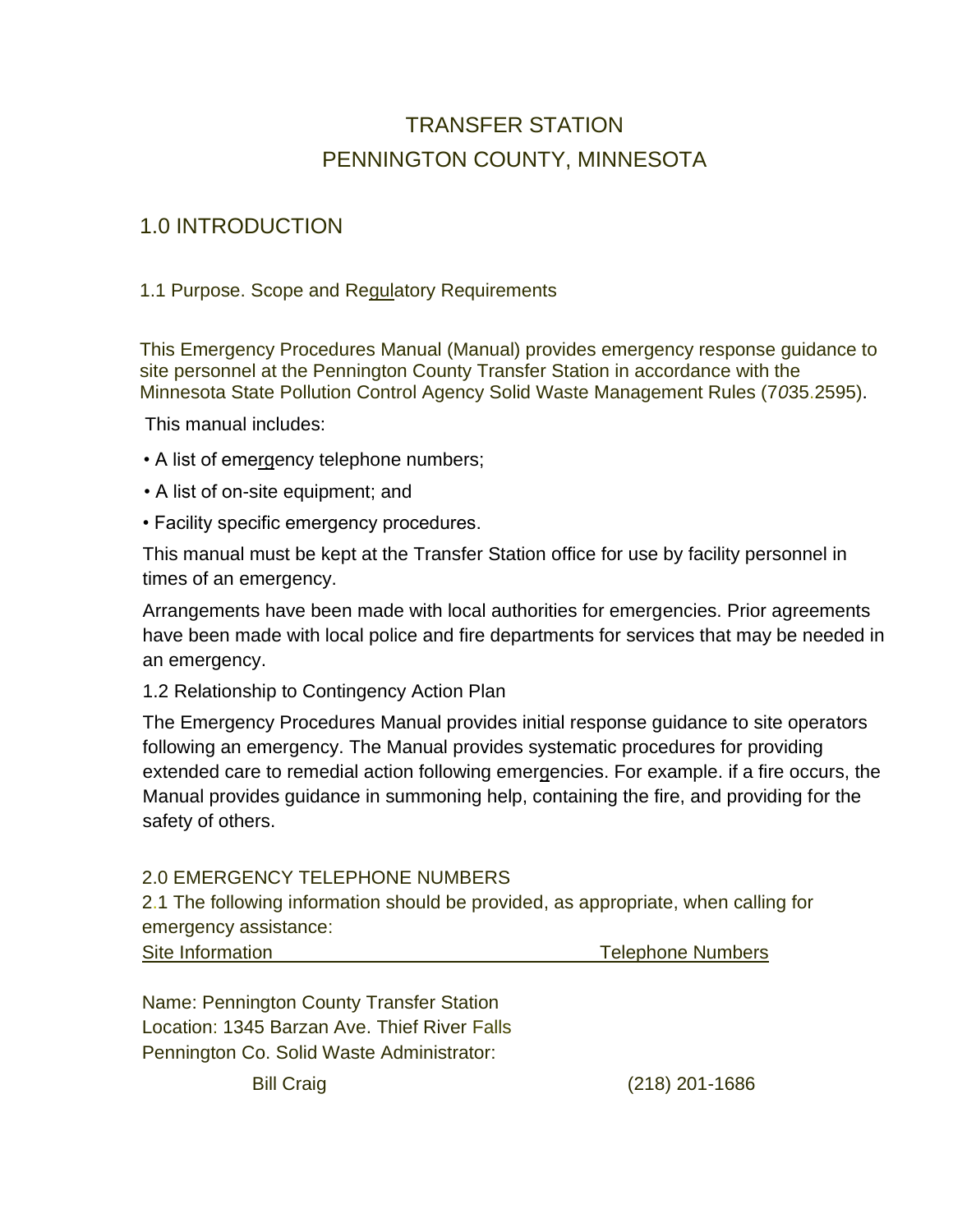Pennington Co. T.S. Operator:

Jerry Skjerven (218) 791-0955

2.2 General Emergencies (Personal Injury, Fire. Explosion. etc.)

| <b>Transfer Station Office</b><br>$\bullet$                                                                                       | 218-6817312     |
|-----------------------------------------------------------------------------------------------------------------------------------|-----------------|
| Fire Department/Emergency Squad<br>$\bullet$                                                                                      | 911 or 681-3943 |
| Ambulance                                                                                                                         | 911 or 681-7072 |
| Police<br>$\bullet$                                                                                                               | 911 or 681-6161 |
| <b>Pennington County Sheriff</b><br>$\bullet$                                                                                     | 911 or 681-6161 |
| Minnesota State Patrol 911 or 681-0942<br>$\bullet$                                                                               |                 |
| Poison Control Center 800-222-1222<br>$\bullet$                                                                                   |                 |
| Hospitals/Clinics<br>$\bullet$                                                                                                    |                 |
| <b>Sanford TRF Medical Center</b>                                                                                                 |                 |
| 3001 Sanford Parkway                                                                                                              | 218-681-4240    |
|                                                                                                                                   |                 |
| Minnesota Incident Response Hotline<br>$\bullet$                                                                                  | 800-422-0798    |
| <b>Hazard Hotline</b>                                                                                                             |                 |
| $\bullet$<br><b>MSDS</b> Information                                                                                              |                 |
| <b>NWMNHHW</b>                                                                                                                    | 800-228-5635    |
|                                                                                                                                   | 800-637-2090    |
|                                                                                                                                   |                 |
| 2.3 Accidental Pollutant Release                                                                                                  |                 |
| Minnesota Pollution Control Agency (MPCA)<br>$\bullet$<br>(Must be notified in writing within 48 hours of<br>a pollutant release) |                 |
| Emergency line for spills (24 hours)<br>$\bullet$                                                                                 | 800-422-0798    |
|                                                                                                                                   |                 |
| MINNESOTA DUTY OFFICER                                                                                                            | 800-657-3864    |
|                                                                                                                                   |                 |

Minnesota Pollution Control Agency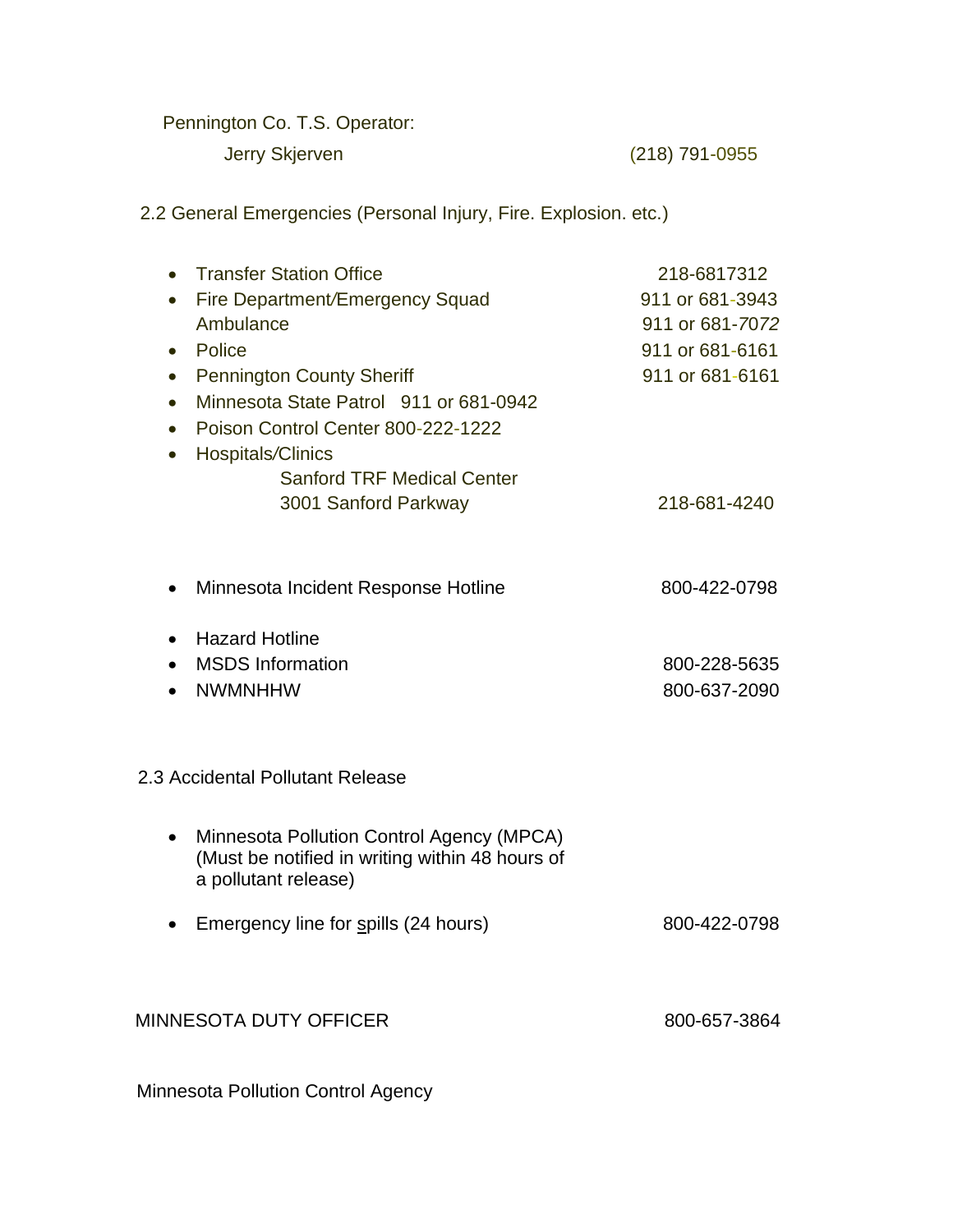| • MAIN OFFICE, St. Paul. MN                                                                                   | 651-296-6300 |
|---------------------------------------------------------------------------------------------------------------|--------------|
| • REGIONAL OFFICE. Detroit Lakes. MN                                                                          | 218-847-1519 |
|                                                                                                               |              |
| Minnesota Dept. of Public Safety                                                                              |              |
| Division of Emergency Management                                                                              | 800-422-0798 |
| <b>National Response Center</b>                                                                               |              |
| Washington D.C., for information only                                                                         | 800-424-8802 |
|                                                                                                               |              |
|                                                                                                               |              |
| 2.4 Utilities                                                                                                 |              |
| <b>Gopher State One Call</b>                                                                                  | 800-252-1166 |
| Centurylink Telephone Co.                                                                                     | 800-201-4099 |
| <b>Business Phone Repairs</b>                                                                                 | 800-954-1211 |
| <b>Buried Cable Location</b>                                                                                  | 800-252-1166 |
| City of Thief River Falls Power & Utilities                                                                   | 218-681-5566 |
| 800-954-1211 800-252-1166 218-681-5566                                                                        |              |
| 2.5 Site Facility Owners                                                                                      |              |
| • Pennington County                                                                                           | 218-683-7030 |
| Bill Craig, Pennington County Environmental Services Admin.<br>101 Main Ave N,<br>Thief River Falls, MN 56716 |              |
| 2.6 Miscellaneous County. State and Federal Agencies                                                          |              |
| Department of Transportation (Crookston)                                                                      | 218-281-3503 |
| Minnesota Department of Natural Resources (D.L.)                                                              | 218-847-1580 |
|                                                                                                               |              |

3.0 ON-SITE EMERGENCY EQUIPMENT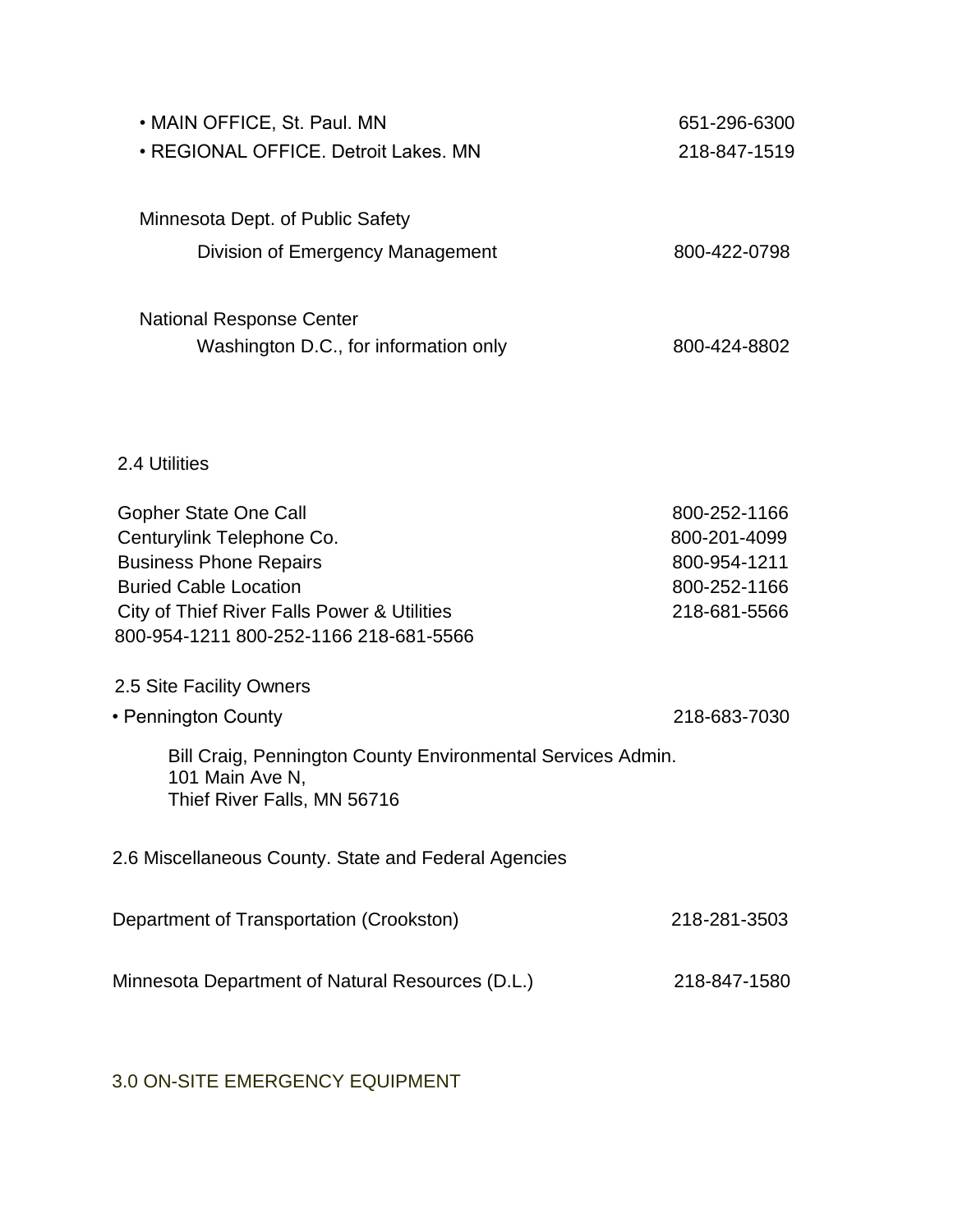### 3.1 First Aid Kits

One first aid kit is located on site in:

Main Office

The large office first aid kit is restocked on an as-needed basis.

## 3.2 Fire Extinguisher

Multi-purpose fire extinguishers are located on-site, at the following locations:

- office area
- by overhead door into tipping room
- south door in tipping room
- exit door in boiler room
- west wall by baler
- West walk out door
- \* north walk out door
- east walk out door
- north exit door in break room

3 phones are located on-site. Emergency phone numbers will be posted near each

3.4 Miscellaneous Emergency Equipment and Phone Numbers

Eyewash Stations are located on-site in:

- main office
- door by electrical room

Front End Loader - located in T.S. garage

Telephone Repairs – Centurylink 800-954-1211 Heating - Brodin Sheet Metal 218-681-4433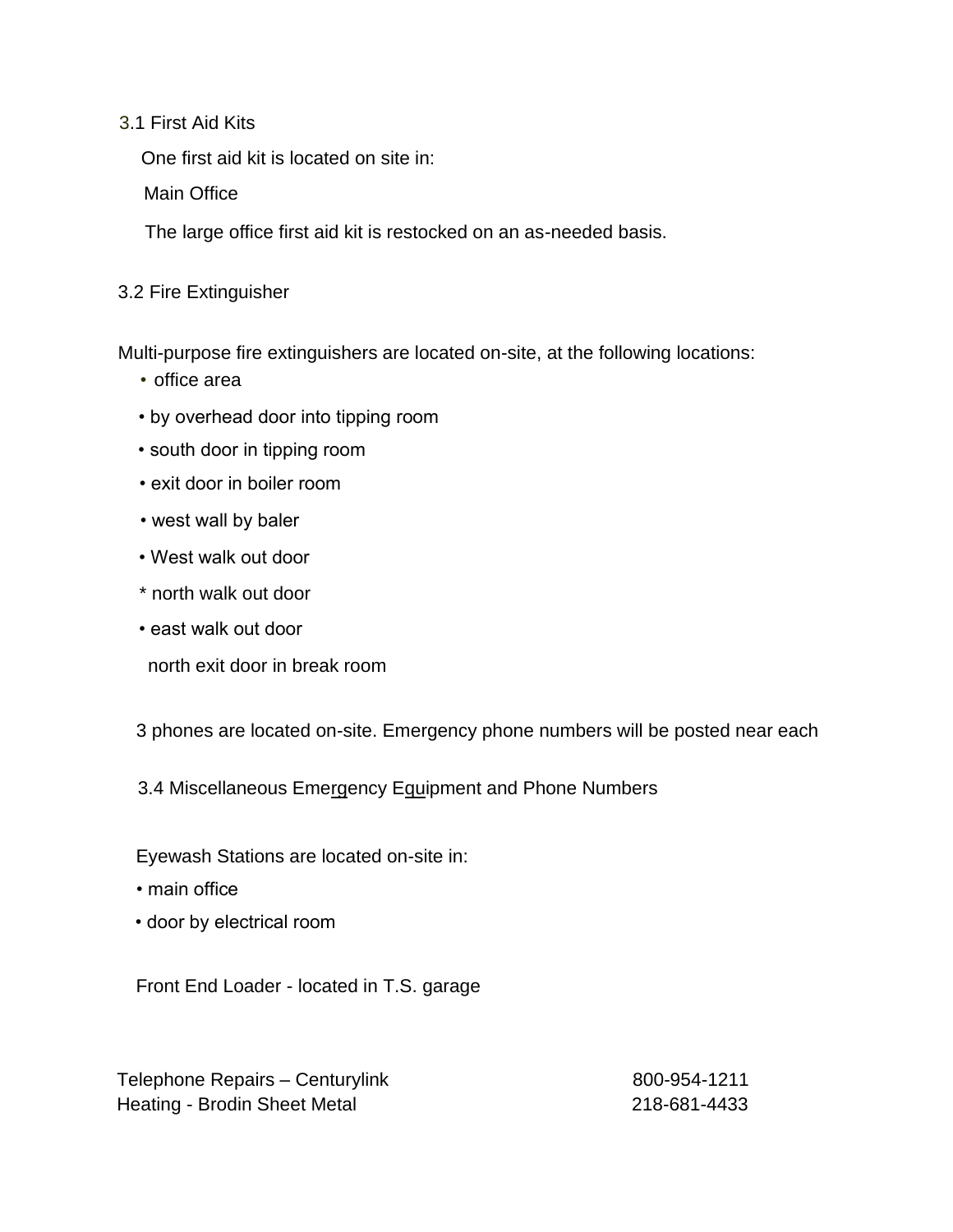| After hours                            | 218-681-4828                          |
|----------------------------------------|---------------------------------------|
| Thief River Falls Water Dept.          | 681-5816 (office)<br>681-3809 (plant) |
| Overhead Doors - Overhead Door Co.     | 800-555-7012                          |
| Electrical - Falls Electric            | 681-0073                              |
| Fire Panel - Nova. Fargo ND            | 701-282-0268                          |
| <b>Building - Ram Builders</b>         | 681-4324                              |
| Recycling - Bill Craig                 | 681-7030                              |
| Bill Craig. Pennington Co. Coordinator | 201-1686 (home)                       |

3.5 Emer Power

Not available on-site

#### 3.6 Transportation

Two pickups are available to transport accident victims to area hospitals in the case of an emergency.

#### 4.1 Facility Coordinators

Site operator is the Transfer Station Operator responsible for implementing the emergency response procedures, summoning emergency assistance, and notify and coordinating with the Pennington County Environmental Services Administrator.

Transfer Station operators are responsible for making all site personnel aware of:

- locations and use of on-site emergency equipment
- location and contents of this Emergency Procedures Manual

The Transfer Station Operator will ensure that site personnel have an understanding of the site, ifs facilities and general operations, so that they may effectively inform emergency crews and assist in identifying and locating the source(s) of problems.

4.2 Prior Arrangements with Local Law Enforcement and Fire Authorities/Fire Control Contacts Pennington County has contacted police and fire departments who will respond to Transfer Station emergencies:

- The Pennington County Sheriff
- The Thief River Falls Fire Department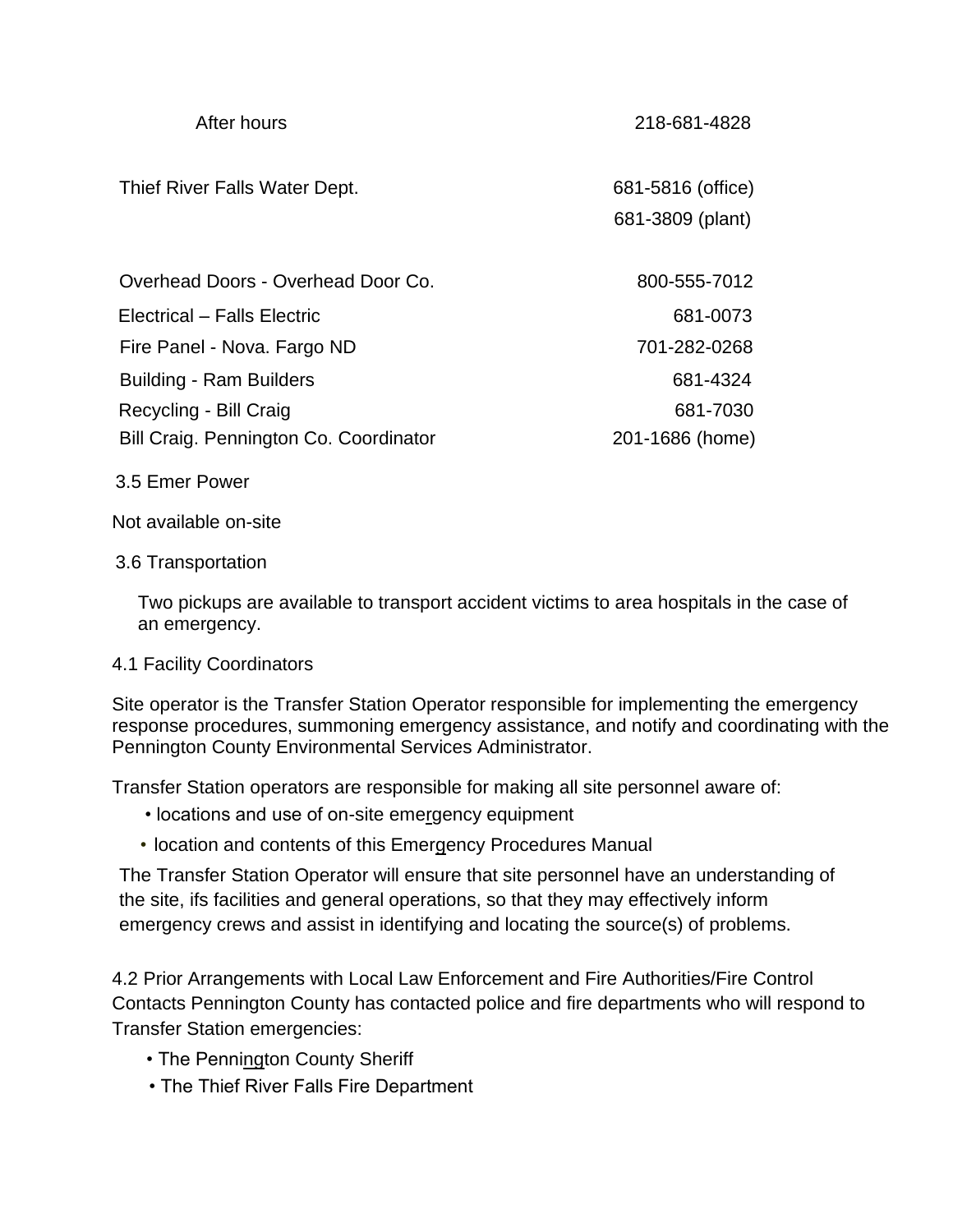## 5.0 EMERGENCY PROCEDURES AND RESPONSE

5.1 Response Framework

When an emergency occurs, generally five actions are required during the response: RECOGNIZE THE EMERGENCY including the situation, the players involved, and the

characteristics which determine type and degree of hazard.

EVALUATE THE RISK to public health and the environment.

- CONTROL OR LIMIT THE EMERGENCY by using methods to eliminate or reduce the impact of the incident.
- PROVIDE INFORMATION to police, fire, and other responders about conditions or circumstances particular to an incident.
- TAKE SAFETY PRECAUTIONS for human life, the environment, and lastly equipment and property.

### 5.2 Fire

RECOGNIZE AND EVALUATE THE EMERGENCY:

- 1. Smoke, flame or smell indicate a fire potential
- 2. Attempt to extinguish the fire only if:
	- The fire is small (flames less than 2 feet high and extends only over a limited area)
	- There is an easy access to at least one exit;
	- The fire is far away from large fuel sources such as oil or refuse;
	- The fire is far away from explosive sources such as gas pipes, or vents
	- The fire is near an available fire extinguisher and

 The fire extinguisher can be appropriately used for the type of fire. There are four classes of fires:

CLASS A: Example fuels - paper, wood, and rubber.

CLASS B: Example fuels - flammable liquids such as gasoline, diesel or waste oil.

CLASS C: Example heat source – Electricity

CLASS D: Example fuels- combustible metals arriving as shavings, dust or fine chips, graphite powder serving as an inerting agent should be used, it is generally dispensed by hand.

All four classifications of fire are possible at the transfer station; however, very high temperatures are required for most Class D fuels to combust. All purpose fire extinguisher for fire Classes A, B, and C are available on-site:

PROVIDE INITIAL INFORMATION TO RESPONDERS: . Call 911: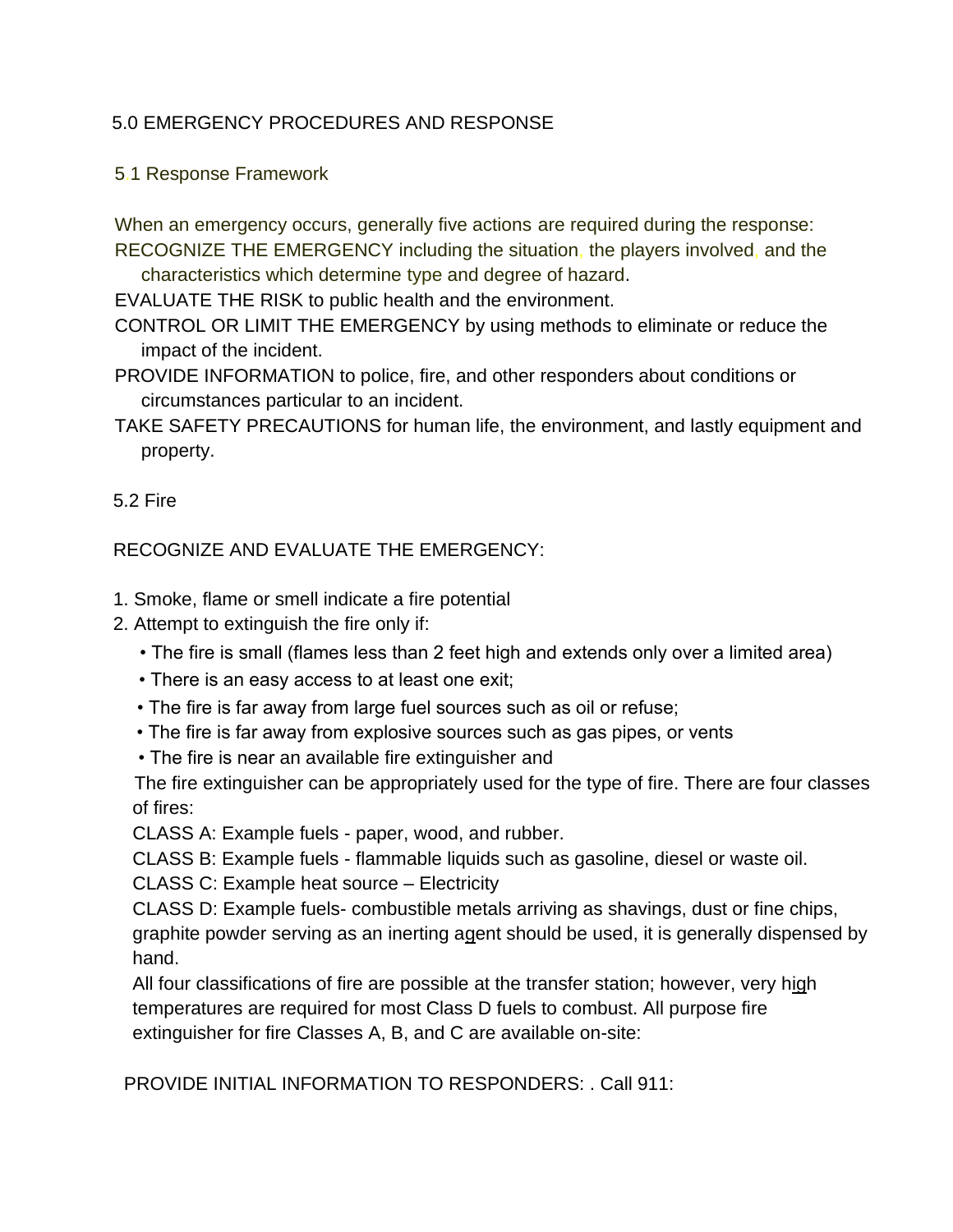a. Tell them you are reporting a fire. From there, the call will be transferred to the fire dispatcher.

b. Give them the following information:

- Facility Name: Pennington County Transfer Station
- Location: 1345 Barzan Ave.

c. Describe the type, class (if possible), location on-site and size of fire. (EXAMPLE: Paper, plastic and other residential refuse is burning in a container. Flames are 2 to 3 feet high).

- d. Do not hang up the telephone unless told to do so.
- 2. Contact the Solid Waste Administrator Bill Craig: (218) 683-7030

## TAKE SAFETY PRECAUTIONS:

1. Account for and evacuate all users and site personnel from the vicinity of the fire in an orderly and calm fashion. 2. Provide first aid to any victims.

## CONTROL OR LIMIT THE EMERGENCY:

1. If possible, and if safety allows: make an attempt to isolate, contain and prevent the spread of fire using berms and trenches. In general, if the fire is 2 feet high or lower, try to extinguish it. If it is higher. isolate the area and wait for help.

2. A fire can sustain itself as long as fuel, oxygen, and heat are present. If safety allows, one of these elements should be eliminated.

3. If necessary and if safety allows, move equipment to a safe location. Note that under Minnesota rules, all liquids that come in contact with the waste during an emergency response action must be contained, recovered and treated.

5.3 Explosion

## PROVIDE INFORMATION TO RESPONDERS:

1. Immediately call 911:

a. Tell them you are reporting an emergency and fire. From there, the call will be transferred to the fire dispatcher.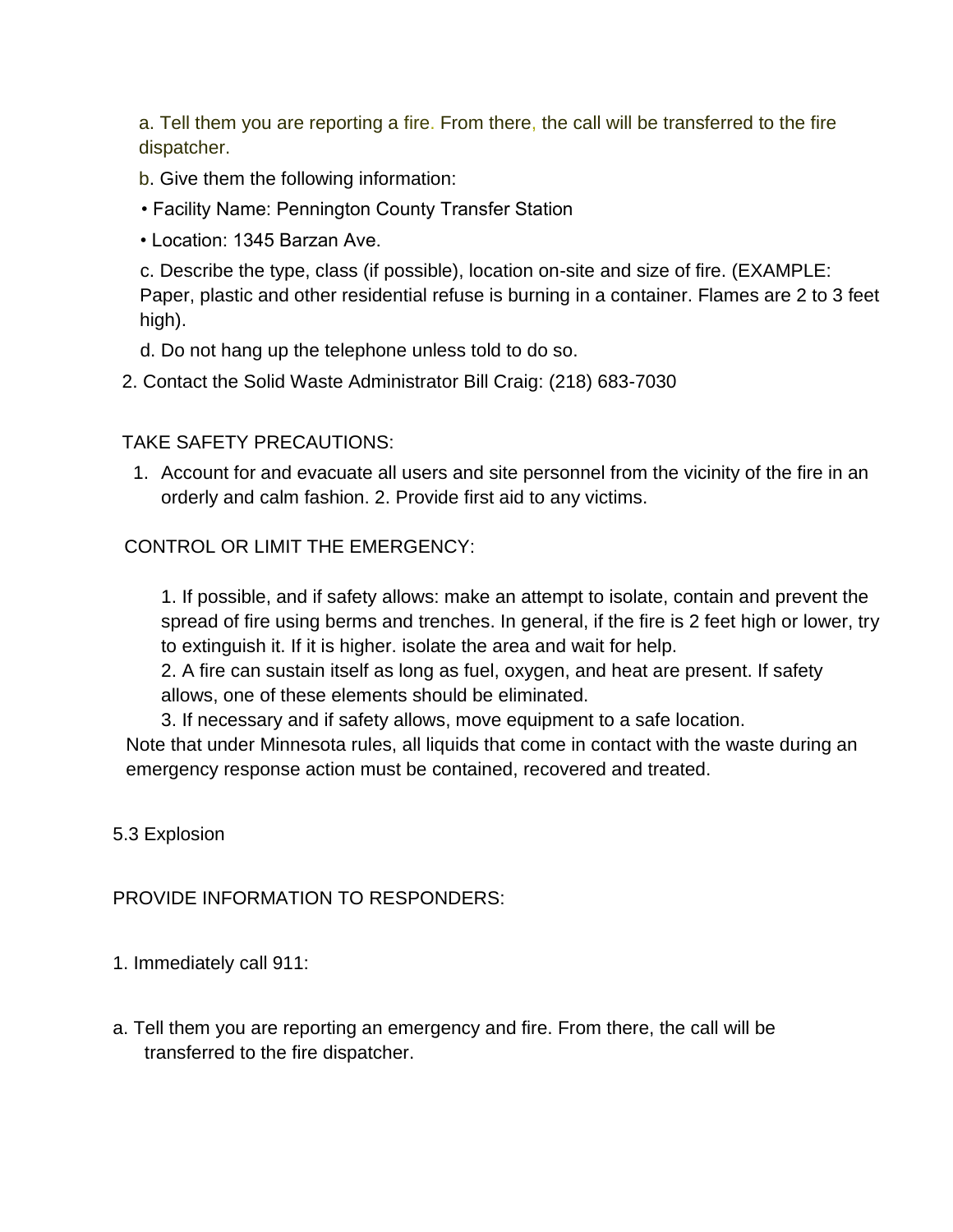- b. Give them the following information:
	- Facility Name: Pennington County Transfer Station
	- Location: 1345 Barzan Ave.
	- c. Describe the location of the explosion\fire.
	- d. Do not hang up the telephone unless told to do so.

## TAKE SAFETY PRECAUTIONS:

- 1. Account for and evacuate all users and site personnel from the vicinity of the fire in an orderly and calm fashion.
- 2. Provide first aid to any victims.

GENERALLY, DON'T ATTEMPT TO CONTROL THE EMERGENCY:

- 1. As a general rule, stay completely away from an explosive fire since the fire following an explosion may result in another explosion.
- 5.4 Accidental Releases of Liquids, such as Petroleum Products, Solvents, etc

RECOGNIZE AND EVALUATE THE EMERGENCY:

- 1. Determine amount of liquid, type of liquid, its characteristics (e.g., is it flammable?), and source of the spill.
- 2. Call the Minnesota Duty Officer (800-657-3864) and describe the spill and its location.
- 3. If possible, identify the spilled waste so as to improve the degree of safety and effectiveness of cleanup. Take proper precautions to avoid a dangerous, life-threatening or environmentally damaging situation.

#### TAKE SAFETY PRECAUTIONS:

1. Provide first aid to any victims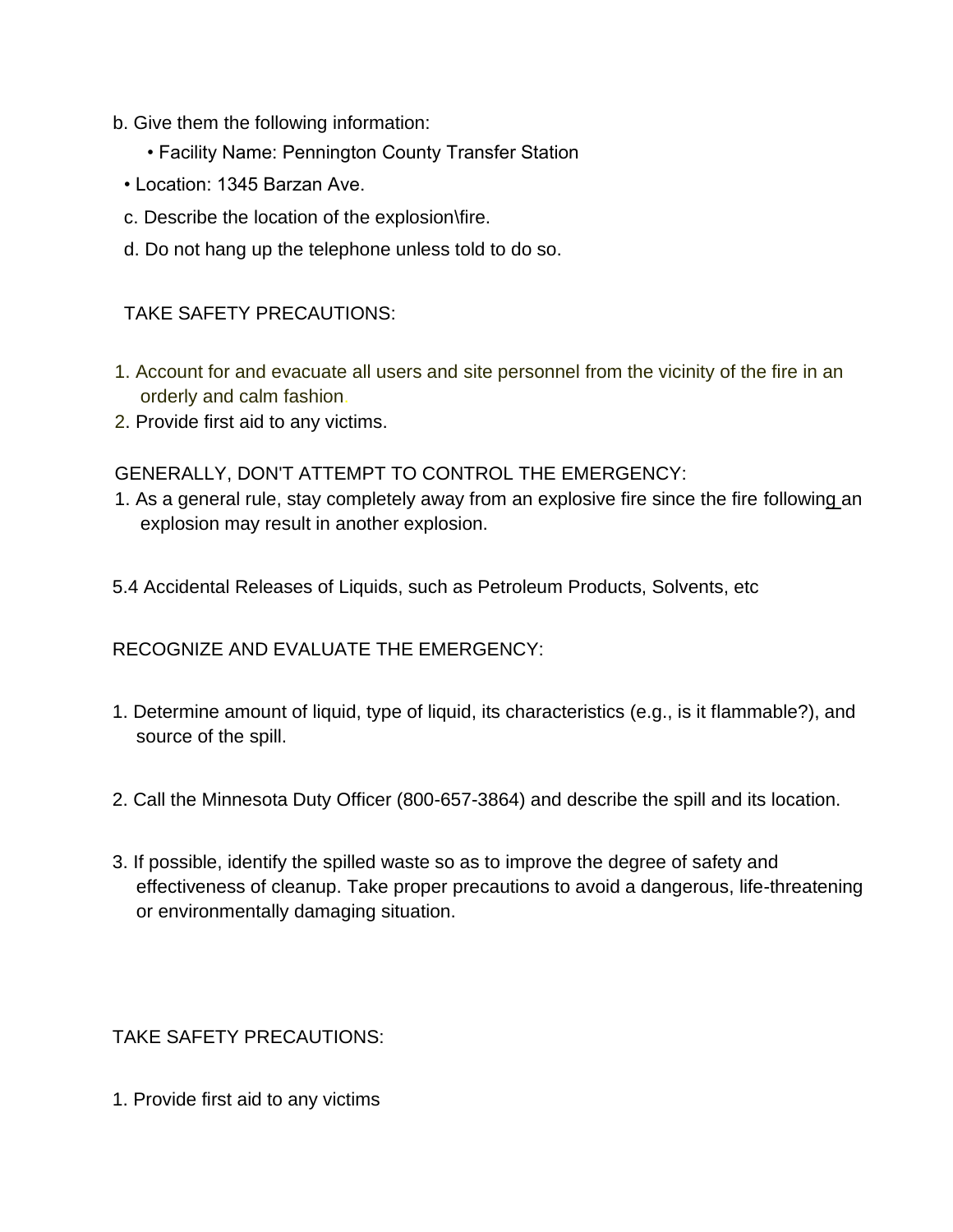- 2. Call 911 if emergency assistance is required and provide the following information:
- a. Tell them you are reporting a spill\exposure to potentially hazardous liquid.
- b. Your call may be routed to another person. tell them:
	- Facility Name: Pennington County Transfer Station
	- Location: 1345 Barzan Ave.
- c. Describe the exact location of the spill, number of persons, etc.
- d. Do not hang up the telephone unless you are told to do so.

CONTROL OR LIMIT THE EMERGENCY:

- I. Turn off the source, if applicable (e.g., cap or plug pipe lines, close valves, repair dikes) and CALL
- 2. Action must be performed by personnel appropriately trained to handle the spilled material.
- Contain\prevent the liquid from spreading within the soils, and into the air and ground water using the following procedures:

• All Liquids:

Use BERMS OR SANDBAGS TO PREVENT SUPERFICIAL SPREADING of the liquid. REMOVE *C*ONTAMINATED SOILS to an approved location for treatment and disposal.

• Volatile liquids:

Also cover with soil

5.5 Traffic Accident

## TAKE SAFETY PRECAUTIONS:

- 1. Provide first aid to any victims.
- 2. Call 911 and provide them the following information:
- a. Tell them you are reporting a traffic accident.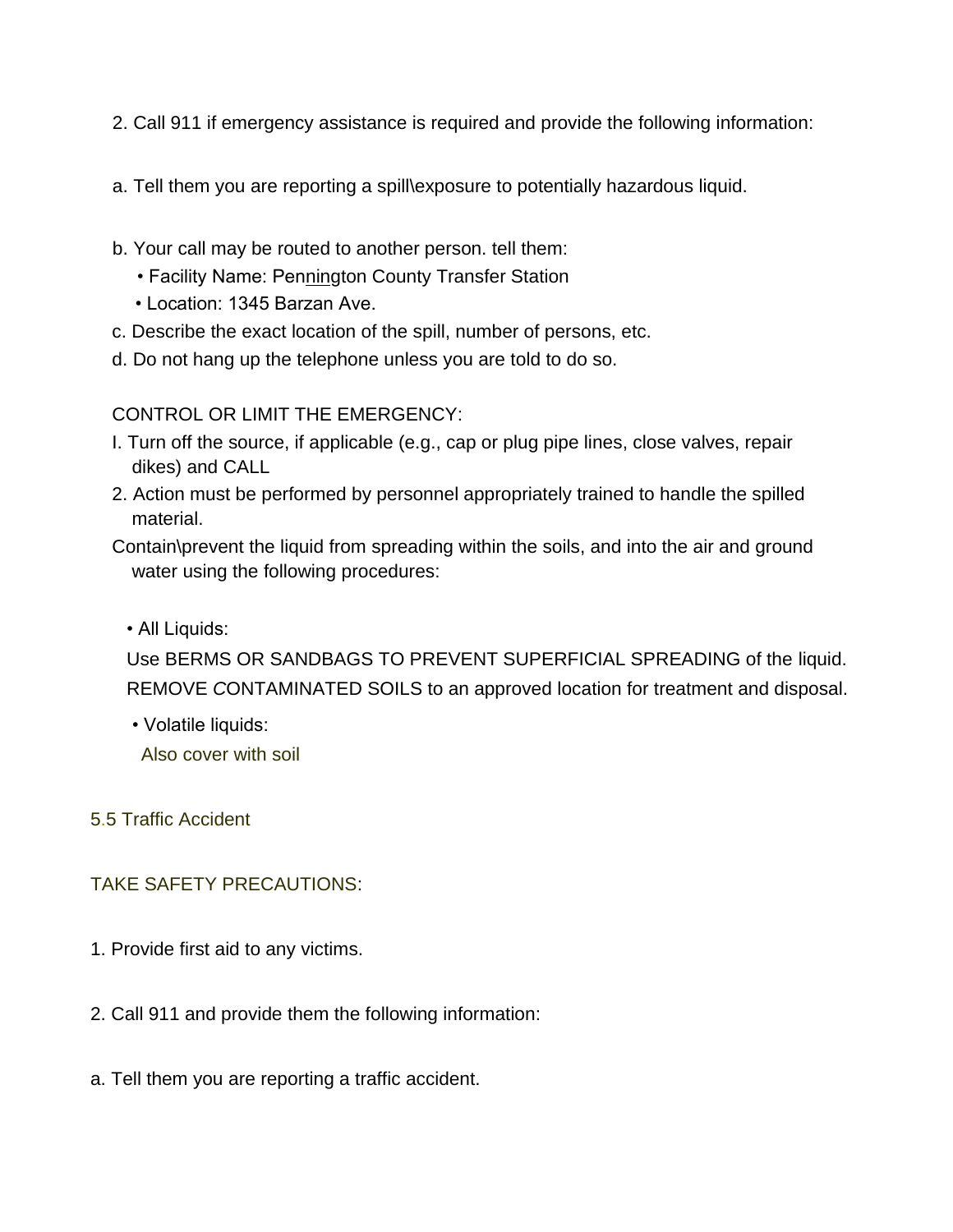- b. From there you may be routed to another person. Tell them:
	- Facility Name: Pennington County Transfer Station
	- Location: 1345 Barzan Ave.
	- c. Answer questions as completely as possible.
	- d. Follow all instructions carefully.
	- e. Do not hang up the telephone unless told to do so,
	- 3. Isolate the area from other site users and nonessential personnel by directing traffic around the accident location or temporally closing the site to any incoming traffic.

#### PROVIDE INFORMATION:

- I. Direct any emergency personnel to the proper location when they arrive. CONTROL OR LIMIT THE EMERGENCY:
- 1. If necessary, and if safety allows, clear debris to allow continued access to the site.

#### 5.6 Medical Emergency

#### TAKE S*A*FETY PRECAUTIONS:

- 1. Provide first aid to victim(s).
- 2. Isolate the area from other site users and nonessential personnel.
- 3. Call 911 and provide the following information:
	- a. The nature of the medical emergency
	- b. From there, your call may be routed to another person. Tell them:

Facility Name: Pennington County Transfer Station

Location: 1345 Barzan Ave

- c. Answer any questions as completely as possible.
- d. Follow all instructions carefully.
- e. Do not hang up the telephone unless told to do so.

#### PROVIDE INFORMATION:

- 1. Direct the emergency personnel to the proper location when they arrive.
- 2. FOLLOW NOTIFICATION PROCEDURES. (SEE 6.0)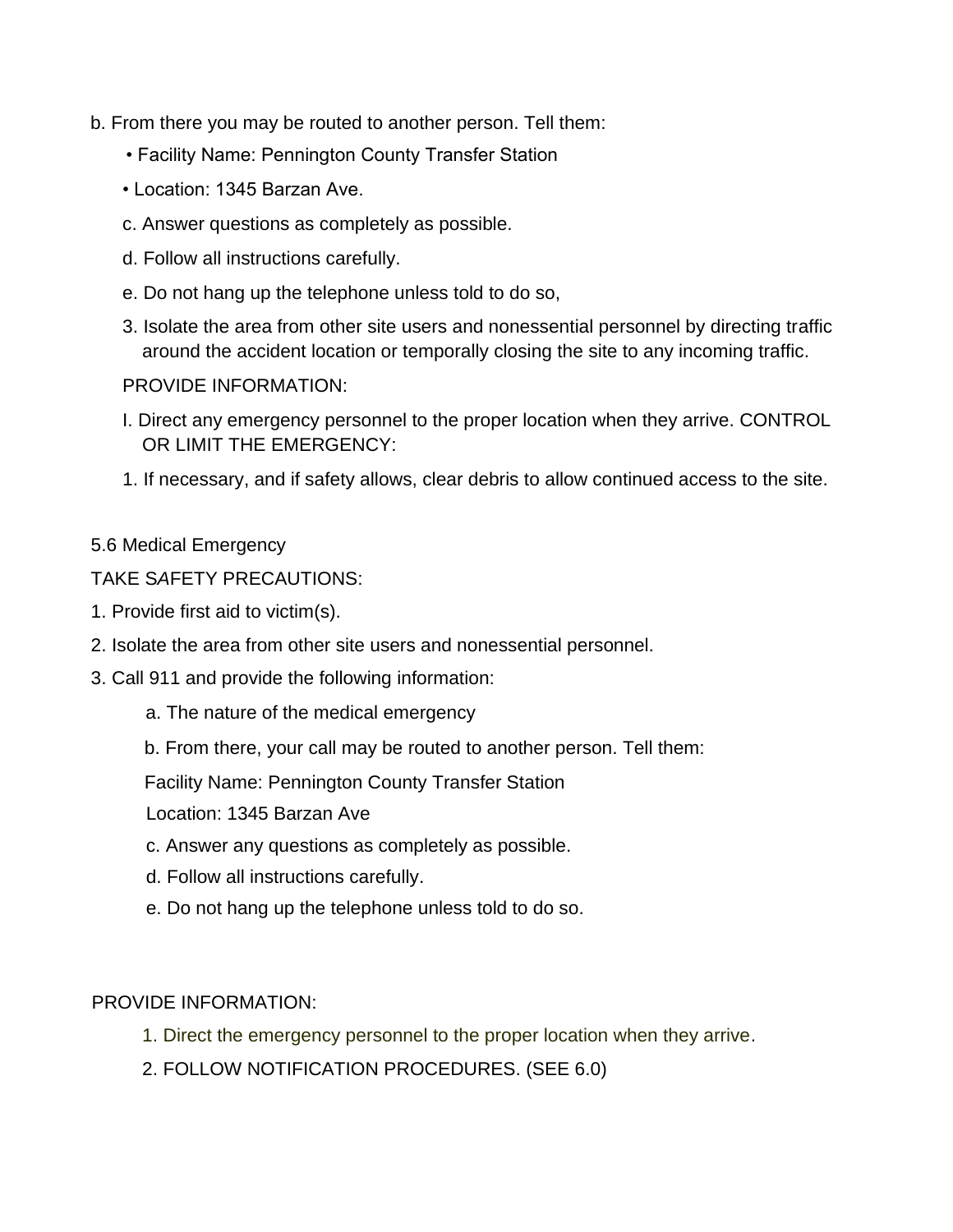## *5.7* Unlawful Behavior, Robbery, and Vandalism

### PROVIDE INFORMATION:

- 1. Call 911 and ask for the police
- 2. Explain the circumstances and wait for instructions

### 5.8 Tornado

### CONTROL OR LIMIT THE EMERGENCY

1. Prepare to respond to high winds and rains, if a storm seems imminent.

### EVALUATE THE EMERGENCY:

- 1. Consult the Weather Service (1-701-235-2600) or listen to the radio:
	- Tornado Watch Conditions are right for a tornado.
	- Tornado Warning A tornado has been spotted.

## TAKE SAFETY PRECAUTIONS:

- 1. Stay low:
- In a ditch.
	- •Away from overhead electrical wires, power poles, trees, and loose objects
- 2. Account for all persons known to have been on-site. Refer to medical emergencies, If necessary.
- 5.9Power Failure

## EVALUATE THE EMERGENCY:

1.Determine if there is another emergency and respond appropriately

#### PROVIDE INFORMATION:

1. Power may return on its own; otherwise, call the City of Thief River Falls Power and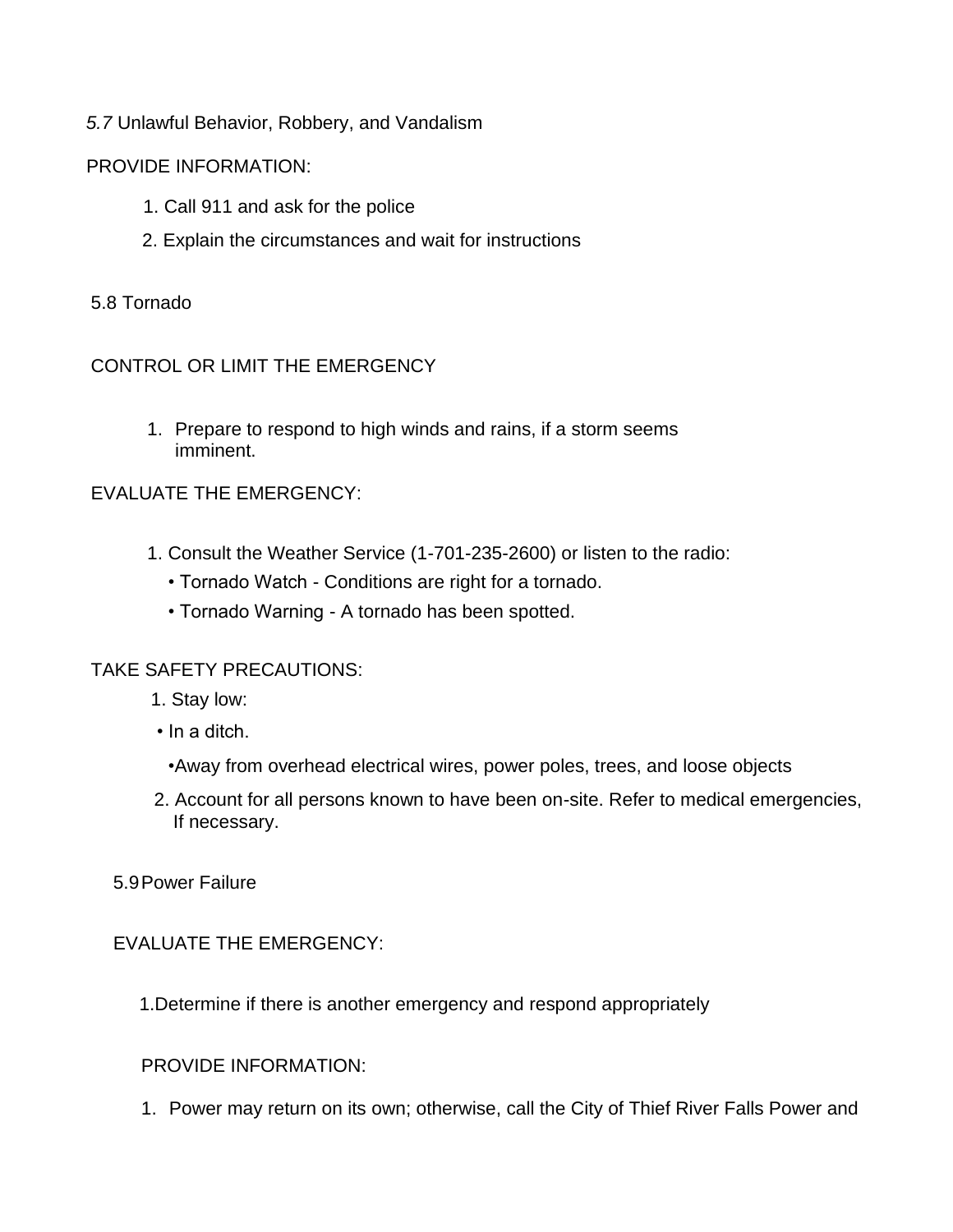Utilities (218) 681-5566 and notify repair personnel of the power failure.

5.10 Close Facility if Conditions are Unsafe

The Facility Operator and the County Solid Waste Administrator must decide whether or not to temporarily close the facility while making necessary repairs. If the Pennington County Transfer Station must be closed down for any reason, a sign must be posted at the facility directing users to an alternate waste disposal facility.

#### 6.0 NOTIFICATION AND FOLLOW-UP ACTIONS

6.1 Notification Following Pollutant Release In the event of an accidental pollutant release these two agencies must be notified.

- The MPCA:
- Minnesota Duty Officer 1-800-422-0798
- Solid Waste Enforcement, Detroit Lakes Office (218) 846-8109

By law, the MPCA Commissioner must be informed in writing of all releases, explosions, or fires within 48 hours of the incident. If needed. the MPCA will provide immediate response guidance to the caller. The IV State Duty Officers function is to notify all required agencies of the release.

6.2 Reporting and Follow-up Actions

Within two weeks following an emergency, Pennington County will submit to the MPCA Commissioner a written report describing the emergency and the procedures followed to minimize potential hazards to human health and the environment.

After the emergency procedures have been completed, the County will refer to the contingency Action Plan to determine the necessary follow-up actions. The County will also assess the adequacy of this Emergency Procedures Manual and appropriate changes to correct any inadequacies.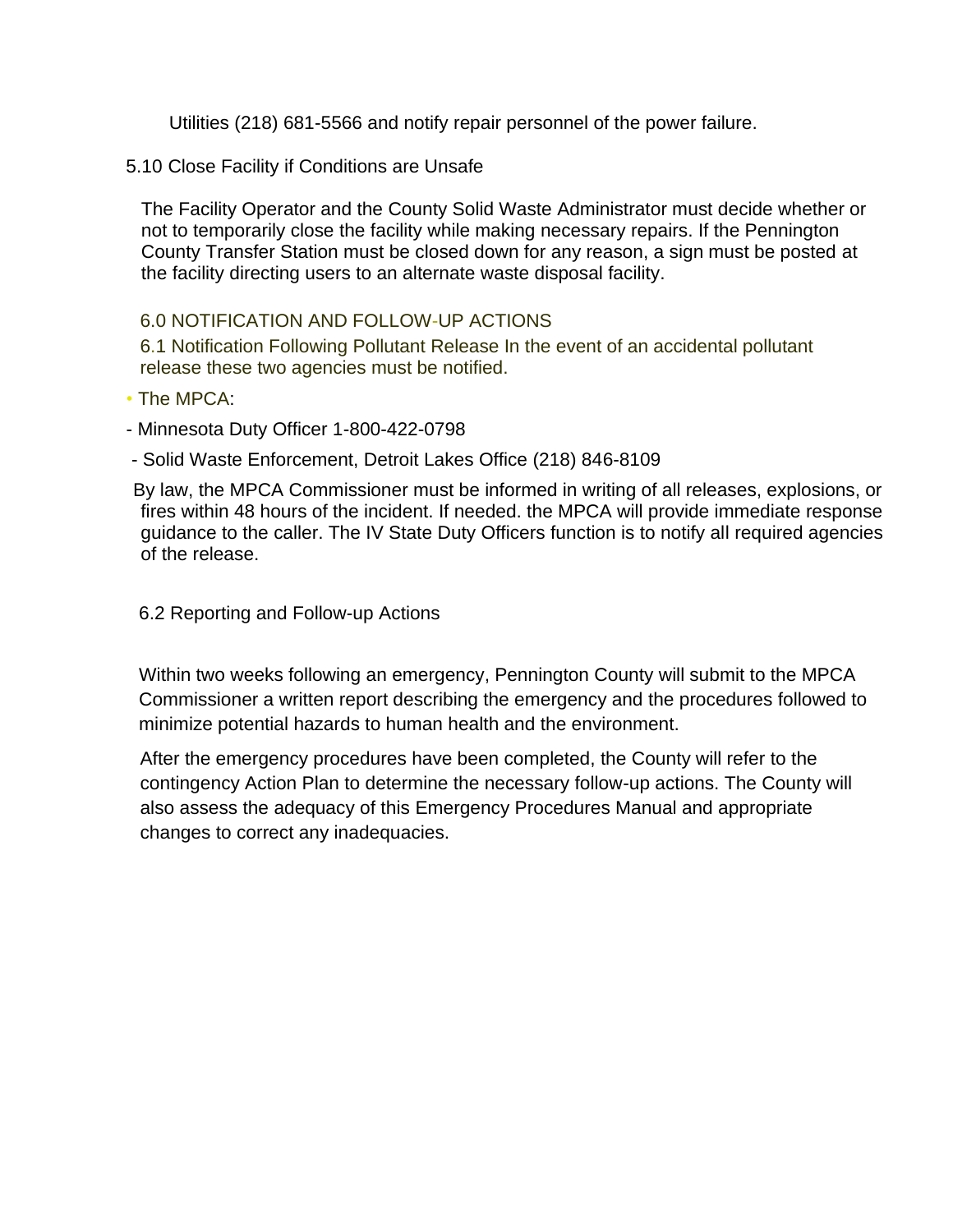#### **OFFICIAL PROCEEDINGS PENNINGTON COUNTY BOARD OF COMMISSIONERS TUESDAY, NOVEMBER 12**th **, 2019, 10:00 A.M. PENNINGTON COUNTY BOARD ROOM JUSTICE CENTER**

Pursuant to adjournment, the Pennington County Board of Commissioners met in the Pennington County Justice Center Board Room in Thief River Falls, MN, on Tuesday, November 12<sup>th</sup>, 2019 at 10:00 a.m. Members Present: Donald Jensen, Bruce Lawrence, Neil Peterson, Cody Hempel, and Darryl Tveitbakk. Members absent: None.

The meeting was called to order by Chairman Lawrence and the Pledge of Allegiance was recited.

Bryan Malone, SWCD Administrator, introduced Bryanna Grefthen as the new SWCD District Technician. After introductions Bryanna and Bryan reviewed the MPCA County Feedlot Program Delegation Agreement Work Plan. The revised rules updated in January 2015 require the County to prepare a Delegation Agreement describing the County's plans and goals for implementing the Feedlot Program. Commissioner Peterson moved, seconded by Commissioner Tveitbakk, to approve the MPCA County Feedlot Program Delegation Agreement Work Plan that covers the period of January1st, 2020 to December 31<sup>st</sup>, 2021. Motion carried.

Peter Nelson, Soil & Water Conservation District, presented the FY 2020 and 2021 State of Minnesota Board of Water and Soil Resources, Natural Resources Block Grant Agreement (NRBG). The NRBG includes funds for the local water management, Wetland Conservation Act, shoreland, septic treatment systems, and septic treatment systems upgrade totaling \$127,666. Moved by Commissioner Peterson, seconded by Commissioner Hempel, to approve the fiscal years 2020 and 2021 State of Minnesota Board of Water and Soil Resources Natural Resources Block Grant Agreement as presented. Motion carried. WCD Administrator, introduced Bryanna Gretthen as the and After introductions Bryanna and Bryan reviewed the Delegation Agreement Work Plan. The revised rules up quire the County to prepare a Delegation Agreement descend g

County Engineer Mike Flaagan reported that work continues on the CSAH #8 road & bridge project. They will continue to work on the bridge through the winter. Mike Flaagan presented the Minnesota Department of Employment & Economic Development Transportation Economic Development Infrastructure Grant Agreement (TEDI Grant); Grant # TEDP-17-0005-O-FY18. These grant funds of one million dollars will be used to pay for the CSAH #8 bridge construction.

The following resolution was introduced by Commissioner Jensen, seconded by Commissioner Peterson, and upon call for vote was unanimously carried.

BE IT RESOLVED; That the Pennington County Board of Commissioners does hereby approve the Grant Agreement – Construction Grant for the Pennington County TEDI Project – Grant #TEDP –  $17 - 0005 - O$  – FY18.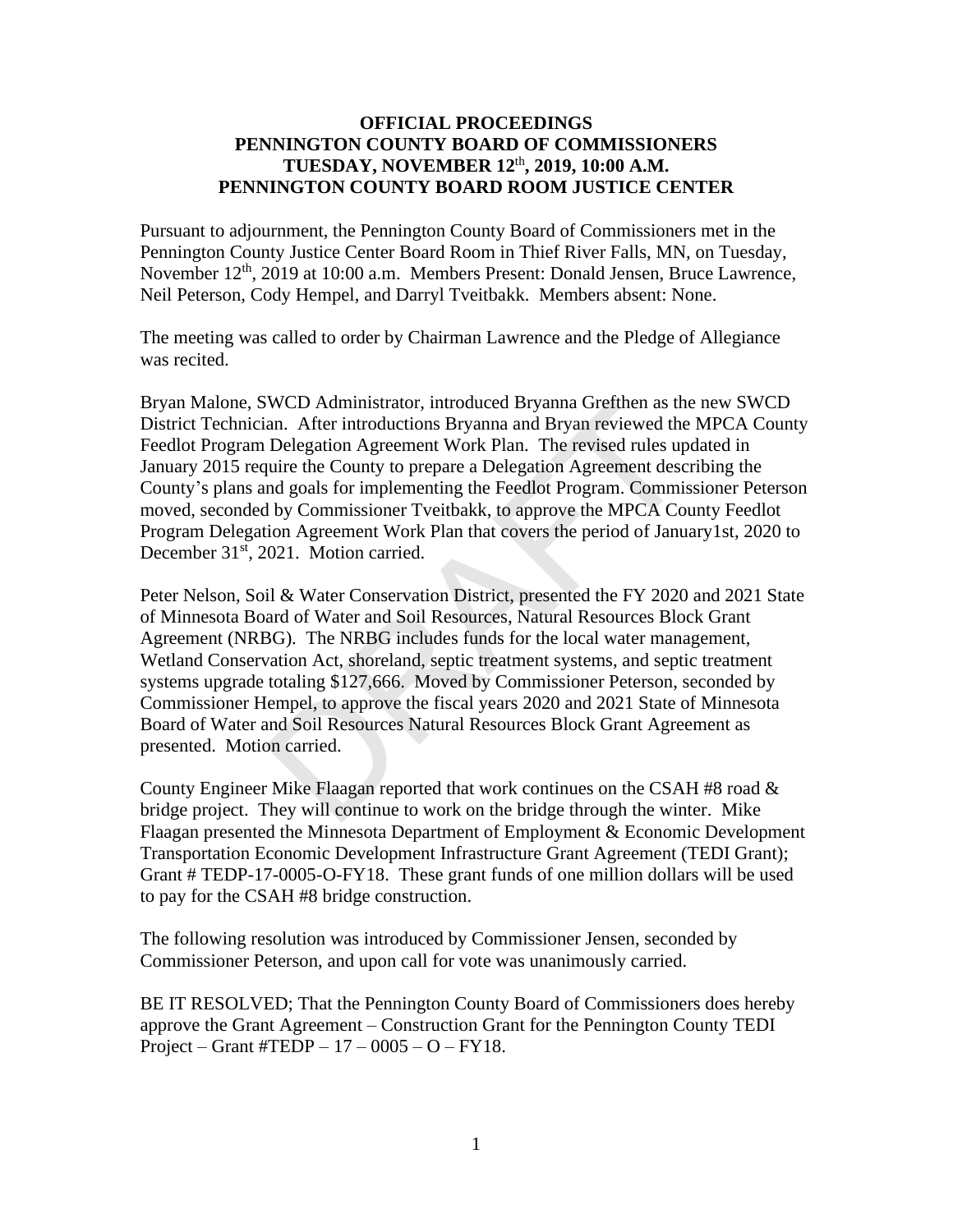BE IT FURTHER RESOLVED; That the County Board Chairman and the Pennington County Auditor-Treasurer are authorized to sign the agreement on behalf of Pennington County.

Moved by Commissioner Jensen, seconded by Commissioner Tveitbakk, to approve the minutes of October 22<sup>nd</sup>, 2019 as written. Motion carried.

Motioned by Commissioner Tveitbakk, seconded by Commissioner Hempel, to approve the Human Services warrants totaling \$180,649.64 and the following Commissioner warrants, less the final payments to C.L. Linfoot and Balancing Professionals. Motion carried.

#### WARRANTS

| <b>County Revenue</b> | \$160,586.77 |
|-----------------------|--------------|
| Road & Bridge         | \$63,658.22  |
| Ditch Funds           | \$38,606.50  |

Per diems and meal reimbursements in the amount of \$2,330.57 were also approved.

Moved by Commissioner Jensen, seconded by Commissioner Peterson, to discontinue the Justice Center Building Committee, placing the Justice Center under the Building Committee. Motion carried. County Revenue<br>
Road & Bridge<br>
Solo, 586.77<br>
Road & Bridge<br>
Solo, 586.72<br>
Ditch Funds<br>
Solo, 58.22<br>
Ditch Funds<br>
Solo.580.50<br>
eal reimbursements in the amount of \$2,330.57 were also<br>
insisioner Jensen, seconded by Commiss

County Sheriff Ray Kuznia met with the County Board with two personnel issues.

Moved by Commissioner Hempel, seconded by Commissioner Jensen, to transfer Jodi Mae Olson from a part-time corrections officer to a full-time corrections officer position effective November  $13<sup>th</sup>$ , 2019. Motion carried.

Moved by Commissioner Jensen, seconded by Commissioner Peterson, to transfer Shadron Cooper to the dispatch supervisor position effective November 1<sup>st</sup>, 2019. Motion carried.

Commissioner Hempel moved, seconded by Commissioner Peterson, to adjourn the Pennington County Board Meeting to Tuesday, November 26<sup>th</sup>, 2019 at 5:00 p.m. Motion carried.

ATTEST:

Kenneth Olson, Auditor-Treasurer Bruce Lawrence, Chairman Pennington County Board of Commissioners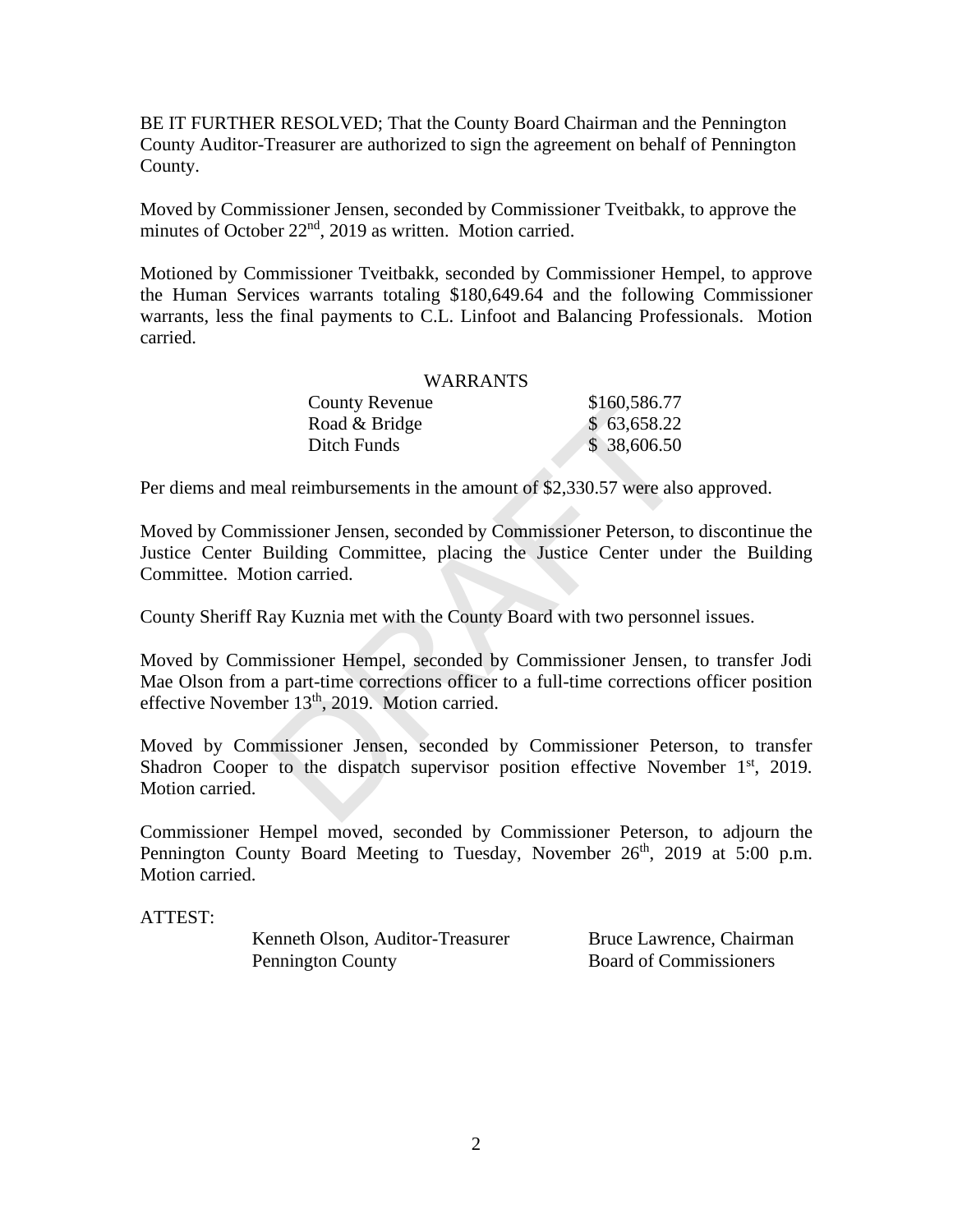| Jennifer                                  |                | <b>Pennington County Financial System</b>                                                                | INTEGRATED<br>FINANCIAL SYSTEMS |
|-------------------------------------------|----------------|----------------------------------------------------------------------------------------------------------|---------------------------------|
| 11/26/19<br>1:18PM                        |                | Audit List for Board COMMISSIONER'S VOUCHERS ENTRIES                                                     | Page 1                          |
| Print List in Order By:                   | $\overline{1}$ | 1 - Fund (Page Break by Fund)<br>2 - Department (Totals by Dept)<br>3 - Vendor Number<br>4 - Vendor Name |                                 |
| Explode Dist. Formulas Y                  |                |                                                                                                          |                                 |
| Paid on Behalf Of Name<br>on Audit List?: | N              |                                                                                                          |                                 |
| Type of Audit List:                       | D              | D - Detailed Audit List<br>S - Condensed Audit List                                                      |                                 |
| Save Report Options?:                     | N              |                                                                                                          |                                 |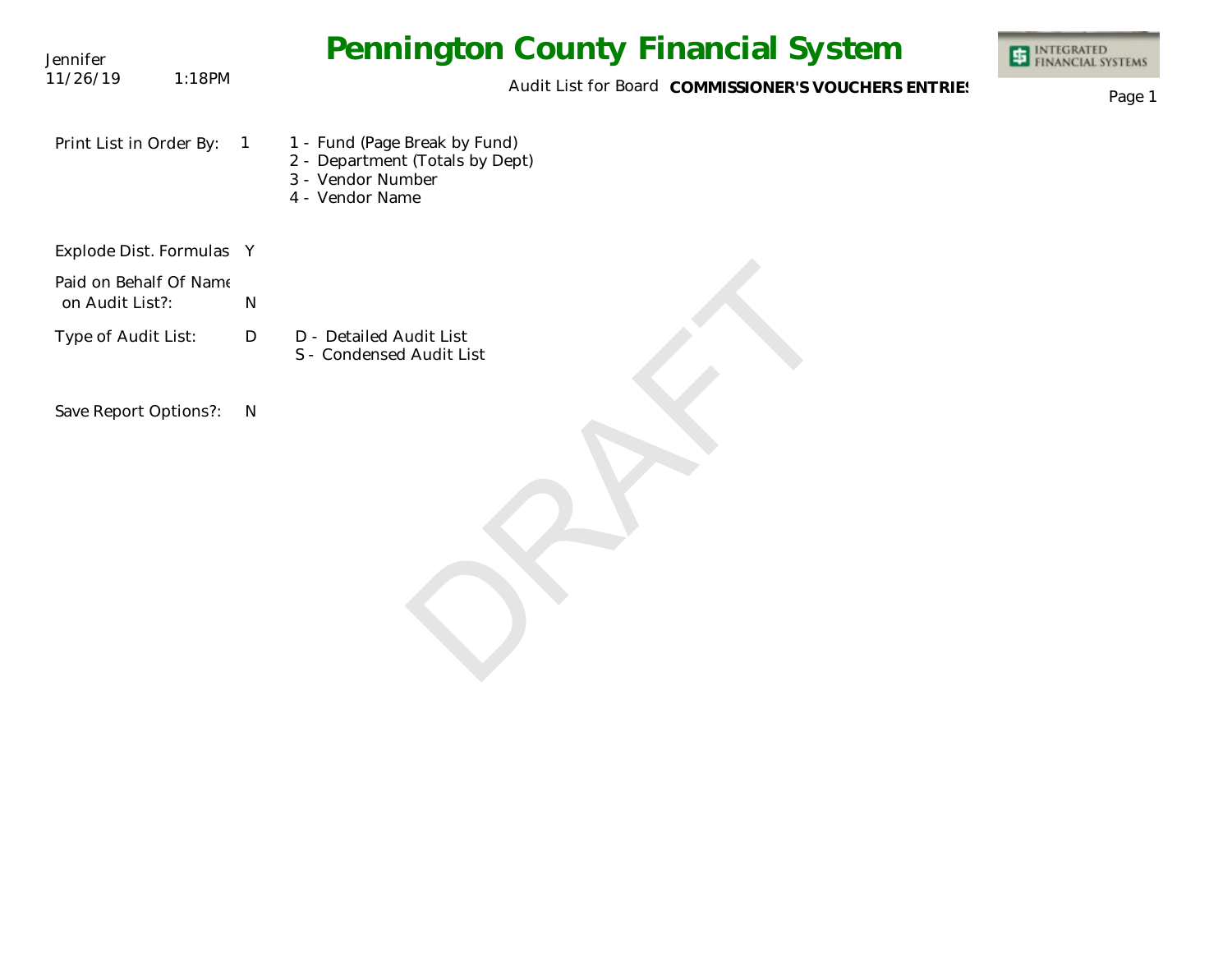## Audit List for Board COMMISSIONER'S VOUCHERS ENTRIES<br>Page 2

|                | Vendor Name                        | Rpt            | Warrant Description                  | Invoice $#$    | Account/Formula Descripti 1099   |   |
|----------------|------------------------------------|----------------|--------------------------------------|----------------|----------------------------------|---|
|                | No. Account/Formula                | Accr<br>Amount | Service Dates                        | Paid On Bhf #  | On Behalf of Name                |   |
| 1028           | ASSOCIATION OF MN COUNTIES         |                |                                      |                |                                  |   |
| $\mathbf{1}$   | 01-003-000-0000-6241               | 35.00          | AMC DISTRICT 3 MEEETING - DT         |                | <b>DUES - BOARD</b>              | N |
| $\overline{2}$ | 01-003-000-0000-6241               | 35.00          | AMC DISTRICT 3 MEEETING - BL         |                | <b>DUES - BOARD</b>              | N |
| 3              | 01-003-000-0000-6241               | 35.00          | AMC DISTRICT 3 MEEETING - DJ         |                | <b>DUES - BOARD</b>              | N |
| $\overline{4}$ | 01-003-000-0000-6241               | 35.00          | AMC DISTRICT 3 MEEETING - NP         |                | <b>DUES - BOARD</b>              | N |
| 5              | 01-003-000-0000-6241               | 375.00         | ANNUAL CONFERENCE REG. - DJ          |                | <b>DUES - BOARD</b>              | N |
| 6              | 01-003-000-0000-6241               | 375.00         | ANNUAL CONFERENCE REG. - DT          |                | <b>DUES - BOARD</b>              | N |
| $\overline{7}$ | 01-003-000-0000-6241               | 375.00         | ANNUAL CONFERENCE REG. - NP.         |                | <b>DUES - BOARD</b>              | N |
| 8              | 01-003-000-0000-6241               | 375.00         | ANNUAL CONFERENCE REG. - BL          |                | <b>DUES - BOARD</b>              | N |
| 1028           | ASSOCIATION OF MN COUNTIES         | 1,640.00       |                                      | 8 Transactions |                                  |   |
|                |                                    |                |                                      |                |                                  |   |
|                | 1323 AUCHENPAUGH/FAYE              |                |                                      |                |                                  |   |
| 95             | 01-501-000-0000-6801               | 30.00          | <b>REIMB COPIES</b>                  | 1171           | MISCELLANEOUS EXPENSE            | N |
| 1323           | AUCHENPAUGH/FAYE                   | 30.00          |                                      | 1 Transactions |                                  |   |
|                |                                    |                |                                      |                |                                  |   |
| 2050           | <b>BREDESON SUPPLY</b>             |                |                                      |                |                                  |   |
| 9              | 01-091-000-0000-6401               | 9.95           | <b>DESK CALENDAR</b>                 | 0473990        | SUPPLIES                         | N |
| 2050           | <b>BREDESON SUPPLY</b>             | 9.95           |                                      | 1 Transactions |                                  |   |
|                | 20007 CITY OF THIEF RIVER FALLS    |                |                                      |                |                                  |   |
| 74             | 01-218-000-0000-6300               | 50.00          | <b>SWEEP PARKING LOT</b>             | 3271           | <b>REPAIRS &amp; MAINTENANCE</b> | N |
| 75             | 01-201-000-0000-6801               | 92.50          | FIX RUTS/ 19-3749                    | 3272           | MISCELLANEOUS EXPENSE            | N |
| 20007          | CITY OF THIEF RIVER FALLS          | 142.50         |                                      | 2 Transactions |                                  |   |
|                |                                    |                |                                      |                |                                  |   |
| 99999997       | <b>CUMMINS SALES &amp; SERVICE</b> |                |                                      |                |                                  |   |
| 62             | 01-218-000-0000-6300               | 1,379.31       | <b>GENERATOR MAINTENANCE - J CTR</b> | $F1 - 12491$   | <b>REPAIRS &amp; MAINTENANCE</b> | N |
| 99999997       | <b>CUMMINS SALES &amp; SERVICE</b> | 1,379.31       |                                      | 1 Transactions |                                  |   |
|                |                                    |                |                                      |                |                                  |   |
|                | 4313 DEPARTMENT OF MOTOR VEHICLES  |                |                                      |                |                                  |   |
| 83             | 01-255-000-0000-6330               | 178.75         | TRANSFER/REGISTRATION 2014 TRL       |                | <b>TRAVEL &amp; EXPENSE</b>      | N |
| 4313           | DEPARTMENT OF MOTOR VEHICLES       | 178.75         |                                      | 1 Transactions |                                  |   |
|                |                                    |                |                                      |                |                                  |   |
|                | 4303 DON'S SEWING & VACUUM SERV    |                |                                      |                |                                  |   |
| 67             | 01-111-000-0000-6403               | 23.99          | <b>VACUUM BAGS</b>                   | 21138          | JANITORIAL SUPPLIES - COURTHOL Y |   |
| 4303           | DON'S SEWING & VACUUM SERV         | 23.99          |                                      | 1 Transactions |                                  |   |
|                |                                    |                |                                      |                |                                  |   |

 40 252.00 252.00 1 Transactions **4348 DUFFY/SEAMUS** LAWYER REGISTRATION DUES DUES Y **4348** Transactions **DUFFY/SEAMUS**

Copyright 2010-2019 Integrated Financial Systems

**1** County Revenue

## Jennifer 11/26/19 1:18PM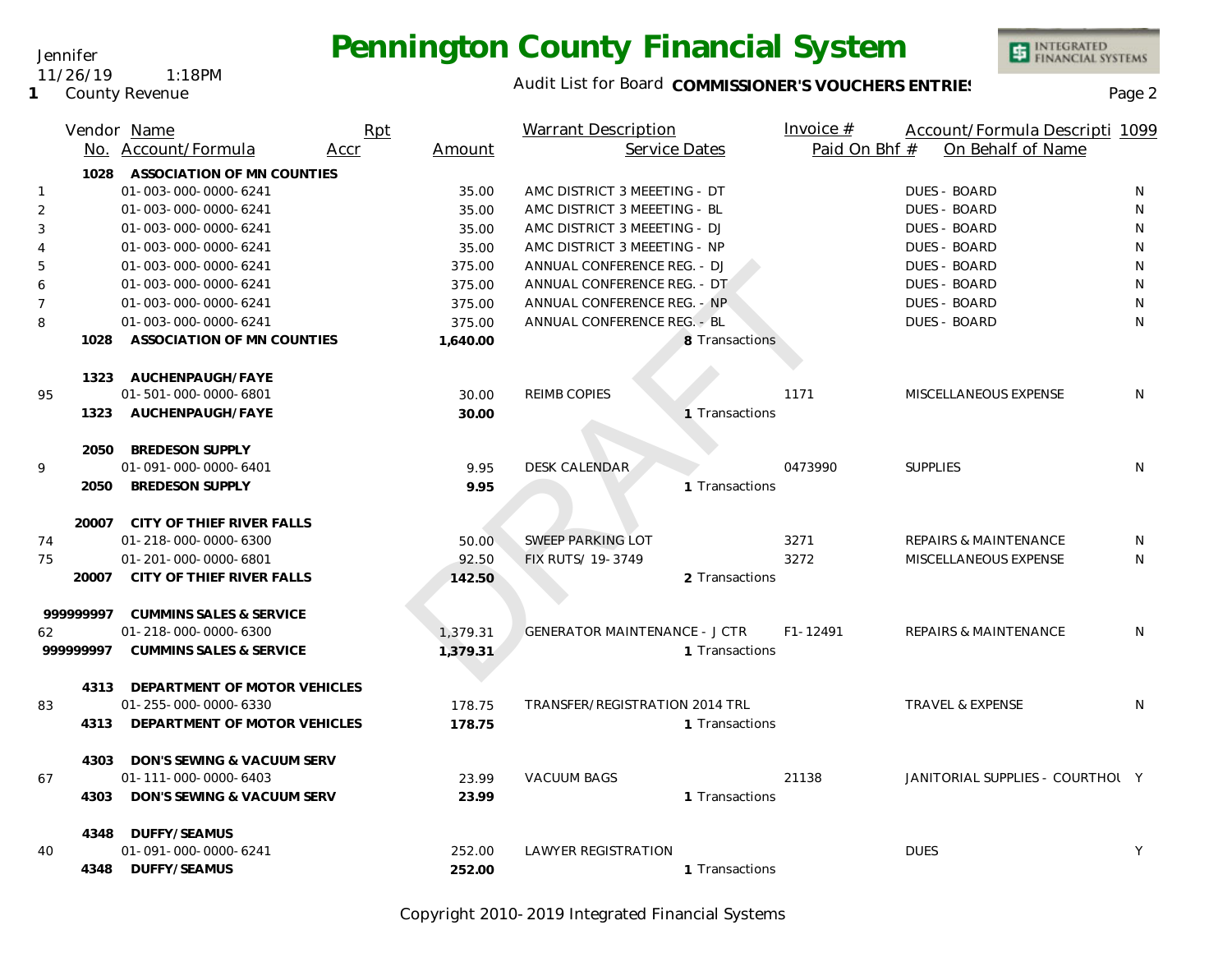Jennifer 11/26/19 1:18PM

#### **1** County Revenue

## Audit List for Board COMMISSIONER'S VOUCHERS ENTRIES<br>Page 3

|                   |          | Vendor Name                                | Rpt  |          | Warrant Description         | Invoice $#$    | Account/Formula Descripti 1099   |              |
|-------------------|----------|--------------------------------------------|------|----------|-----------------------------|----------------|----------------------------------|--------------|
|                   |          | No. Account/Formula                        | Accr | Amount   | Service Dates               | Paid On Bhf #  | On Behalf of Name                |              |
|                   | 99999997 | <b>EMBLEM ENTERPRISES, INC</b>             |      |          |                             |                |                                  |              |
| 50                |          | 01-251-000-0000-6420                       |      | 70.25    | SERGEANT PATCHES            | 772230         | <b>JAILER UNIFORMS</b>           | N            |
|                   | 99999997 | <b>EMBLEM ENTERPRISES, INC</b>             |      | 70.25    |                             | 1 Transactions |                                  |              |
|                   |          |                                            |      |          |                             |                |                                  |              |
|                   |          | 5322 ERICKSON/COREEN                       |      |          |                             |                |                                  |              |
| 93                |          | 01-601-000-0000-6330                       |      | 65.00    | PER DIEM - EXT COMM - TRF   | 112119         | <b>TRAVEL &amp; EXPENSE</b>      | Y            |
| 94                |          | 01-601-000-0000-6330                       |      | 6.96     | PER DIEM - EXT COMM - TRF   | 112119         | <b>TRAVEL &amp; EXPENSE</b>      | Y            |
|                   | 5322     | ERICKSON/COREEN                            |      | 71.96    |                             | 2 Transactions |                                  |              |
|                   |          |                                            |      |          |                             |                |                                  |              |
|                   |          | 5301 EVANS STEEL COMPANY                   |      |          |                             |                |                                  |              |
| 78                |          | 01-218-000-0000-6300                       |      | 170.57   | RAILINGS/JUSTICE CENTER     | 30902          | <b>REPAIRS &amp; MAINTENANCE</b> | N            |
|                   | 5301     | <b>EVANS STEEL COMPANY</b>                 |      | 170.57   |                             | 1 Transactions |                                  |              |
|                   |          |                                            |      |          |                             |                |                                  |              |
|                   | 6001     | <b>FALLS DIVERSE ABILITIES CORPORATION</b> |      |          |                             |                |                                  |              |
| 10                |          | 01-218-000-0000-6262                       |      | 132.60   | <b>CLEAN JUSTICE CENTER</b> | 17151          | OTHER SERVICES                   | N            |
| $12 \overline{ }$ |          | 01-111-000-0000-6262                       |      | 163.20   | <b>CLEAN COURTHOUSE</b>     | 17152          | OTHER SERVICES - COURTHOUSE      | $\mathsf{N}$ |
| 14                |          | 01-501-000-0000-6262                       |      | 99.45    | <b>CLEAN AUDITORIUM</b>     | 17157          | <b>OTHER SERVICES</b>            | N            |
| 11                |          | 01-218-000-0000-6262                       |      | 275.60   | <b>CLEAN JUSTICE CENTER</b> | 17166          | <b>OTHER SERVICES</b>            | N            |
| 13                |          | 01-111-000-0000-6262                       |      | 334.80   | <b>CLEAN COURTHOUSE</b>     | 17167          | OTHER SERVICES - COURTHOUSE      | N            |
| 15                |          | 01-501-000-0000-6262                       |      | 65.80    | <b>CLEAN AUDITORIUM</b>     | 17172          | <b>OTHER SERVICES</b>            | N            |
|                   | 6001     | FALLS DIVERSE ABILITIES CORPORATION        |      | 1,071.45 |                             | 6 Transactions |                                  |              |
|                   |          |                                            |      |          |                             |                |                                  |              |
|                   |          | 7317 GALLS, LLC                            |      |          |                             |                |                                  |              |
| 55                |          | 01-251-000-0000-6420                       |      | 236.30   | NEW EMPLOYEE UNIFORMS       | 14147298       | <b>JAILER UNIFORMS</b>           | N            |
| 56                |          | 01-251-000-0000-6420                       |      | 261.93   | NEW EMPLOYEE UNIFORMS       | 14181057       | <b>JAILER UNIFORMS</b>           | N            |
| 57                |          | 01-251-000-0000-6420                       |      | 579.08   | NEW EMPLOYEE UNIFORMS       | 14212095       | <b>JAILER UNIFORMS</b>           | N            |
|                   |          | 7317 GALLS, LLC                            |      | 1,077.31 |                             | 3 Transactions |                                  |              |
|                   |          | 7336 GCR TIRES & SERVICE                   |      |          |                             |                |                                  |              |
| 42                |          | 01-255-000-0000-6300                       |      | 386.05   | 3 TIRES/REPAIR              | 511-83704      | <b>REPAIRS &amp; MAINTENANCE</b> | N            |
|                   | 7336     | <b>GCR TIRES &amp; SERVICE</b>             |      | 386.05   |                             | 1 Transactions |                                  |              |
|                   |          |                                            |      |          |                             |                |                                  |              |
|                   | 8340     | HALVERSON/MARC                             |      |          |                             |                |                                  |              |
| 49                |          | 01-255-000-0000-6420                       |      | 53.61    | UNIFORM ALLOWANCE REIMBURSE |                | <b>UNIFORMS</b>                  | N.           |
|                   | 8340     | HALVERSON/MARC                             |      | 53.61    |                             | 1 Transactions |                                  |              |
|                   |          |                                            |      |          |                             |                |                                  |              |
|                   | 8331     | <b>HARDWARE HANK</b>                       |      |          |                             |                |                                  |              |
| 41                |          | 01-218-000-0000-6403                       |      | 20.81    | SWEEPING COMPOUND/BASEMENT  | 24146089       | <b>JANITORIAL SUPPLIES</b>       | N            |
|                   | 8331     | <b>HARDWARE HANK</b>                       |      | 20.81    |                             | 1 Transactions |                                  |              |

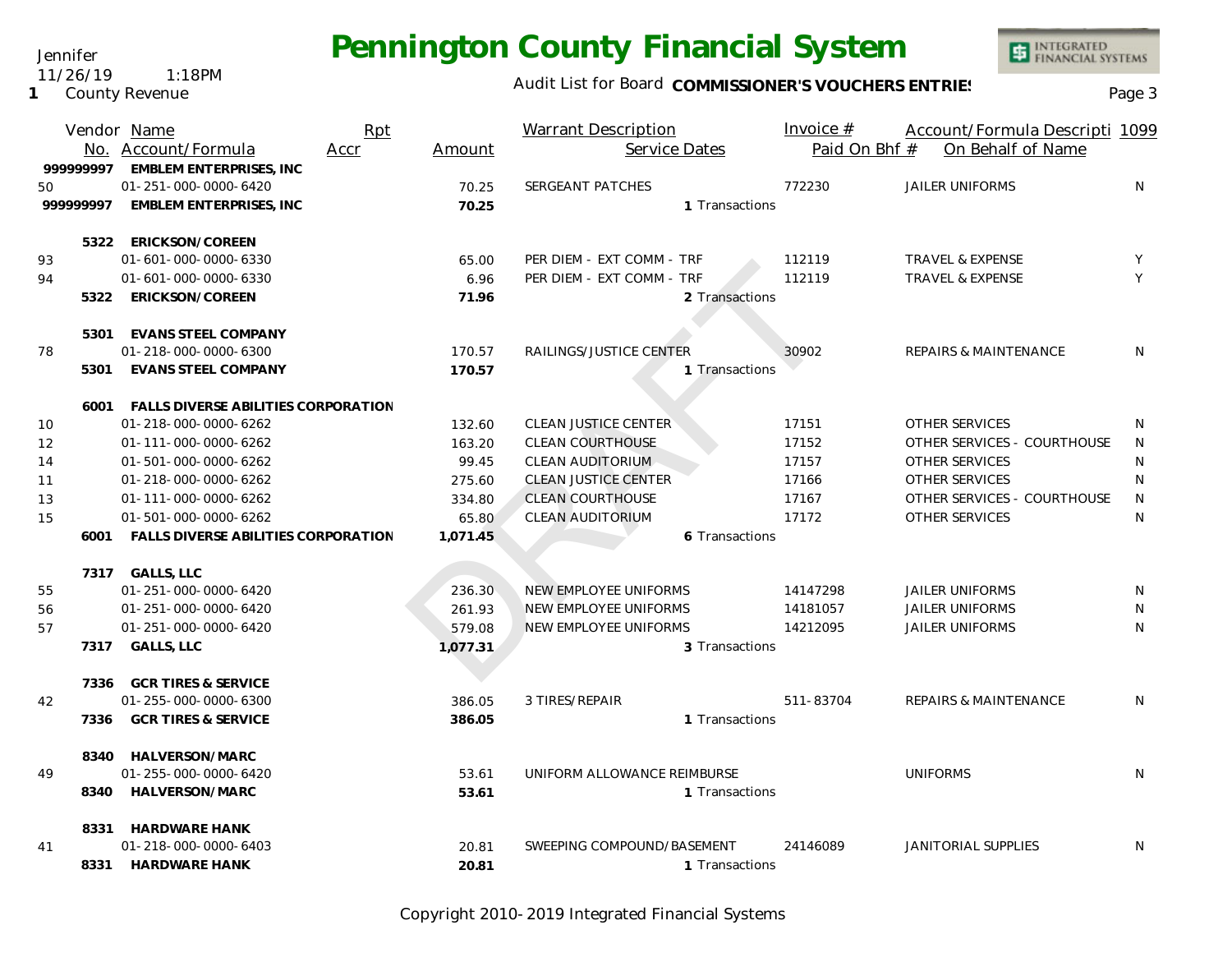Jennifer 11/26/19 1:18PM

**1** County Revenue

## Audit List for Board COMMISSIONER'S VOUCHERS ENTRIES<br>Page 4

|     |       | Vendor Name                                                 | Rpt  |                  | <b>Warrant Description</b>                            |                | Invoice $#$      | Account/Formula Descripti 1099                             |              |
|-----|-------|-------------------------------------------------------------|------|------------------|-------------------------------------------------------|----------------|------------------|------------------------------------------------------------|--------------|
|     |       | No. Account/Formula                                         | Accr | Amount           | Service Dates                                         |                | Paid On Bhf #    | On Behalf of Name                                          |              |
|     |       | 8303 HEIN-KOLO, PSYD LP/NANCY                               |      |                  |                                                       |                |                  |                                                            |              |
| 61  |       | 01-011-000-0000-6276                                        |      | 1,750.00         | PSYCHOSEXUAL EVAL-57-CR-19-266                        |                |                  | <b>FAMILY EVALUATIONS</b>                                  | 6            |
|     | 8303  | HEIN-KOLO, PSYD LP/NANCY                                    |      | 1,750.00         |                                                       | 1 Transactions |                  |                                                            |              |
|     |       |                                                             |      |                  |                                                       |                |                  |                                                            |              |
|     |       | 8351 HELGELAND/LINDA                                        |      |                  |                                                       |                |                  |                                                            |              |
| 85  |       | 01-601-000-0000-6330                                        |      | 65.00            | PER DIEM - EXT COMM - TRF<br>MILEAGE - EXT COMM - TRF |                | 112119<br>112119 | <b>TRAVEL &amp; EXPENSE</b><br><b>TRAVEL &amp; EXPENSE</b> | N<br>N       |
| 86  | 8351  | 01-601-000-0000-6330<br>HELGELAND/LINDA                     |      | 8.70<br>73.70    |                                                       | 2 Transactions |                  |                                                            |              |
|     |       |                                                             |      |                  |                                                       |                |                  |                                                            |              |
|     |       | 8413 HERZBERG/JENNIFER                                      |      |                  |                                                       |                |                  |                                                            |              |
| 100 |       | 01-801-000-0000-6801                                        |      | 7.42             | <b>BASKETS - WELLNESS</b>                             |                |                  | MISCELLANEOUS EXPENSE                                      | N            |
| 97  |       | 01-041-000-0000-6330                                        |      | 28.53            | MEAL - IFS MTG - ST. CLOUD                            |                | 112119           | <b>TRAVEL &amp; EXPENSE</b>                                | N            |
| 98  |       | 01-041-000-0000-6330                                        |      | 104.74           | LODGING - IFS MTG - ST. CLOUD                         |                | 112119           | <b>TRAVEL &amp; EXPENSE</b>                                | N            |
| 99  |       | 01-041-000-0000-6330                                        |      | 267.96           | MILEAGE - IFS MTG - ST. CLOUD                         |                | 112119           | TRAVEL & EXPENSE                                           | $\mathsf{N}$ |
| 96  |       | 01-041-000-0000-6330                                        |      | 21.07            | MEAL - IFS MTG - ST. CLOUD                            |                | 112219           | <b>TRAVEL &amp; EXPENSE</b>                                | $\mathsf{N}$ |
|     | 8413  | HERZBERG/JENNIFER                                           |      | 429.72           |                                                       | 5 Transactions |                  |                                                            |              |
|     |       |                                                             |      |                  |                                                       |                |                  |                                                            |              |
|     |       | 8014 HUGOS #7                                               |      |                  |                                                       |                |                  |                                                            |              |
| 16  |       | 01-003-000-0000-6330                                        |      | 9.99             | <b>FOOD FOR MEETING</b>                               |                | 1155             | TRAVEL & EXPENSE                                           | N            |
| 17  |       | 01-801-000-0000-6801                                        |      | 78.98            | <b>FRUIT/SNACKS WELLNESS</b>                          |                | 1155             | MISCELLANEOUS EXPENSE                                      | N            |
|     |       | 8014 HUGOS #7                                               |      | 88.97            |                                                       | 2 Transactions |                  |                                                            |              |
|     |       |                                                             |      |                  |                                                       |                |                  |                                                            |              |
|     |       | 10450 JENSEN PLUMBING<br>01-251-000-0000-6300               |      |                  | AUGER SEWER/JAIL & KITCHEN                            |                | 1543             | <b>REPAIRS &amp; MAINTENANCE</b>                           | Y            |
| 46  | 10450 | JENSEN PLUMBING                                             |      | 250.00<br>250.00 |                                                       | 1 Transactions |                  |                                                            |              |
|     |       |                                                             |      |                  |                                                       |                |                  |                                                            |              |
|     |       | 11315 KILEN/CYNTHIA                                         |      |                  |                                                       |                |                  |                                                            |              |
| 18  |       | 01-601-000-0000-6330                                        |      | 25.52            | MILEAGE - CLOVERBUDS                                  |                |                  | <b>TRAVEL &amp; EXPENSE</b>                                | N            |
|     |       | 11315 KILEN/CYNTHIA                                         |      | 25.52            |                                                       | 1 Transactions |                  |                                                            |              |
|     |       |                                                             |      |                  |                                                       |                |                  |                                                            |              |
|     | 13498 | MARCO TECHNOLOGIES LLC                                      |      |                  |                                                       |                |                  |                                                            |              |
| 20  |       | 01-101-000-0000-6301                                        |      | 9.62             | EQ442257 MAINTENANCE AGREEMENT                        |                | INV6953385       | MAINTENANCE AGREEMENT                                      | N            |
| 84  |       | 01-601-000-0000-6300                                        |      | 159.07           | COPIER CONTRACT 8/19-11/19                            |                | INV7013766       | <b>REPAIRS &amp; MAINTENANCE</b>                           | N            |
|     | 13498 | <b>MARCO TECHNOLOGIES LLC</b>                               |      | 168.69           |                                                       | 2 Transactions |                  |                                                            |              |
|     |       |                                                             |      |                  |                                                       |                |                  |                                                            |              |
|     | 13031 | MAYO CLINIC MEDICAL SOCIAL SERVICES<br>01-091-000-0000-6261 |      |                  | <b>SERVICES</b>                                       |                | 73687-IN         | CONSULTING & LEGAL SERVICES-A N                            |              |
| 21  |       | 13031 MAYO CLINIC MEDICAL SOCIAL SERVICES                   |      | 150.00<br>150.00 |                                                       | 1 Transactions |                  |                                                            |              |
|     |       |                                                             |      |                  |                                                       |                |                  |                                                            |              |

**13341 MINNESOTA CLE**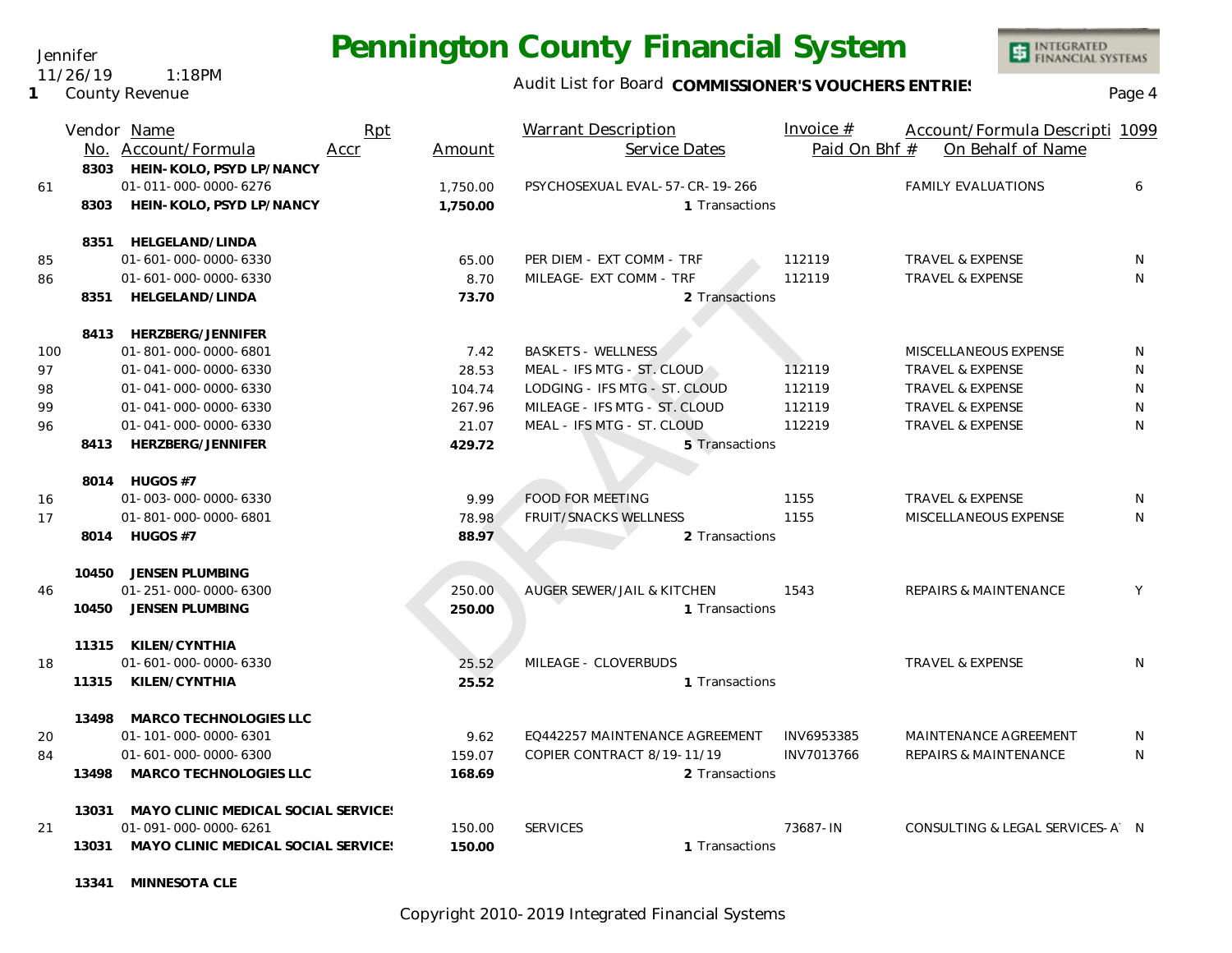Jennifer 11/26/19 1:18PM

**1** County Revenue

## Audit List for Board COMMISSIONER'S VOUCHERS ENTRIES<br>Page 5

|          | Vendor Name<br>No. Account/Formula | Rpt<br>Accr | Amount | <b>Warrant Description</b><br>Service Dates | Invoice $#$<br>Paid On Bhf # | Account/Formula Descripti 1099<br>On Behalf of Name |   |
|----------|------------------------------------|-------------|--------|---------------------------------------------|------------------------------|-----------------------------------------------------|---|
| 22       | 01-016-000-0000-6242               |             | 6.00   | PROBATE & TRUST BOOK - SHIPPING             | INV1013992                   | SUBSCRIPTIONS - LAW LIBRARY                         | N |
|          | 13341 MINNESOTA CLE                |             | 6.00   | 1 Transactions                              |                              |                                                     |   |
|          |                                    |             |        |                                             |                              |                                                     |   |
| 99999997 | MINNESOTA HISTORICAL SOCIETY       |             |        |                                             |                              |                                                     |   |
| 107      | 01-501-000-0000-6801               |             | 286.85 | AUDITORIUM NATIONAL REGISTER                |                              | MISCELLANEOUS EXPENSE                               | N |
| 99999997 | MINNESOTA HISTORICAL SOCIETY       |             | 286.85 | 1 Transactions                              |                              |                                                     |   |
|          | 13324 MN SHERIFFS ASSOCIATION      |             |        |                                             |                              |                                                     |   |
| 58       | 01-252-000-0000-6330               |             | 50.00  | BLUE LINE TRAUMA #10 & #04                  | 202600                       | <b>TRAVEL &amp; EXPENSE</b>                         | N |
| 13324    | MN SHERIFFS ASSOCIATION            |             | 50.00  | 1 Transactions                              |                              |                                                     |   |
|          |                                    |             |        |                                             |                              |                                                     |   |
|          | 14305 NATVIK/BARB                  |             |        |                                             |                              |                                                     |   |
| 87       | 01-601-000-0000-6330               |             | 65.00  | PER DIEM - EXT COMM - TRF                   | 112119                       | <b>TRAVEL &amp; EXPENSE</b>                         | N |
| 88       | 01-601-000-0000-6330               |             | 1.16   | MILEAGE - EXT COMM - TRF                    | 112119                       | TRAVEL & EXPENSE                                    | N |
|          | 14305 NATVIK/BARB                  |             | 66.16  | 2 Transactions                              |                              |                                                     |   |
|          | 14371 NELSON/KURT                  |             |        |                                             |                              |                                                     |   |
| 59       | 01-201-000-0000-6420               |             | 119.94 | UNIFORM ALLOWANCE REIMBURSE                 |                              | <b>UNIFORMS</b>                                     | N |
| 60       | 01-201-000-0000-6420               |             | 88.18  | UNIFORM ALLOWANCE REIMBURSE                 |                              | <b>UNIFORMS</b>                                     | N |
|          | 14371 NELSON/KURT                  |             | 208.12 | 2 Transactions                              |                              |                                                     |   |
|          | 14347 NEOPOST USA - MAILFINANCE    |             |        |                                             |                              |                                                     |   |
| 23       | 01-801-000-0000-6401               |             | 140.00 | <b>INK CARTRIDGE</b>                        | 15903278                     | SUPPLIES-UNALLOCATED                                | N |
|          | 14347 NEOPOST USA - MAILFINANCE    |             | 140.00 | 1 Transactions                              |                              |                                                     |   |
|          |                                    |             |        |                                             |                              |                                                     |   |
|          | 14440 NORTHDALE OIL INC.           |             |        |                                             |                              |                                                     |   |
| 77       | 01-218-000-0000-6300               |             | 13.40  | GAS/MOWER                                   | 1016087                      | <b>REPAIRS &amp; MAINTENANCE</b>                    | N |
|          | 14440 NORTHDALE OIL INC.           |             | 13.40  | 1 Transactions                              |                              |                                                     |   |
|          | 14315 NORTHERN MOTORS INC          |             |        |                                             |                              |                                                     |   |
| 43       | 01-201-000-0000-6304               |             | 54.00  | REPAIR #5                                   | 174083                       | REPAIR & MAINTENANCE - SQUAD! N                     |   |
|          | 14315 NORTHERN MOTORS INC          |             | 54.00  | 1 Transactions                              |                              |                                                     |   |
|          | 14033 NORTHERN STATE BANK          |             |        |                                             |                              |                                                     |   |
| 80       | 01-251-000-0000-6330               |             | 50.00  | REIMB PETTY CASH - SCHELL FUEL              |                              | TRAVEL & EXPENSE                                    | N |
| 81       | 01-251-000-0000-6420               |             | 130.00 | REIMB PETTY CASH - SEW PATCHES              |                              | <b>JAILER UNIFORMS</b>                              | N |
| 79       | 01-251-000-0000-6801               |             | 12.48  | REIMB PETTY CASH - HUGO'S                   |                              | MISCELLANEOUS EXPENSE - JAIL                        | N |
| 82       | 01-255-000-0000-6330               |             | 15.50  | REIMB PETTY CASH - DMV/REG                  |                              | <b>TRAVEL &amp; EXPENSE</b>                         | N |
|          | 14033 NORTHERN STATE BANK          |             | 207.98 | 4 Transactions                              |                              |                                                     |   |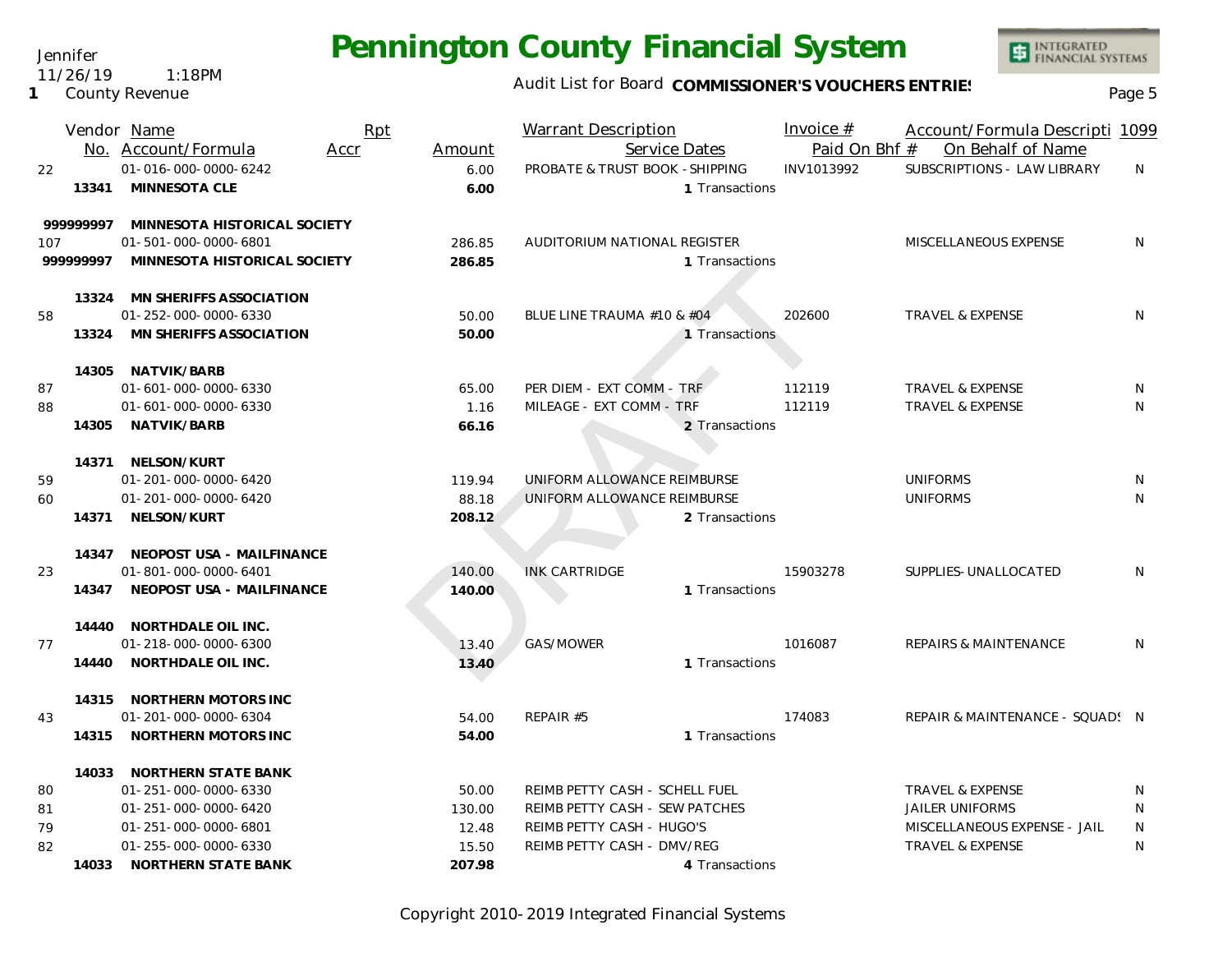Jennifer 11/26/19 1:18PM

**1** County Revenue

## Audit List for Board COMMISSIONER'S VOUCHERS ENTRIES<br>Page 6

|     |           | Vendor Name                          | Rpt  |        | Warrant Description             | Invoice $#$   | Account/Formula Descripti 1099          |    |
|-----|-----------|--------------------------------------|------|--------|---------------------------------|---------------|-----------------------------------------|----|
|     |           | No. Account/Formula                  | Accr | Amount | Service Dates                   | Paid On Bhf # | On Behalf of Name                       |    |
|     |           | 14123 NORTHWEST BEVERAGE INC         |      |        |                                 |               |                                         |    |
| 24  |           | 01-601-000-0000-6401                 |      | 34.50  | WATER - OCTOBER                 |               | SUPPLIES - EXTENSION                    | N  |
|     |           | 14123 NORTHWEST BEVERAGE INC         |      | 34.50  | 1 Transactions                  |               |                                         |    |
|     |           |                                      |      |        |                                 |               |                                         |    |
|     |           | 15323 OFFICE DEPOT                   |      |        |                                 |               |                                         |    |
| 44  |           | 01-201-000-0000-6405                 |      | 133.78 | 2 HP TONERS                     | 396170083001  | <b>GENERAL SUPPLIES</b>                 | N  |
| 45  |           | 01-201-000-0000-6405                 |      | 33.68  | <b>ACER MONITOR</b>             | 396171833001  | <b>GENERAL SUPPLIES</b>                 | N  |
| 25  |           | 01-601-000-0000-6401                 |      | 57.36  | OFFICE SUPPLIES                 | 4100059501001 | SUPPLIES - EXTENSION                    | N  |
|     | 15323     | OFFICE DEPOT                         |      | 224.82 | 3 Transactions                  |               |                                         |    |
|     |           |                                      |      |        |                                 |               |                                         |    |
|     | 15329     | OIL BOYZ EXPRESS LUBE                |      |        |                                 |               |                                         |    |
| 52  |           | 01-201-000-0000-6304                 |      | 154.23 | BATTERY #16                     | 152471        | REPAIR & MAINTENANCE - SQUAD! N         |    |
| 53  |           | 01-201-000-0000-6304                 |      | 45.09  | OIL CHANGE & SERVICE #01        | 152597        | REPAIR & MAINTENANCE - SQUAD! N         |    |
| 76  |           | 01-201-000-0000-6304                 |      | 122.51 | OIL CHANGE/MOUNT & BALANCE #06  | 152985        | REPAIR & MAINTENANCE - SQUAD! N         |    |
|     | 15329     | OIL BOYZ EXPRESS LUBE                |      | 321.83 | 3 Transactions                  |               |                                         |    |
|     |           |                                      |      |        |                                 |               |                                         |    |
|     | 15302     | OLSON/ADELINE                        |      |        |                                 |               |                                         |    |
| 102 |           | 01-106-000-0000-6241                 |      | 20.00  | <b>REGION 8 DUES</b>            |               | <b>DUES - ASSESSOR</b>                  | N  |
| 104 |           | 01-106-000-0000-6241                 |      | 20.00  | <b>REGION 8 DUES</b>            |               | <b>DUES - ASSESSOR</b>                  | N  |
| 101 |           | 01-106-000-0000-6300                 |      | 20.88  | MILEAGE - REGION 8 MTG - FOSST  | 110119        | <b>REPAIRS &amp; MAINTENANCE</b>        | N  |
| 103 |           | 01-106-000-0000-6300                 |      | 34.80  | MILEAGE - REGION 8 MTG - WARREN | 110719        | <b>REPAIRS &amp; MAINTENANCE</b>        | N  |
|     | 15302     | OLSON/ADELINE                        |      | 95.68  | 4 Transactions                  |               |                                         |    |
|     |           |                                      |      |        |                                 |               |                                         |    |
|     | 16056     | <b>PAINT &amp; GLASS INTERIORS</b>   |      |        |                                 |               |                                         |    |
| 73  |           | 01-218-000-0000-6300                 |      | 39.98  | <b>COVE BASE/ADHESIVE</b>       | 116479        | <b>REPAIRS &amp; MAINTENANCE</b>        | N  |
|     |           | 16056 PAINT & GLASS INTERIORS        |      | 39.98  | 1 Transactions                  |               |                                         |    |
|     |           | 16313 PENNINGTON COUNTY AUDITOR      |      |        |                                 |               |                                         |    |
| 26  |           | 01-601-000-0000-6209                 |      | 107.45 | SEPTEMBER POSTAGE               | 3980          | <b>POSTAGE</b>                          | N  |
| 48  |           | 01-220-000-0000-6263                 |      | 250.00 | REIMBURSE READITECH - AUDIOLOG  | 3983          | <b>COMPUTER SERVICES &amp; SUPPLIES</b> | N  |
|     |           | 16313 PENNINGTON COUNTY AUDITOR      |      | 357.45 | 2 Transactions                  |               |                                         |    |
|     |           |                                      |      |        |                                 |               |                                         |    |
|     | 16359     | PENNINGTON COUNTY CRIME VICTIM       |      |        |                                 |               |                                         |    |
| 27  |           | 01-270-000-0000-6262                 |      | 93.39  | VICTIMS CELL PHONE HELD         |               | OTHER SERVICES-CRIME VICTIM             | N. |
|     |           | 16359 PENNINGTON COUNTY CRIME VICTIM |      | 93.39  | 1 Transactions                  |               |                                         |    |
|     |           |                                      |      |        |                                 |               |                                         |    |
|     | 999999997 | PRIME MEDIA                          |      |        |                                 |               |                                         |    |
| 51  |           | 01-201-000-0000-6405                 |      | 181.53 | THERMAL PAPER                   | 0215309-IN    | <b>GENERAL SUPPLIES</b>                 | N  |
|     | 99999997  | PRIME MEDIA                          |      | 181.53 | 1 Transactions                  |               |                                         |    |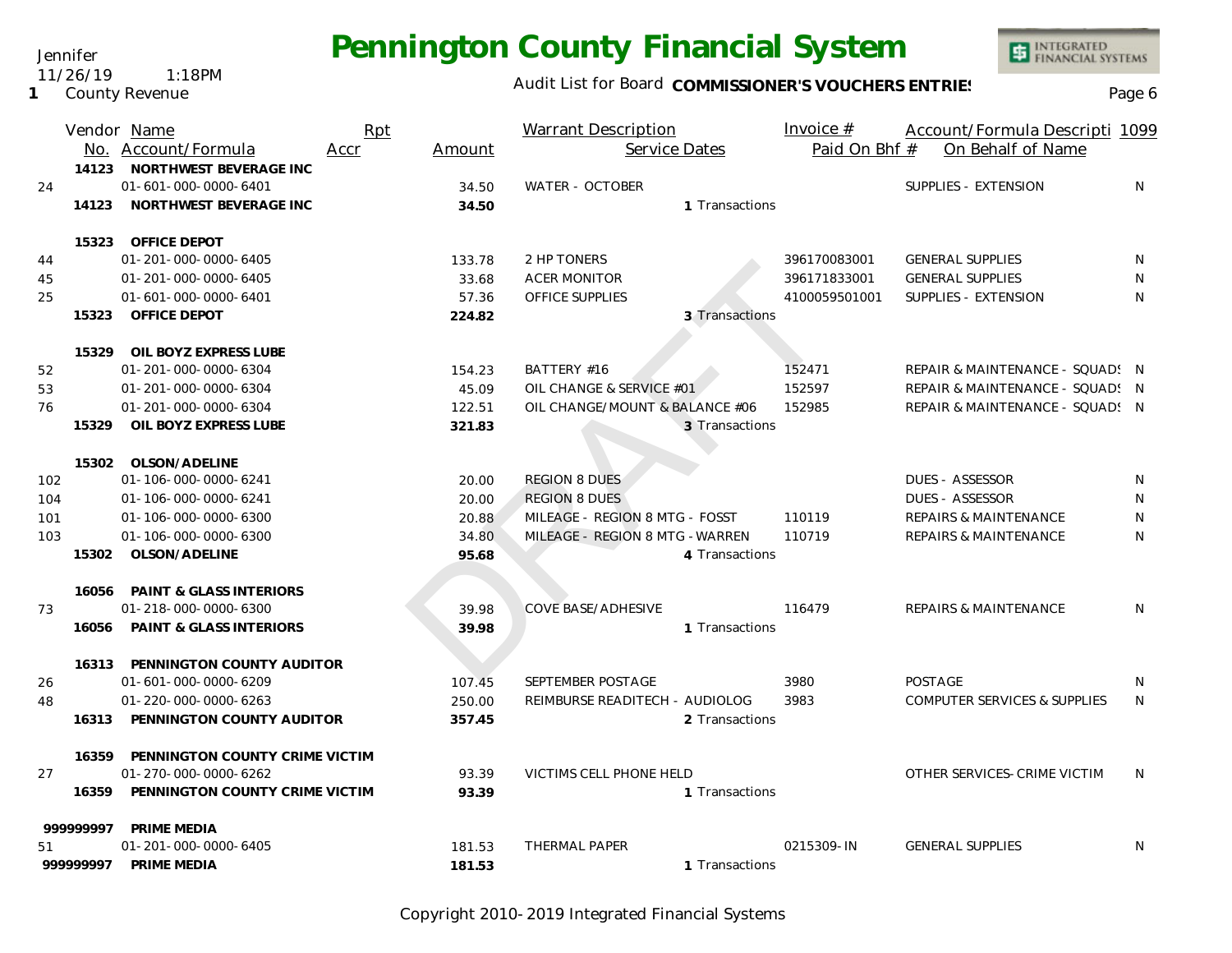Jennifer 11/26/19 1:18PM

**1** County Revenue

## Audit List for Board COMMISSIONER'S VOUCHERS ENTRIES<br>Page 7

|    |       | Vendor Name                              | Rpt  |          | <b>Warrant Description</b>     | Invoice $#$   | Account/Formula Descripti 1099          |   |
|----|-------|------------------------------------------|------|----------|--------------------------------|---------------|-----------------------------------------|---|
|    |       | No. Account/Formula                      | Accr | Amount   | Service Dates                  | Paid On Bhf # | On Behalf of Name                       |   |
|    | 18440 | READITECH IT SOLUTIONS                   |      |          |                                |               |                                         |   |
| 70 |       | 01-251-000-0000-6405                     |      | 78.00    | AC ADAPTOR/TABLETS             | 102519        | <b>GENERAL SUPPLIES - JAIL</b>          | N |
| 68 |       | 01-259-000-0000-6801                     |      | 5,520.00 | 5 DESK TOP COMPUTERS/INSTALL   | 102552        | MISCELLANEOUS EXPENSE - CANTE N         |   |
| 69 |       | 01-220-000-0000-6263                     |      | 876.00   | IT GLOBAL CARE/ OCTOBER        | 103054        | <b>COMPUTER SERVICES &amp; SUPPLIES</b> | N |
|    | 18440 | READITECH IT SOLUTIONS                   |      | 6,474.00 | 3 Transactions                 |               |                                         |   |
|    |       | 19369 SANFORD PATIENT FINANCIAL SERVICES |      |          |                                |               |                                         |   |
| 64 |       | 01-270-000-0000-6262                     |      | 274.07   | <b>DOCTOR VISIT</b>            | 88983461      | OTHER SERVICES-CRIME VICTIM             | 6 |
| 63 |       | 01-270-000-0000-6262                     |      | 88.44    | <b>DOCTOR VISIT</b>            | 89895354      | OTHER SERVICES-CRIME VICTIM             | 6 |
| 65 |       | 01-270-000-0000-6262                     |      | 55.00    | <b>DOCTOR VISIT</b>            | 94681998      | OTHER SERVICES-CRIME VICTIM             | 6 |
|    | 19369 | SANFORD PATIENT FINANCIAL SERVICES       |      | 417.51   | 3 Transactions                 |               |                                         |   |
|    |       | 19189 STREICHER'S                        |      |          |                                |               |                                         |   |
| 71 |       | 01-201-000-0000-6420                     |      | 1,140.00 | REMAINING BODY ARMOUR BALANCE  | 11394076      | <b>UNIFORMS</b>                         | N |
|    |       | 19189 STREICHER'S                        |      | 1,140.00 | 1 Transactions                 |               |                                         |   |
|    |       | 19423 SWANSON/DEB                        |      |          |                                |               |                                         |   |
| 89 |       | 01-601-000-0000-6330                     |      | 65.00    | PER DIEM - EXT COMM - TRF      | 112119        | TRAVEL & EXPENSE                        | N |
| 90 |       | 01-601-000-0000-6330                     |      | 24.36    | MILEAGE- EXT COMM - TRF        | 112119        | <b>TRAVEL &amp; EXPENSE</b>             | N |
|    | 19423 | SWANSON/DEB                              |      | 89.36    | 2 Transactions                 |               |                                         |   |
|    | 20358 | TOTALFUNDS BY HASLER                     |      |          |                                |               |                                         |   |
| 28 |       | 01-801-000-0000-6209                     |      | 3,000.00 | <b>POSTAGE</b>                 |               | <b>POSTAGE</b>                          | N |
|    | 20358 | TOTALFUNDS BY HASLER                     |      | 3,000.00 | 1 Transactions                 |               |                                         |   |
|    |       | 11039 TRF RADIO                          |      |          |                                |               |                                         |   |
| 30 |       | 01-041-000-0000-6231                     |      | 93.00    | AD 2ND 1/2 TAXES               | 24805-1       | PUBLISHING/ADVERTISING - AUDIT N        |   |
| 31 |       | 01-041-000-0000-6231                     |      | 227.00   | AD 2ND 1/2 TAXES               | 24806-1       | PUBLISHING/ADVERTISING - AUDIT N        |   |
| 32 |       | 01-041-000-0000-6231                     |      | 227.00   | AD 2ND 1/2 TAXES               | 24806-2       | PUBLISHING/ADVERTISING - AUDIT N        |   |
| 29 |       | 01-106-000-0000-6231                     |      | 50.00    | EMPLOYMENT AD - DDPTY ASSESSOR | 24826-1       | PUBLISHING - ASSESSOR                   | N |
| 47 |       | 01-251-000-0000-6801                     |      | 50.00    | CORRECTIONS - NOW HIRING - 1WK | $25057 - 1$   | MISCELLANEOUS EXPENSE - JAIL            | N |
|    | 11039 | TRF RADIO                                |      | 647.00   | 5 Transactions                 |               |                                         |   |
|    | 20307 | TVEITBAKK/DARRYL                         |      |          |                                |               |                                         |   |
| 33 |       | 01-003-000-0000-6330                     |      | 112.52   | <b>OCTOBER MILEAGE</b>         |               | <b>TRAVEL &amp; EXPENSE</b>             | N |
|    | 20307 | TVEITBAKK/DARRYL                         |      | 112.52   | 1 Transactions                 |               |                                         |   |
|    |       | 20431 TVEITEN/SETH                       |      |          |                                |               |                                         |   |
| 72 |       | 01-255-000-0000-6420                     |      | 132.60   | UNIFORM ALLOWANCE REIMBURSE    |               | <b>UNIFORMS</b>                         | N |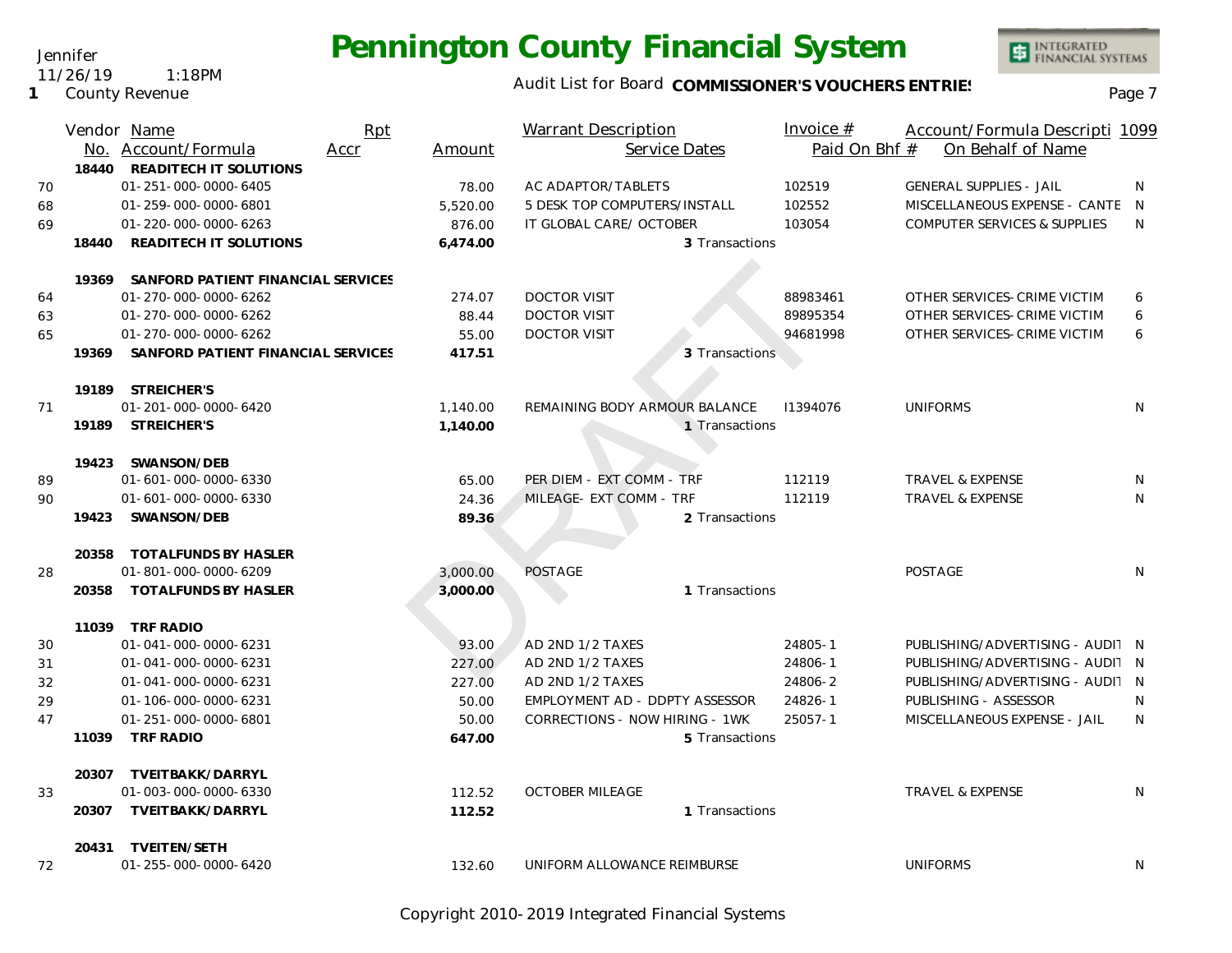Audit List for Board COMMISSIONER'S VOUCHERS ENTRIES

|     | No.   | Vendor Name<br>Account/Formula   | Rpt<br>Accr | Amount   | Warrant Description<br>Service Dates | Invoice $#$<br>Paid On Bhf # | Account/Formula Descripti 1099<br>On Behalf of Name |              |
|-----|-------|----------------------------------|-------------|----------|--------------------------------------|------------------------------|-----------------------------------------------------|--------------|
|     | 20431 | <b>TVEITEN/SETH</b>              |             | 132.60   | 1 Transactions                       |                              |                                                     |              |
|     | 20361 | TYLER TECHNOLOGIES, INC          |             |          |                                      |                              |                                                     |              |
| 105 |       | 01-106-000-0000-6301             |             | 512.95   | DOCU PRO ADD USER SUPPORT            |                              | MAINTENANCE AGREEMENT                               | <sup>N</sup> |
| 106 |       | 01-106-000-0000-6301             |             | 170.17   | DOCU PRO FULL USER SUPPORT           |                              | MAINTENANCE AGREEMENT                               | <sup>N</sup> |
|     | 20361 | TYLER TECHNOLOGIES, INC          |             | 683.12   | 2 Transactions                       |                              |                                                     |              |
|     |       | 21008 UNIVERSAL SCREEN PRINT     |             |          |                                      |                              |                                                     |              |
| 34  |       | 01-218-000-0000-6636             |             | 315.00   | DIRECTORY BOARD FOR JUST CTR         | 38252                        | <b>BUILDING IMPROVEMENTS</b>                        | N            |
|     | 21008 | UNIVERSAL SCREEN PRINT           |             | 315.00   | 1 Transactions                       |                              |                                                     |              |
|     |       | 21338 UNIVERSITY OF NORTH DAKOTA |             |          |                                      |                              |                                                     |              |
| 54  |       | 01-206-000-0000-6262             |             | 2,000.00 | MEDICAL EXAM SERVICES                |                              | A19-304/116185 OTHER SERVICES-CORONER               | N            |
|     | 21338 | UNIVERSITY OF NORTH DAKOTA       |             | 2,000.00 | 1 Transactions                       |                              |                                                     |              |
|     |       | 22304 VFW POST 2793              |             |          |                                      |                              |                                                     |              |
| 35  |       | 01-121-000-0000-6846             |             | 1.141.44 | VET TRANSPORT TO VA                  |                              | 10/01-10/31/19 CVSO GRANT EXPENSE                   | N            |
|     | 22304 | VFW POST 2793                    |             | 1,141.44 | Transactions                         |                              |                                                     |              |
|     | 23075 | WEINRICH/GRETCHEN                |             |          |                                      |                              |                                                     |              |
| 66  |       | 01-271-000-0000-6330             |             | 30.84    | <b>FOOD FOR JURY TRIAL</b>           | 112119                       | <b>TRAVEL &amp; EXPENSE</b>                         | <sup>N</sup> |
|     | 23075 | WEINRICH/GRETCHEN                |             | 30.84    | 1 Transactions                       |                              |                                                     |              |
|     | 23303 | WEST GROUP PAYMENT CENTER        |             |          |                                      |                              |                                                     |              |
| 36  |       | 01-016-000-0000-6242             |             | 982.00   | <b>OCTOBER WEST LAW ACCESS</b>       | 841223681                    | SUBSCRIPTIONS - LAW LIBRARY                         | N            |
| 37  |       | 01-091-000-0000-6240             |             | 651.99   | OCTOBER WEST LAW ACCESS              | 841229358                    | <b>SUBSCRIPTIONS</b>                                | N            |
| 39  |       | 01-016-000-0000-6242             |             | 307.74   | <b>OCTOBER SUBSCRIPTIONS</b>         | 841313511                    | SUBSCRIPTIONS - LAW LIBRARY                         | N            |
| 38  |       | 01-091-000-0000-6240             |             | 59.66    | <b>OCTOBER SUBSCRIPTIONS</b>         | 841319216                    | <b>SUBSCRIPTIONS</b>                                | N            |
|     |       | 23303 MEST CROUD RAVMENT CENTER  |             | 2.001.20 | a Trancactione                       |                              |                                                     |              |

|    | 23075<br>WEINRICH/GRETCHEN         |          |                            |           |                             |    |
|----|------------------------------------|----------|----------------------------|-----------|-----------------------------|----|
| 66 | 01-271-000-0000-6330               | 30.84    | <b>FOOD FOR JURY TRIAL</b> | 112119    | <b>TRAVEL &amp; EXPENSE</b> | N. |
|    | WEINRICH/GRETCHEN<br>23075         | 30.84    | 1 Transactions             |           |                             |    |
|    | 23303<br>WEST GROUP PAYMENT CENTER |          |                            |           |                             |    |
| 36 | 01-016-000-0000-6242               | 982.00   | OCTOBER WEST LAW ACCESS    | 841223681 | SUBSCRIPTIONS - LAW LIBRARY | N  |
| 37 | $01 - 091 - 000 - 0000 - 6240$     | 651.99   | OCTOBER WEST LAW ACCESS    | 841229358 | <b>SUBSCRIPTIONS</b>        | N. |
| 39 | 01-016-000-0000-6242               | 307.74   | OCTOBER SUBSCRIPTIONS      | 841313511 | SUBSCRIPTIONS - LAW LIBRARY | N  |
| 38 | $01 - 091 - 000 - 0000 - 6240$     | 59.66    | OCTOBER SUBSCRIPTIONS      | 841319216 | <b>SUBSCRIPTIONS</b>        | N  |
|    | 23303<br>WEST GROUP PAYMENT CENTER | 2.001.39 | 4 Transactions             |           |                             |    |
|    | 23337<br>WOLD/TOM                  |          |                            |           |                             |    |
| 91 | 01-601-000-0000-6330               | 65.00    | PER DIEM - EXT COMM - TRF  | 112119    | <b>TRAVEL &amp; EXPENSE</b> | N. |
| 92 | 01-601-000-0000-6330               | 11.60    | MILEAGE - EXT COMM - TRF   | 112119    | <b>TRAVEL &amp; EXPENSE</b> | N. |
|    |                                    |          |                            |           |                             |    |

Jennifer 11/26/19 1:18PM

**1** County Revenue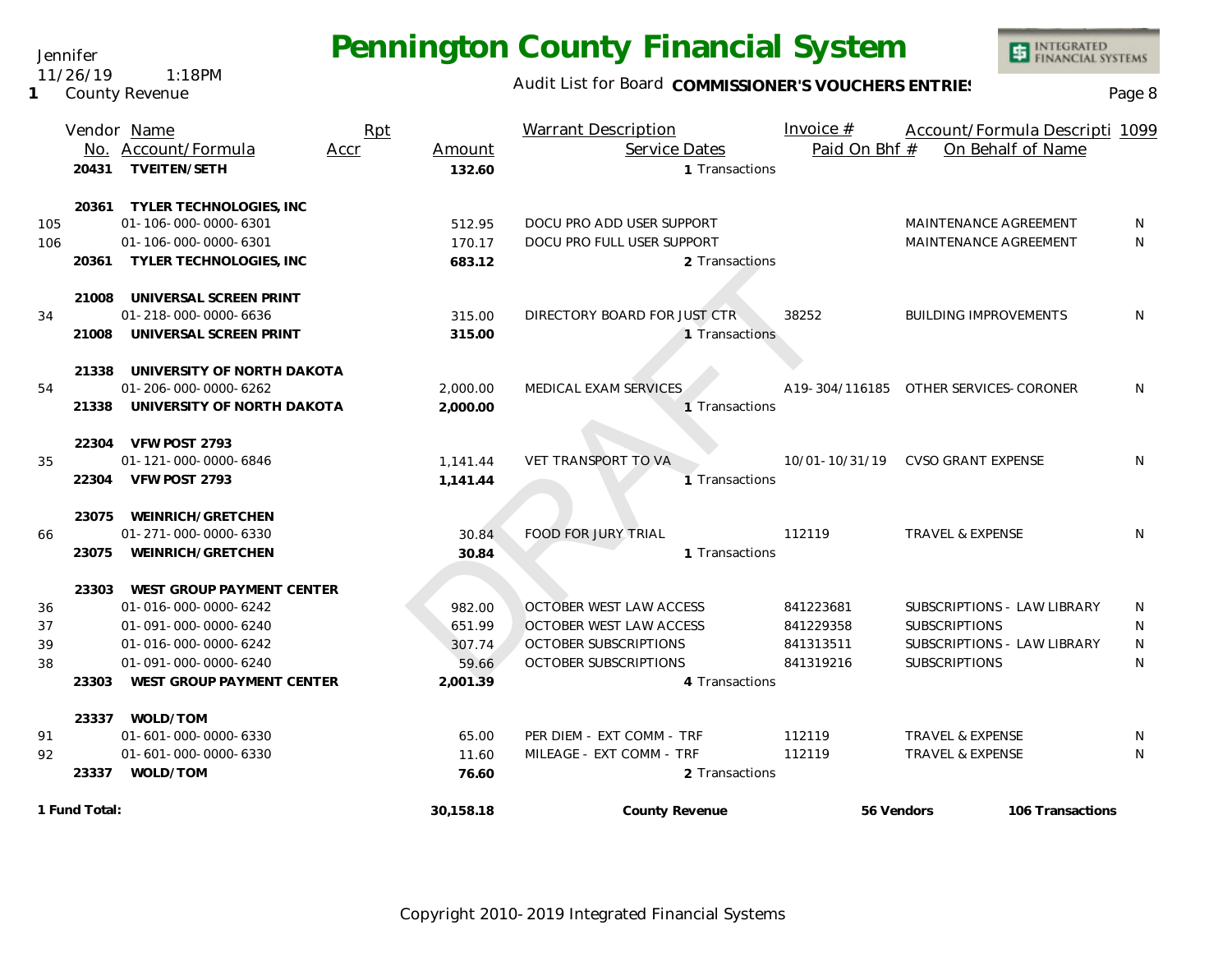Jennifer **32** Solid Waste Facility 11/26/19 1:18PM

## Audit List for Board COMMISSIONER'S VOUCHERS ENTRIES<br>Page 9

| Vendor Name<br>No. Account/Formula                                                                | Rpt<br>Accr | Amount               | <b>Warrant Description</b><br><b>Service Dates</b> | Invoice $#$<br>Paid On Bhf # | Account/Formula Descripti 1099<br>On Behalf of Name |
|---------------------------------------------------------------------------------------------------|-------------|----------------------|----------------------------------------------------|------------------------------|-----------------------------------------------------|
| LES'S SANITATION SERVICE<br>12123<br>32-390-000-0000-6801<br>19<br>12123 LES'S SANITATION SERVICE |             | 3,368.18<br>3,368.18 | RECYCLE TV/COMPUTERS<br>1 Transactions             |                              | MISCELLANEOUS EXPENSE-SCORE / N                     |
| 32 Fund Total:                                                                                    |             | 3,368.18             | Solid Waste Facility                               | 1 Vendors                    | 1 Transactions                                      |
| Final Total:                                                                                      |             | 33,526.36            | 57 Vendors                                         | 107 Transactions             |                                                     |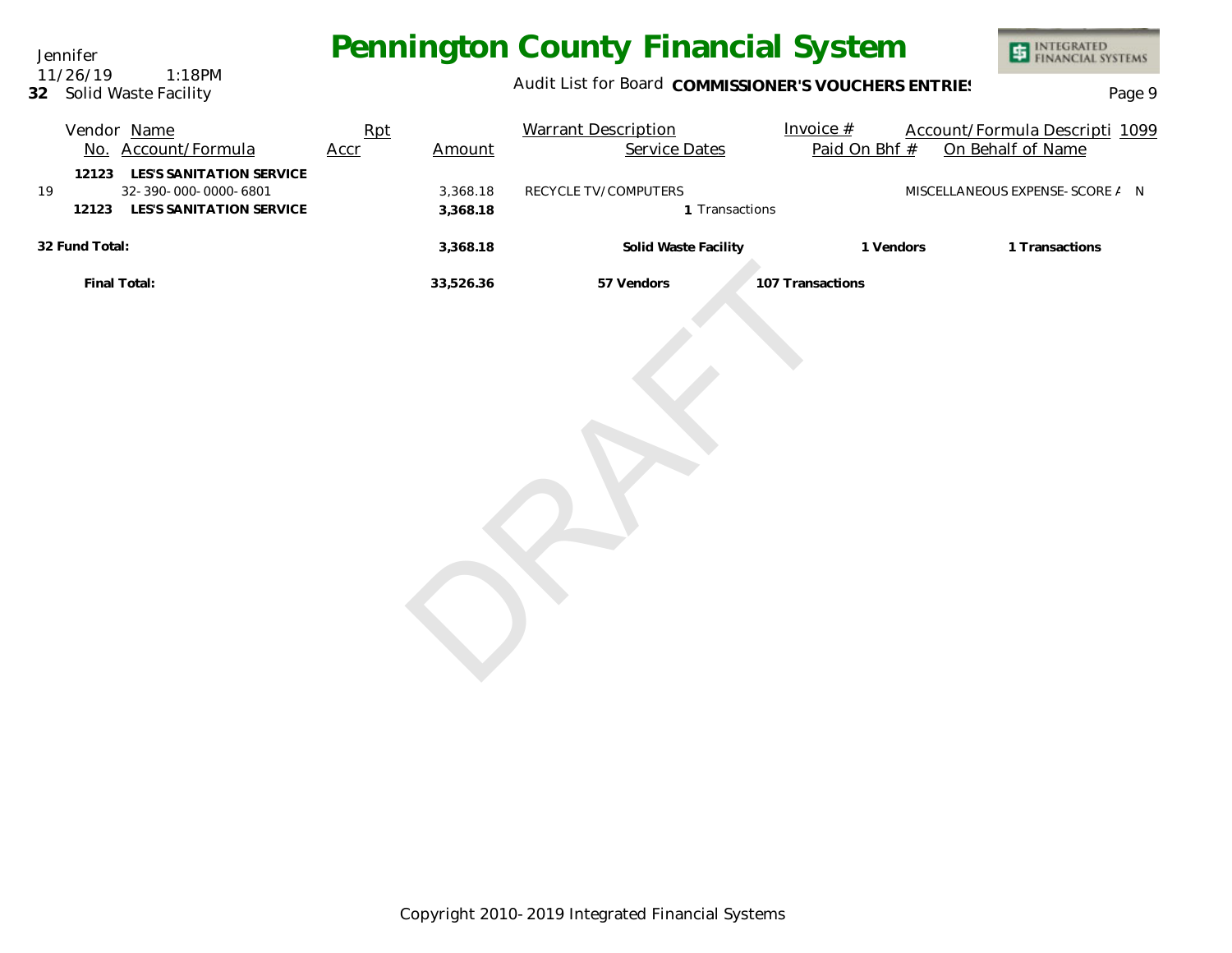| Jennifer |               |                    |                       | Pennington County Financial System     |              |                                                      | INTEGRATED<br>FINANCIAL SYSTEMS |
|----------|---------------|--------------------|-----------------------|----------------------------------------|--------------|------------------------------------------------------|---------------------------------|
| 11/26/19 | 1:18PM        |                    |                       |                                        |              | Audit List for Board COMMISSIONER'S VOUCHERS ENTRIES | Page 10                         |
|          | Recap by Fund | <b>Fund</b>        | <b>AMOUNT</b>         | Name                                   |              |                                                      |                                 |
|          |               | $\mathbf{1}$<br>32 | 30,158.18<br>3,368.18 | County Revenue<br>Solid Waste Facility |              |                                                      |                                 |
|          |               | All Funds          | 33,526.36             | Total                                  | Approved by, |                                                      |                                 |
|          |               |                    |                       |                                        |              |                                                      |                                 |
|          |               |                    |                       |                                        |              |                                                      |                                 |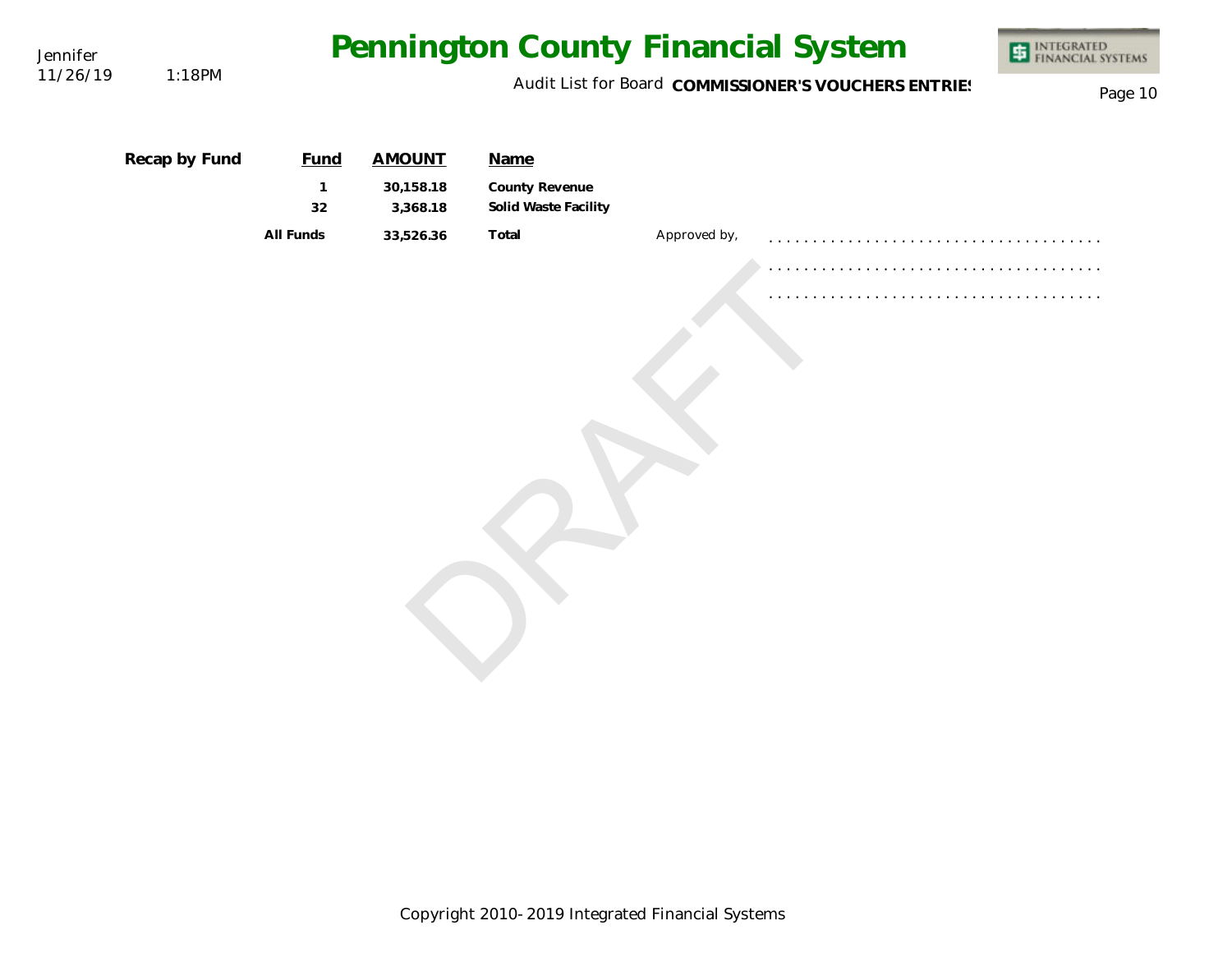| Jennifer                                  | <b>Pennington County Financial System</b>                                                                                  | <b>ET INTEGRATED</b><br><b>FINANCIAL SYSTEMS</b> |
|-------------------------------------------|----------------------------------------------------------------------------------------------------------------------------|--------------------------------------------------|
| 11/27/19<br>9:29AM                        | Audit List for Board COMMISSIONER'S VOUCHERS ENTRIES                                                                       | Page 1                                           |
| Print List in Order By:                   | 1 - Fund (Page Break by Fund)<br>$\overline{1}$<br>2 - Department (Totals by Dept)<br>3 - Vendor Number<br>4 - Vendor Name |                                                  |
| Explode Dist. Formulas Y                  |                                                                                                                            |                                                  |
| Paid on Behalf Of Name<br>on Audit List?: | ${\sf N}$                                                                                                                  |                                                  |
| Type of Audit List:                       | D - Detailed Audit List<br>D<br>S - Condensed Audit List                                                                   |                                                  |
| Save Report Options?:                     | N                                                                                                                          |                                                  |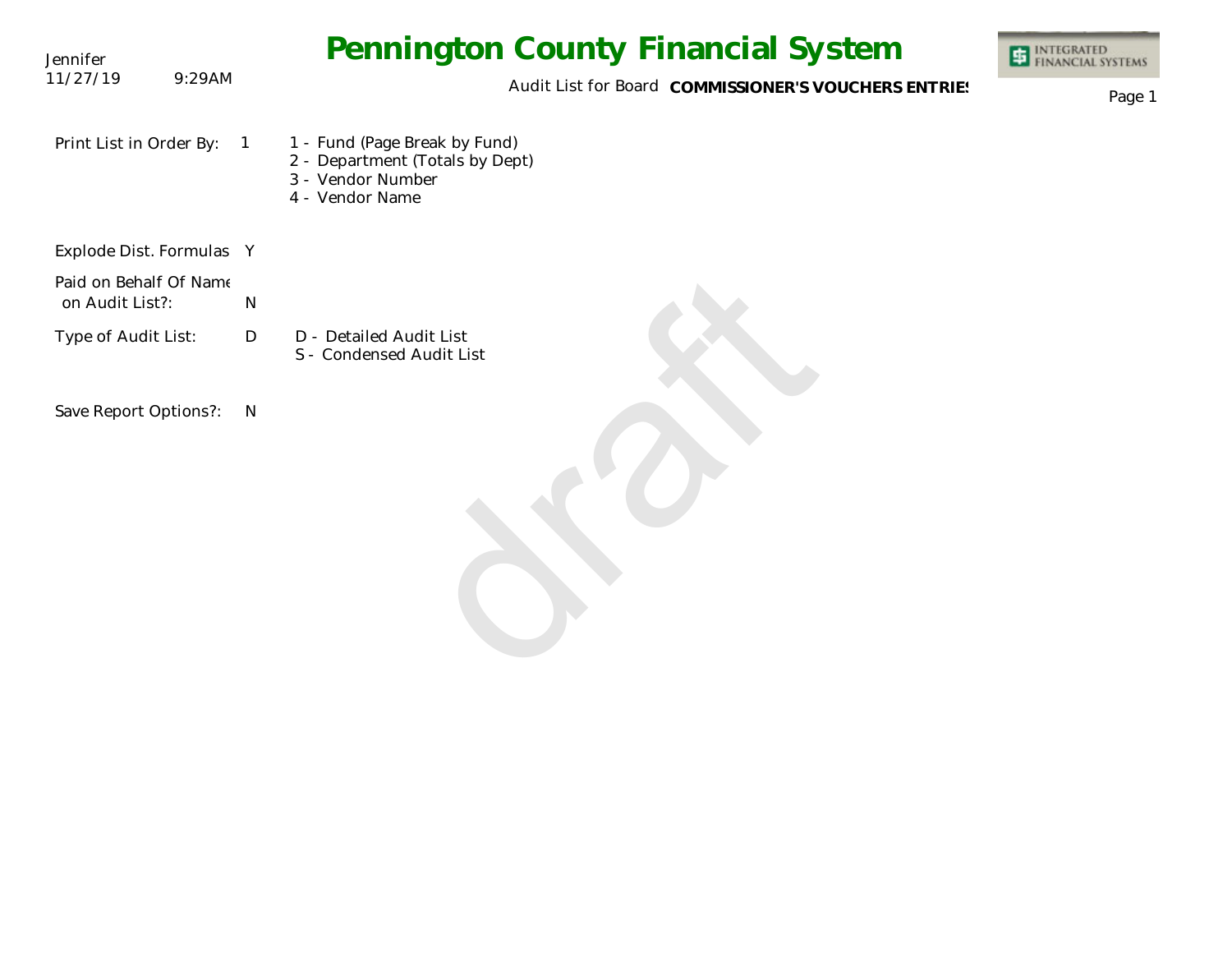11/27/19 9:29AM

**1** County Revenue

Jennifer

## Audit List for Board COMMISSIONER'S VOUCHERS ENTRIES<br>Page 2

|                |               | Vendor Name          | Rpt  |          | Warrant Description             | Invoice $#$     |                             | Account/Formula Descripti 1099 |  |
|----------------|---------------|----------------------|------|----------|---------------------------------|-----------------|-----------------------------|--------------------------------|--|
|                | No.           | Account/Formula      | Accr | Amount   | Service Dates                   | Paid On Bhf #   |                             | On Behalf of Name              |  |
|                | 999999997     | <b>BERG/CHRIS</b>    |      |          |                                 |                 |                             |                                |  |
| 15             |               | 01-251-000-0000-6330 |      | 17.25    | MEAL - TRANSPORT - WILLMAR      | 112019          | <b>TRAVEL &amp; EXPENSE</b> | N.                             |  |
|                | 999999997     | BERG/CHRIS           |      | 17.25    | 1 Transactions                  |                 |                             |                                |  |
|                | 8352          | HEMPEL/CODY          |      |          |                                 |                 |                             |                                |  |
| 13             |               | 01-003-000-0000-6103 |      | 100.00   | PER DIEM - JOBS INC - TRF       | 101619          | PER DIEMS - BOARD           | N.                             |  |
|                | 8352          | HEMPEL/CODY          |      | 100.00   | 1 Transactions                  |                 |                             |                                |  |
|                | 19343         | LARSON/MELISSA       |      |          |                                 |                 |                             |                                |  |
| 14             |               | 01-251-000-0000-6330 |      | 20.00    | MEAL- TRANSPORT- WILMAR         | 112019          | <b>TRAVEL &amp; EXPENSE</b> | N.                             |  |
|                | 19343         | LARSON/MELISSA       |      | 20.00    | 1 Transactions                  |                 |                             |                                |  |
|                |               |                      |      |          |                                 |                 |                             |                                |  |
|                | 20307         | TVEITBAKK/DARRYL     |      |          |                                 |                 |                             |                                |  |
| 1              |               | 01-003-000-0000-6103 |      | 75.00    | PER DIEM - PERSONNEL COMM - TRF | 100119          | PER DIEMS - BOARD           | N                              |  |
| 2              |               | 01-003-000-0000-6103 |      | 75.00    | PER DIEM - SENATE COMM - TRF    | 100219          | PER DIEMS - BOARD           | N                              |  |
| 3              |               | 01-003-000-0000-6103 |      | 100.00   | PER DIEM - PERSONNEL COMM - TRF | 100719          | PER DIEMS - BOARD           | N                              |  |
| 4              |               | 01-003-000-0000-6103 |      | 100.00   | PER DIEM - DANCING SKY - EGF    | 101019          | PER DIEMS - BOARD           | N                              |  |
| 5              |               | 01-003-000-0000-6103 |      | 75.00    | PER DIEM - AMC PLANNING - TRF   | 101419          | PER DIEMS - BOARD           | N                              |  |
| 6              |               | 01-003-000-0000-6103 |      | 100.00   | PER DIEM - AIRPORT/PERS - TRF   | 101619          | PER DIEMS - BOARD           | N                              |  |
| $\overline{7}$ |               | 01-003-000-0000-6103 |      | 75.00    | PER DIEM - NWRL BOARD - TRF     | 101719          | PER DIEMS - BOARD           | N                              |  |
| 8              |               | 01-003-000-0000-6103 |      | 75.00    | PER DIEM - PERSONNEL COMM- TRF  | 102219          | PER DIEMS - BOARD           | N                              |  |
| 9              |               | 01-003-000-0000-6103 |      | 100.00   | PER DIEM - AMC/JC INSPECT-FOSS  | 102419          | PER DIEMS - BOARD           | N                              |  |
| 10             |               | 01-003-000-0000-6103 |      | 100.00   | PER DIEM - BOUTIQUE/PERS - TRF  | 102519          | PER DIEMS - BOARD           | N                              |  |
| 11             |               | 01-003-000-0000-6103 |      | 75.00    | PER DIEM - JC TOUR - TRF        | 102819          | PER DIEMS - BOARD           | N                              |  |
| 12             |               | 01-003-000-0000-6103 |      | 75.00    | PER DIEM - HWY TOUR - TRF       | 102919          | PER DIEMS - BOARD           | N                              |  |
|                | 20307         | TVEITBAKK/DARRYL     |      | 1,025.00 | 12 Transactions                 |                 |                             |                                |  |
|                | 1 Fund Total: |                      |      | 1,162.25 | County Revenue                  |                 | 4 Vendors                   | 15 Transactions                |  |
|                |               | Final Total:         |      | 1,162.25 | 4 Vendors                       | 15 Transactions |                             |                                |  |